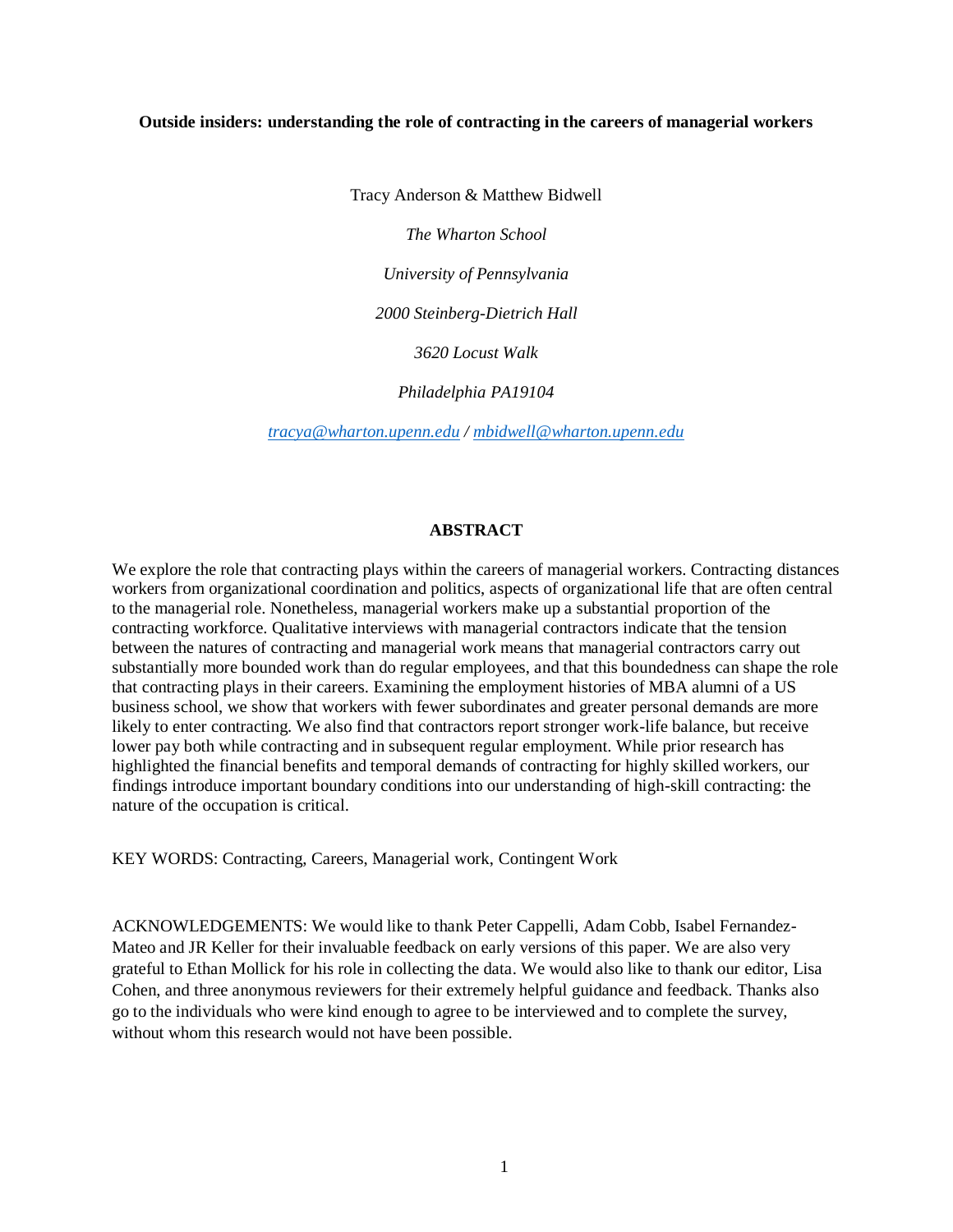Modern careers tend to involve movement through a variety of roles, as people seek to establish themselves, develop their skills, and find the kind of job that fits them best (Rosenfeld 1992, Spilerman 1977). Those moves do not just take people in and out of different kinds of jobs, but also in and out of different kinds of employment relationships as they move between regular employment and independent contracting (Ashford et al. 2007, Barley and Kunda 2004, Katz and Krueger 2016). To better understand contemporary careers, we need therefore to assess the role of those contracting assignments, exploring the kinds of people that enter contracting, the kinds of work they do, and the kinds of immediate and longerterm rewards that are associated with contracting roles.

Research on contracting has tended to emphasize the more distant relationship that it creates between workers and organizations. Where regular employees are subject to their employers' authority and tend to have open-ended responsibilities, contractors are treated as arm's-length suppliers of services to the firm and are responsible only for the activities that are stipulated in their contracts (Cappelli and Keller 2013, Parks et al. 1998). Ethnographic and survey studies, particularly within technical occupations, have documented how contractors use this distance to carve out rewarding careers, capturing more of the value of their expertise while maintaining their distance from the intense coordination, process and politics that can make up the frustrations of organizational life (Abraham and Taylor 1996, Barley and Kunda 2004, Bidwell and Briscoe 2009, Osnowitz 2010).

Yet, while contracting may serve to distance workers from the details of organizational coordination, other evidence suggests that contracting is also prevalent among the kinds of workers that specifically deal with such coordination – notably managerial workers. Popular press articles suggest that managerial contractors are now "increasingly trusted by corporations to do mission-critical work that in the past would have been done by permanent employees" (Miller and Miller 2012, p. 6, see also Overman 2011, Rossheim 2015). Statistics from a 2015 RAND survey (Katz and Krueger 2016) as well as analyses of the 2005 Current Population Survey (CPS) corroborate those accounts, showing that between 10 and 14% of all independent contractors now work in managerial occupations. Indeed, these statistics suggest that there are around five to seven times more contractors in managerial occupations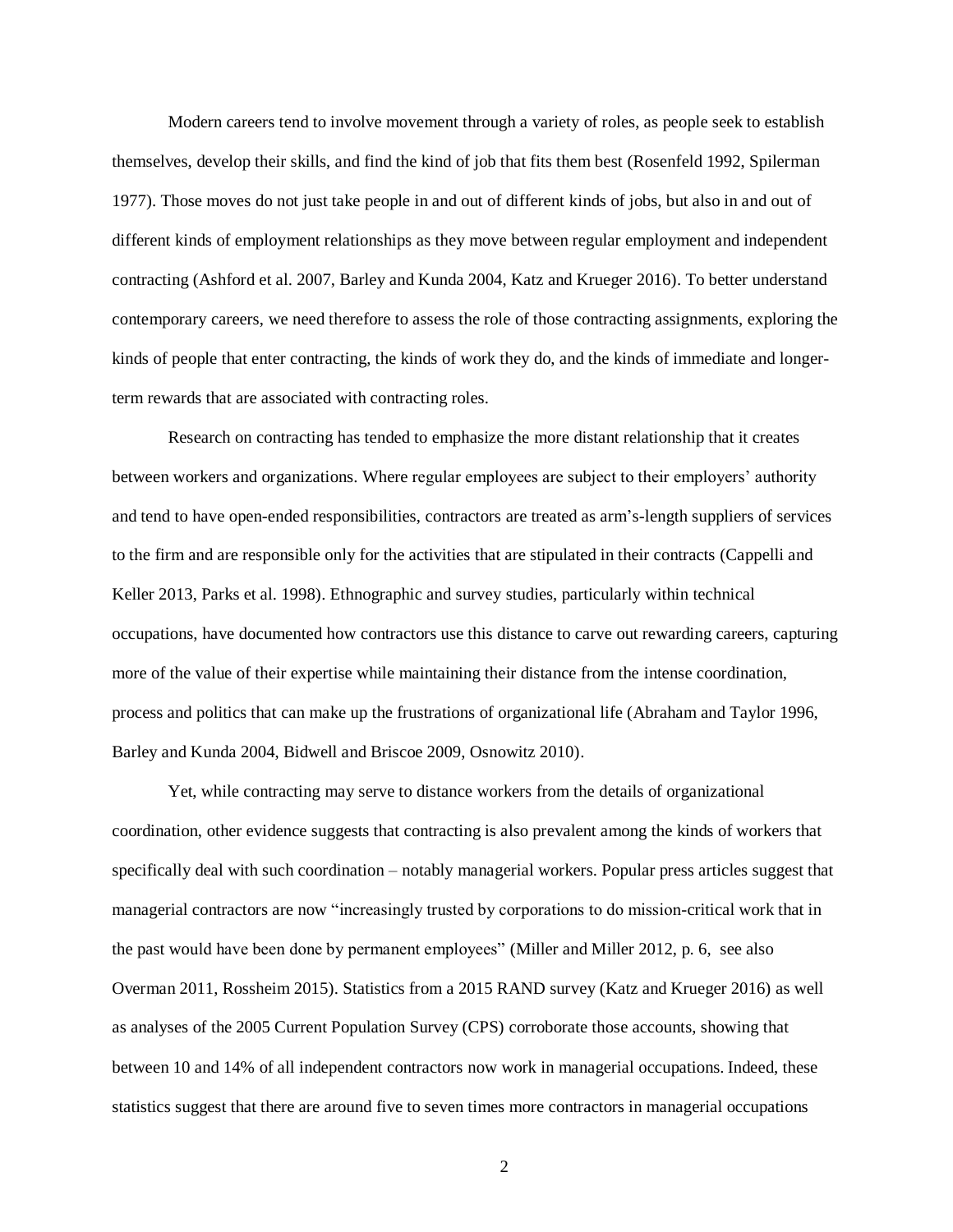than are found in the frequently studied information technology occupations, reflecting not only the much larger number of managers in the workforce overall, but also a higher rate of contracting among managerial workers than information technology workers.

Such prevalence of contracting among managerial workers represents a strong theoretical tension. Contracting involves arm's-length relationships that reduce workers' responsiveness to the open-ended needs of the employer and distance them from organizational coordination. Yet managers' roles tend to involve integrating the activities of others, often requiring them to play a prominent role in the organizational coordination, politics and processes that contractors escape. This tension suggests that contracting may play a different role in managerial workers' careers compared to those of other highly skilled occupations. Where contracting may often allow technical workers to better profit from their occupational expertise, that same contract status may hinder managerial workers in the exercise of their own occupational skills. Moreover, where technical workers may be using contracting to escape the frustrations of organizational coordination, that coordination is central to what managerial workers do. It therefore seems likely that what managerial workers are able to get out of contracting, and the reasons that they might do it, could be quite different from the populations of contractors that have previously been studied. As a consequence, we believe that further research is necessary to understand how contracting fits into the careers of this sizable and theoretically important group of contractors.

In this paper, we combine abductive and deductive approaches (Behfar and Okhuysen 2018) to explore how the apparent tension between contracting and managerial work affects the role that contracting plays in the careers of managerial workers. Drawing on qualitative interviews with MBA alumni who contract, we first examine how the tensions between managerial work and contract status affect the kinds of work performed by managerial contractors. Although our informants continued to fulfill important aspects of the managerial function while working as contractors, we found that they often had less responsibility for directing people and organizational units and a more tightly focused role. The more bounded nature of these roles helped to improve contractors' work-life balance by limiting the demands for responsiveness that are inherent in managerial work. At the same time, though, that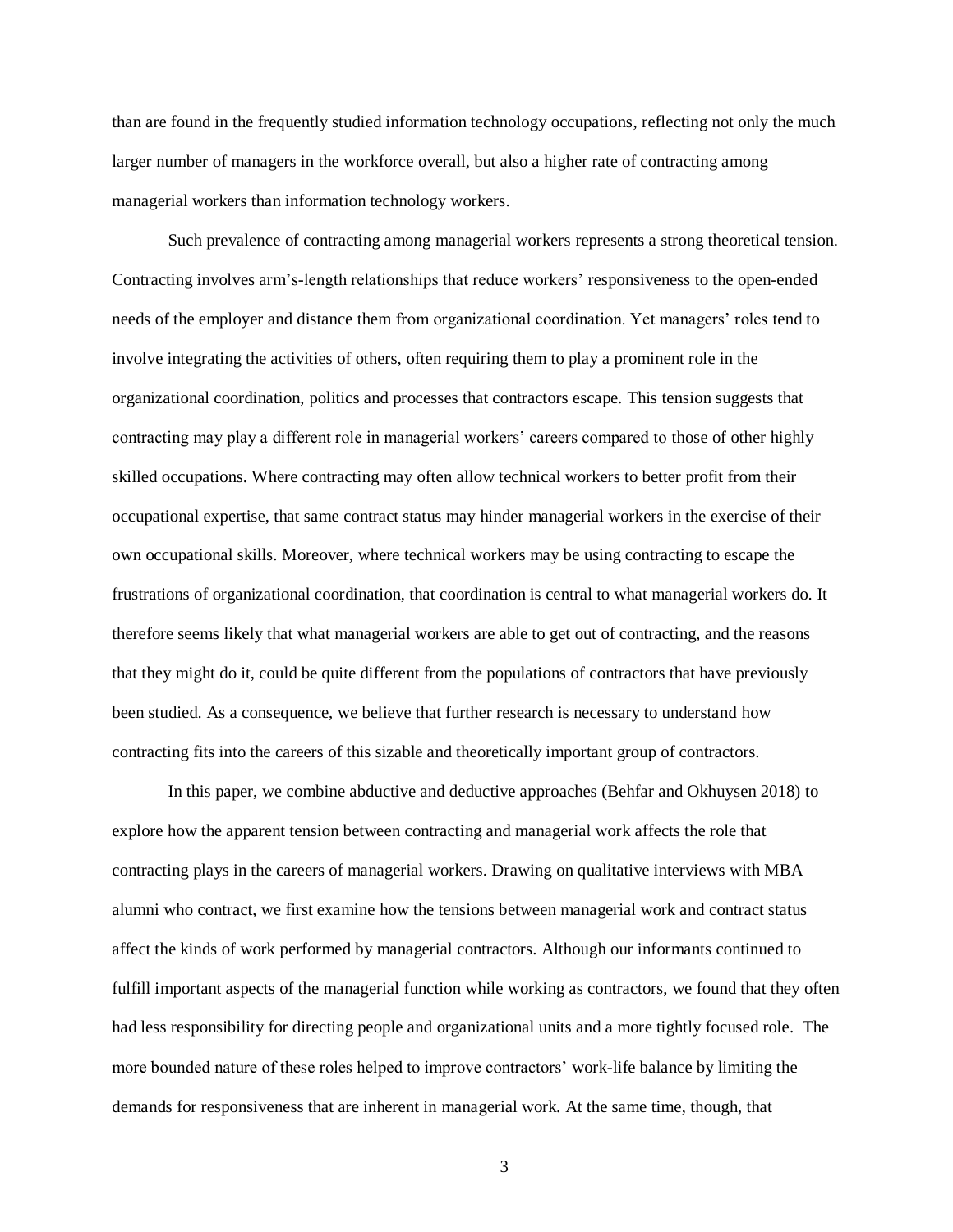boundedness was in conflict with many of the broader expectations of the managerial role, potentially limiting the value that employers placed upon contracting roles and experience. We argue that these differences in control over work time and the kinds of roles that contractors can perform help to shape the role that contracting plays in managerial careers – specifically who will enter contracting, how they will be rewarded, and what the longer term consequences for their careers will be. We test these arguments using data from a survey of MBA alumni who graduated from a single US business school between 1990 and 2010 as well as data from the CPS 2005 Contingent Worker Supplement. Consistent with our arguments about the tradeoffs inherent in managerial contracting, we find that entry into contracting is associated with lower levels of managerial responsibility and greater prior work-life conflict. We also find that workers in contracting report better work-life balance but lower wages, reflecting both their limited responsibility for directing others and the lower hours they report working. Workers who have contracted also report lower pay when they return to regular employment.

The rest of the paper is structured as follows. We begin by briefly reviewing the literature on managerial work and contracting. We then describe our qualitative study of managerial contractors. We go on to develop specific hypotheses about which workers will contract and how they will be rewarded. Next, we present tests of these hypotheses using our alumni survey data. We then describe confirmatory analyses using the CPS contingent worker supplement, before discussing the implications of our studies, and our contributions to the contracting literature.

## **THEORY BACKGROUND – MANAGERIAL WORKERS AND CONTRACTORS**

#### **The Nature of Managerial Work**

The standard definitions of managerial work are very broad, encompassing a variety of roles from CEO to financial controller or marketing manager. According to the Bureau of Labor Statistics (2010), the central functions of managers are to plan, direct, and coordinate aspects of organizational activity, integrating the work done by others in the organization. For many managers, the role will involve supervising other workers (the "direct" component of the job), but such supervision is not a necessary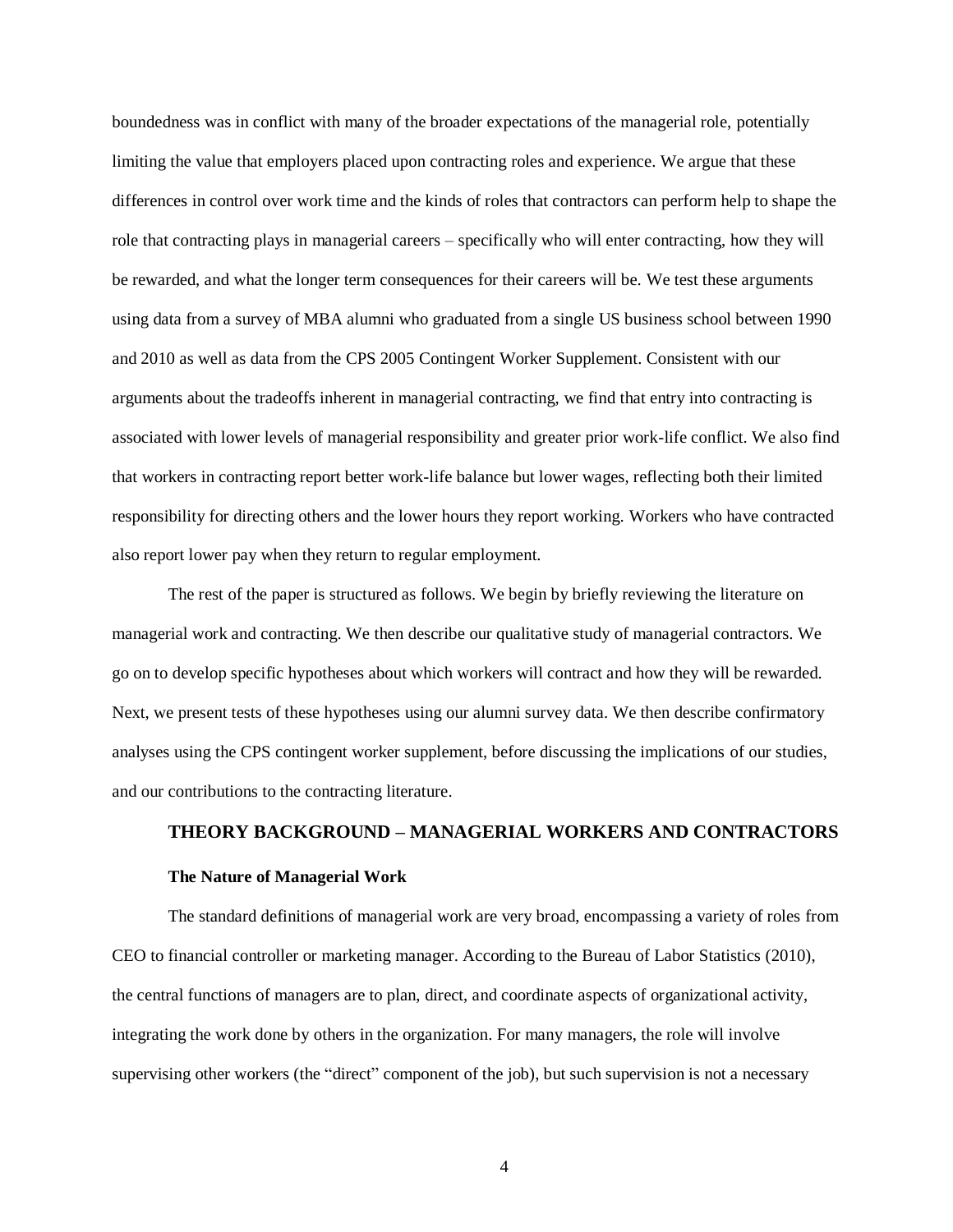component of managerial jobs (Bureau of Labor Statistics 2001, Stewart 1976); managers can integrate the work of others in different ways, by administering core organizational processes or by helping to set the organization's direction through strategic planning. As a consequence, managerial roles involve a wide range of activities which can be bundled in different ways within different roles. Although managerial jobs are very diverse, their combination within a single category reflects the lack of clear boundaries between different managerial roles and career paths. Instead, managerial workers will often expect to move through a variety of these different types of jobs over the course of their careers.

The emphasis on planning, direction, and coordination in the typical managerial role can place particular demands on managers and shape employers' expectations of their behavior. When they manage work, administer processes, set plans or devise strategy, managers are often heavily reliant on the inputs and efforts of others in the organization, be they subordinates, peers or superiors (Hill 1992, Mintzberg 1973, 2009). As a consequence, the average managerial job is often highly interdependent, as evidenced by data on job content in the O\*NET database. Although there is substantial variation across different managerial jobs (and across jobs in other occupations), managerial jobs have substantially higher scores than any other occupational group for "coordinating the work and activities of others," "communicating with supervisors, peers or subordinates," "developing and building teams", and "guiding, directing and motivating others" (author calculations; see Peterson et al (2001) for more details on the data). These demands for coordination can require managers to have nuanced contextual knowledge and extensive social capital (Dalton 1959, Huy 2001, Mintzberg 2009, Osterman 2008, Pfeffer 1992, Schein 2004), and can also make managerial roles very political, as managers navigate competing agendas within the organization (Cyert and March 1963, Dalton 1959).

The increased influence that often accompanies directing and coordinating others can also create strong expectations of organizational commitment from managers (Osterman 1987, p. 56). Those expectations of commitment are enshrined in labor law within the United States, which specifically forbids managers from unionizing (Lichtenstein 2002). Expectations of loyalty also traditionally shaped managers' career trajectories; in the post-war period, managers' careers were expected to take place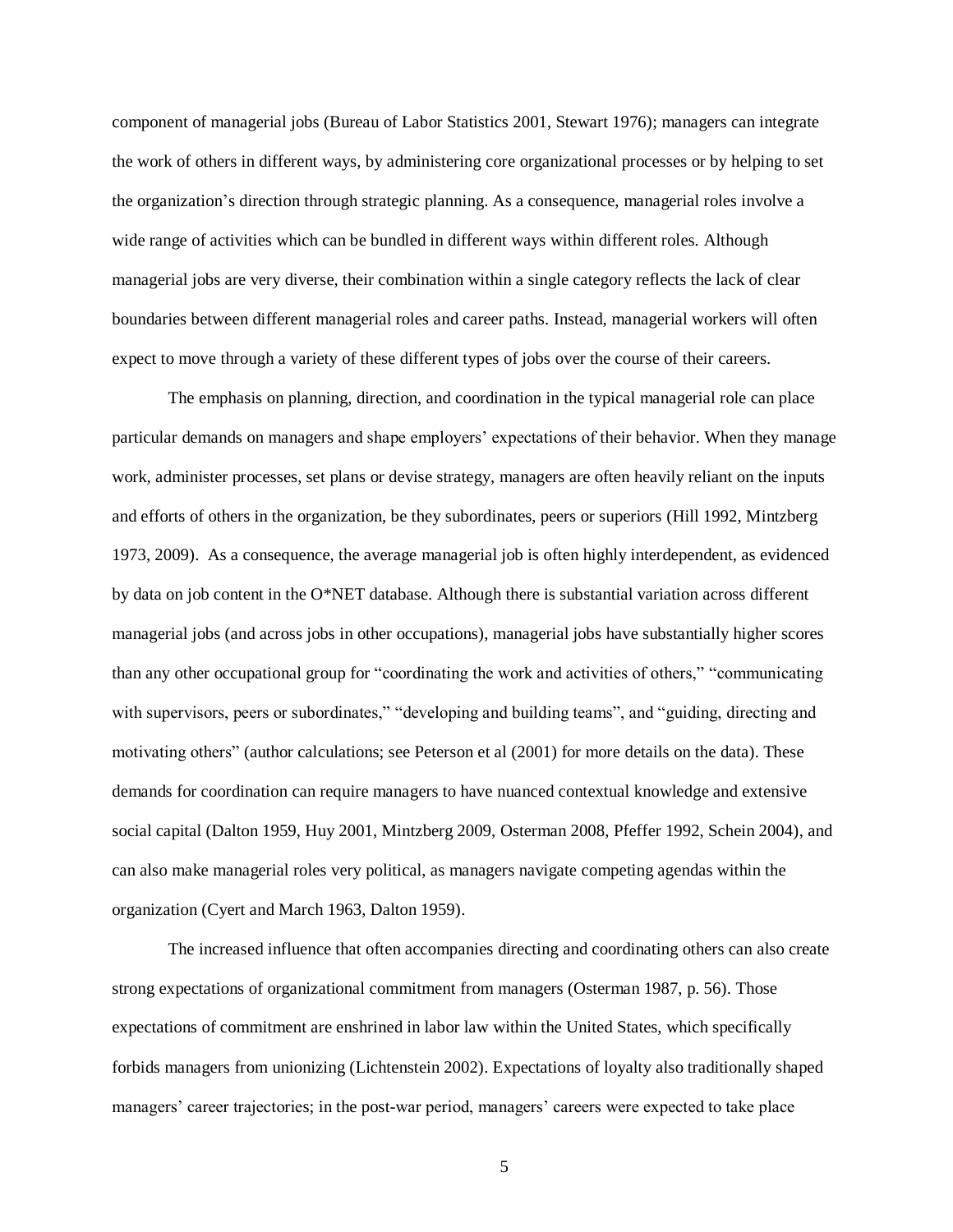solely within internal labor markets, as managers climbed job ladders within firms (Kanter 1977, Osterman 1987, Whyte 1956). Although managerial careers can now span across organizations, recent evidence suggests that moving jobs within firms is still associated with greater increases in managerial responsibility and larger long-run increases in pay than external moves (Bidwell and Mollick 2015).

The interdependence that is a frequent feature of the average managerial role and the strong demands for commitment can also pose particular work-life challenges for managerial workers. Managers must often be responsive to the needs of those around them as they seek to integrate and coordinate the activities of others, making distractions and interruptions a common feature of managerial life (Milliken and Dunn-Jensen 2005, Mintzberg 2009). Perhaps as a consequence, management occupations report the longest working hours of any occupational group.<sup>1</sup>

#### **The Nature of Contracting**

 $\overline{\phantom{a}}$ 

Where the literature on managers emphasizes the interdependence that managers often have with the rest of the organization and the commitment that is expected of them, research on contracting suggests that contract relationships tend to distance contractors from the organizations that they serve, limiting their engagement in day-to-day organizational life (Ashford et al. 2007, Pfeffer and Baron 1988). Such distancing can occur because the legal nature of contracting limits the administrative control that employers can exert over contractors (Cappelli and Keller 2013, Masten 1988). Contractors can also be psychologically distanced from the organization, as they take on more "transactional" psychological contracts than regular employees, leading them to engage only in work that is clearly specified in the contract and not make broader contributions to the organization (Van Dyne and Ang 1998, Millward and Hopkins 1998, Parks et al. 1998, Rousseau 1995; but for contrary findings see Pearce 1993, Guest 2004).

A variety of studies have explored how these differences between contractors and employees might shape the nature of the work that contractors do. Some studies find that contractors are more likely to perform work that is easier to monitor and less interdependent, reflecting organizations' reduced

<sup>&</sup>lt;sup>1</sup> Analysis of CPS data from 2017 finds that the average number of hours per week worked by managerial occupations is significantly higher than that of any of the other 21 major occupational groups.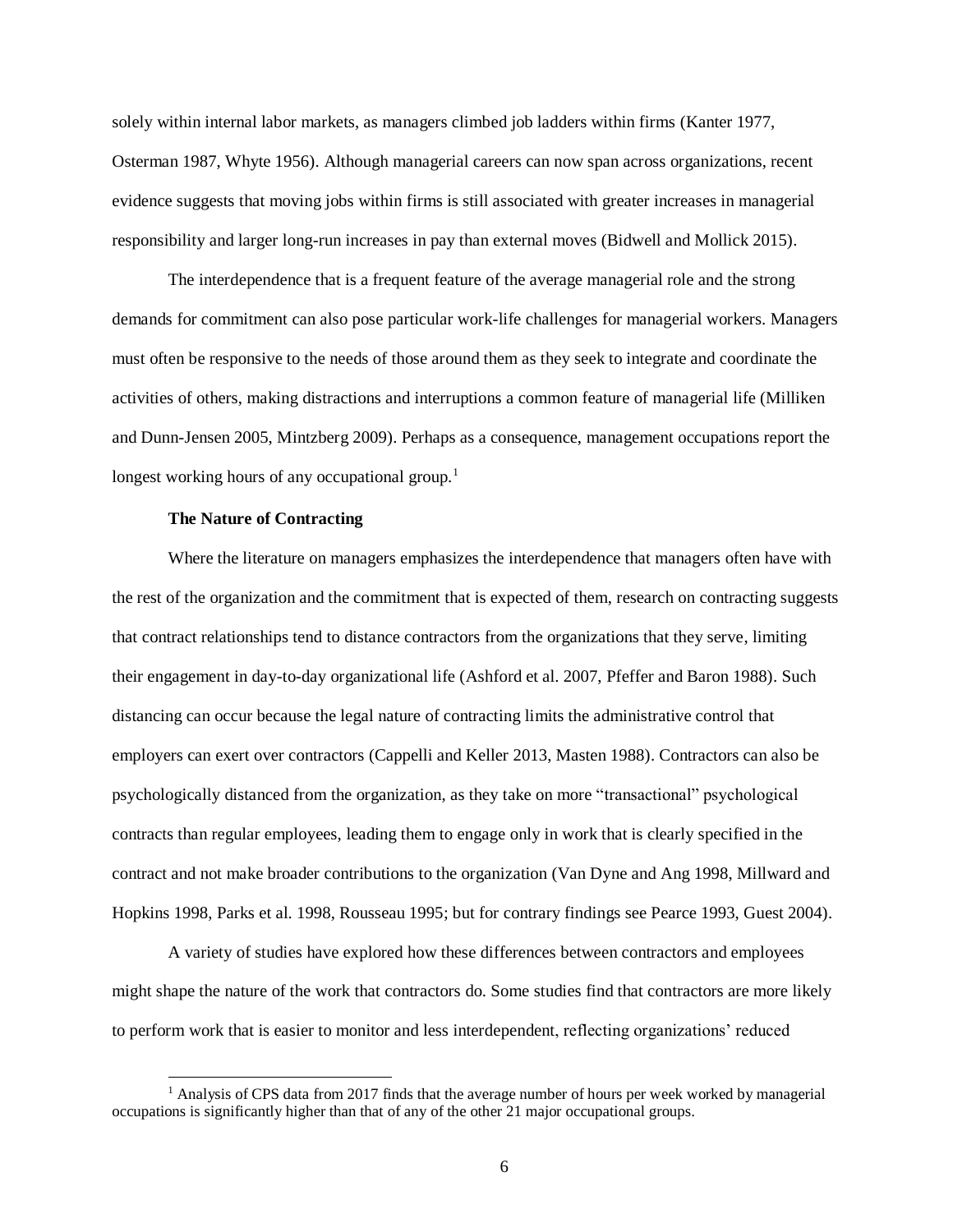authority over them and the contractors' lower expected commitment (Ang and Slaughter 2001, Masters and Miles 2002, Mayer and Nickerson 2005, Pearce 1993). Other studies, though, emphasize how frontline managers often treat contractors and employees similarly (Barley and Kunda 2004, Bidwell 2009, 2010, Smith 2001), creating "blended workgroups" (Ashford et al. 2007, Davis-Blake et al. 2003) that serve to blur the differences between employees and contractors.

These two literatures therefore suggest important tensions in the roles of managerial contractors. Managerial work is often characterized by higher levels of interdependence and stronger expectations of responsiveness and commitment compared to other kinds of occupations. Such characteristics, though, are at direct odds with the arm's-length relationships to deliver pre-specified services that are supposed to characterize contracting. Prior research has also emphasized the high degree of heterogeneity that exists in managerial roles on the one hand and contracting on the other, further complicating our ability to draw inferences about managerial contractors.

To understand the role that contacting plays in the careers of managerial workers, it is necessary to first understand how these tensions shape the work and experiences of managerial contractors. We therefore conducted a number of interviews with managerial contractors, seeking to understand in more detail the kinds of work that they did as well as the differences between contracting and regular employment that were most salient in this context. We describe those interviews and our tentative findings on the differences between managerial contractors and employees below.

## **A QUALITATIVE EXPLORATION OF MANAGERIAL CONTRACTING**

We undertook semi-structured qualitative interviews with 12 MBA alumni who had both embarked on a managerial career and worked independently on a contract basis since graduation. Interviewees were identified through the alumni database of one US business school, and had between 5 and 26 years of post-MBA experience. Further information on our interviewees is provided in Appendix Table 1. The interviews were conducted by telephone and lasted between 24 and 56 minutes, with an average length of 37 minutes. In these interviews, we explored workers' routes into and out of contracting, the type of work that they performed and their experiences as contractors.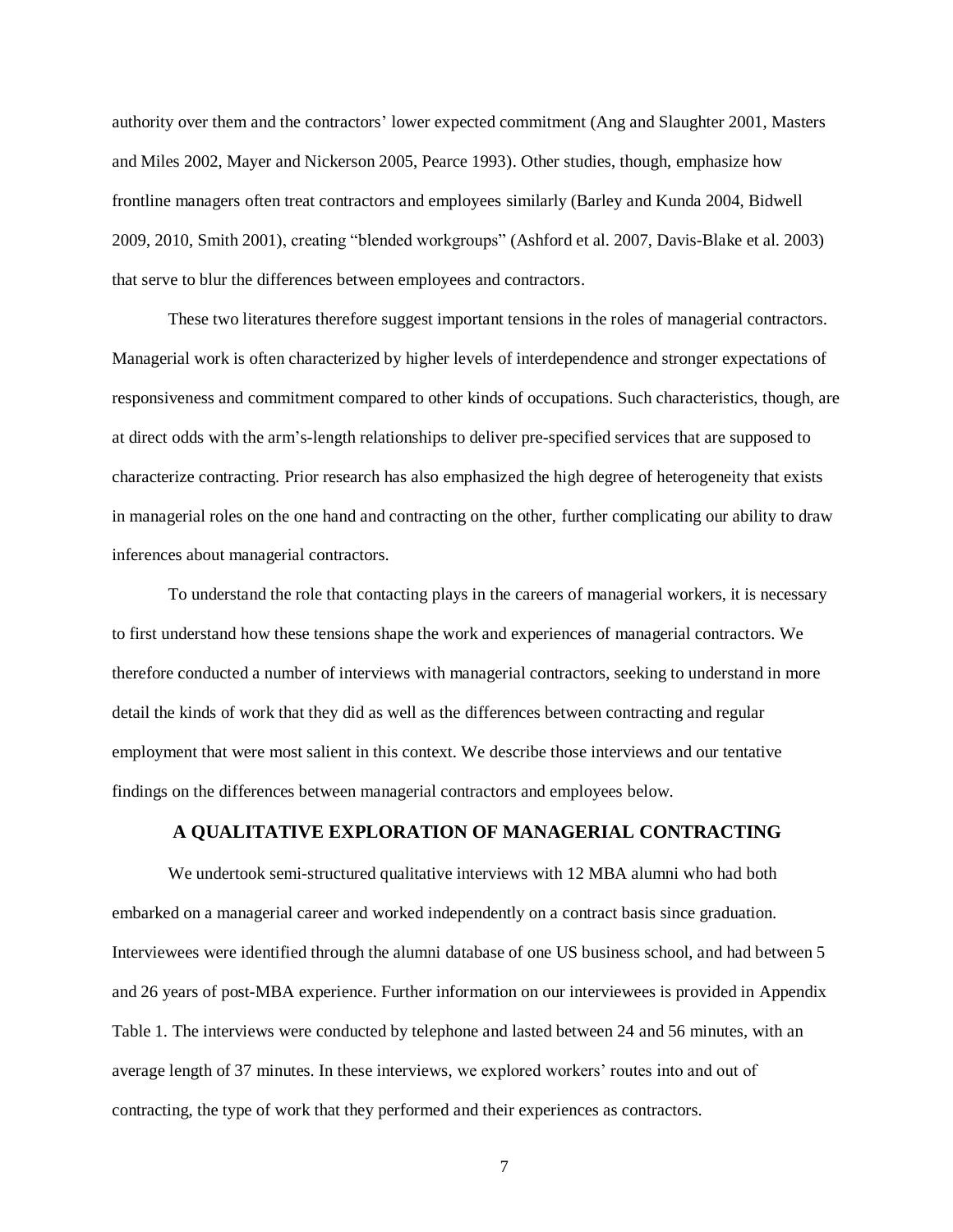All of our interviewees had been regular employees in managerial roles prior to working as a contractor. Three of them were working for management consulting firms immediately prior to becoming a contractor, three of them worked in marketing or as brand managers, and others had been working as financial controllers, strategic planners, or investment managers. In those roles, they often had responsibility for overseeing important areas of the organization.

Our interviewees also occupied a variety of managerial roles once they had moved into contracting, as detailed in Appendix Table 2. The most common role was as a project or program manager, a role that five of them occupied. Others acted as interim CFOs or directors of portfolio companies; another common role was to set up and manage business processes for small companies. Some of the interviewees took on more analytical roles, reviewing and developing corporate strategies. Although only a few of our contractors were actively involved in directing subordinates, all of their roles involved important elements of managerial work: many of them described the intensive coordination that they were called on to do as project managers; others described how they implemented core financial and business processes or helped to set organizational strategy. In each case, their work furthered the integration of others' activities and would have substantial impacts on others throughout the organization. Like other managers, they also usually reported directly to very senior people in the organization, up to and including C-suite executives and firm founders.

Our interviews suggested that there were two primary reasons why employers had chosen to hire these managers as contractors. In many cases the employers only needed their expertise for a limited period of time or for a string of short-term projects with varied hours. In some cases, the interviewee had not been prepared or able to work for that firm on a regular, full time basis, leading the client to engage them as a contractor instead.

The main focus of our analysis was to understand how our interviewees' contractor status affected their roles within the organization and the work that they did. Our findings emphasized the ways in which their status distanced them from the organization and affected the work that they did, as we outline below and in Appendix Table 3 which provides excerpts from our interviews.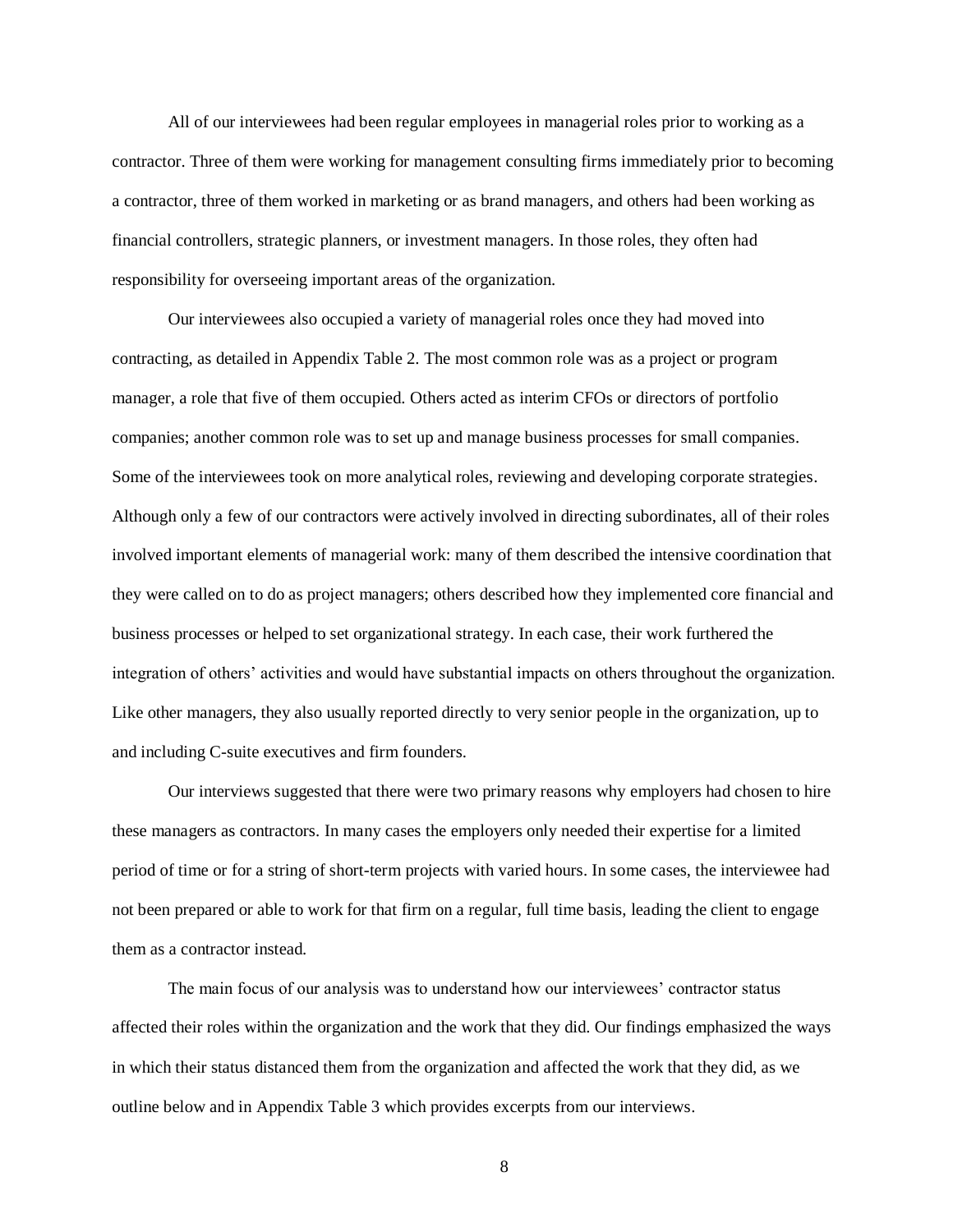#### **The Distancing Nature of Contracting for Managerial Workers**

Many of the themes that contractors discussed revolved around the way that contracting affected different aspects of their relationship with their clients, introducing more distance. Although many of our interviewees described heavy involvement with their clients, often working for them for long periods of time and collaborating intensively with particular counterparts, their accounts also described various ways in which contract work could reduce the scope and quality of their engagement with the client, as the illustrative quotes in Appendix Table 3 demonstrate.

Some of the sources of that distancing are well explored in prior literature. For example, seven of our respondents discussed negotiations over the *scope of contracts,* which could limit the flexibility and breadth of their involvement in the organization. Issues of *bounded psychological involvement* also came up, albeit surprisingly infrequently, with just two of our respondents reporting that their contract relationship left them less invested in the results of their work than they otherwise would be.

Other sources of distancing between contractors and regular employees seemed to take on particular salience within the managerial context. One of these was the *physical distance* between the contractors and their clients. Although some of our interviewees did much of their work at the client site, half of them (six people) described how most of their work was done from home, often in sharp distinction to the work that they had done as an employee. Contractors were also distanced from the organization by their *lack of a long-term formal role in the organization*. Seven of our respondents described how the lack of an expectation of continuity or clearly defined role gave them increased control over their work, allowing them to turn down projects that they didn't want to do. Three respondents also described how this lack of a long-term formal role was perceived by others at the organization, shaping the terms of their interactions.

Overall, our respondents confirmed that contract status affected their relationship with clients in a variety of ways, creating more distance than they would have had as employees. This distance then had important implications for the details of the specific work that the contractors performed.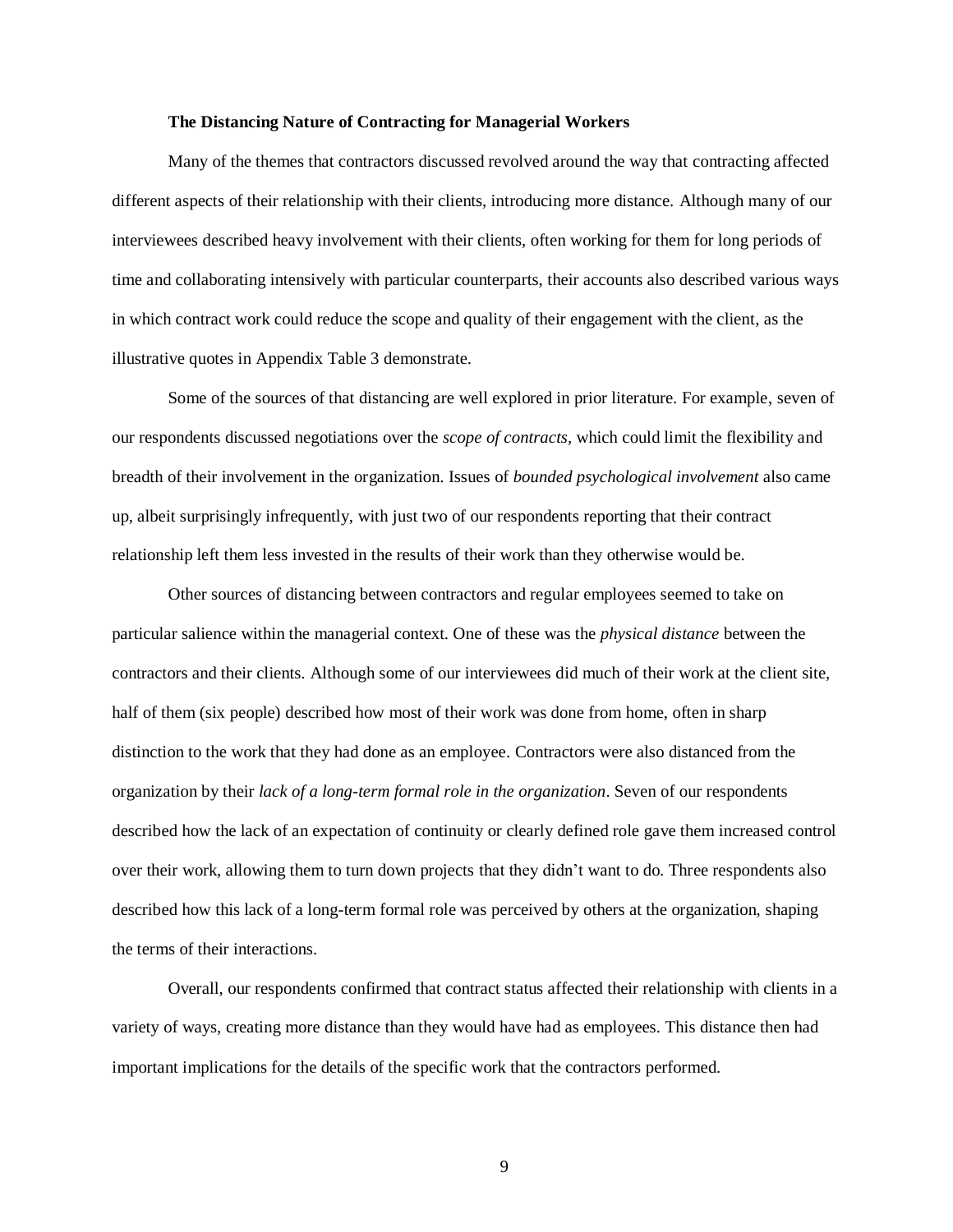#### **The Bounded Nature of Contract Work: How Distance Shapes What Contractors Do**

We found that the roles that our interviewees worked in were also shaped by their contract status, becoming more bounded than those of employees in various ways. Those differences partly reflected the hiring of contractors into different kinds of roles to those offered to regular employees. They were also in part a consequence of the way that both workers and employers managed the boundaries of contractor roles more tightly than employee roles on an ongoing basis. Specifically, three differences were particularly salient.

*Reduced Managerial Responsibility.* As we have noted, an important managerial function is to direct others, overseeing their work and being accountable for their output. Perhaps the most salient difference between prior employment roles and contracting was the loss of such responsibility for directing others. Four of our interviewees described managing teams as an important part of their prior roles. Only one of them described managing a team as a contractor. Often their contract work would involve substantial lateral coordination and influence of others, but those people would not report directly to them. Hence, one contractor described how, in the contracts that she had been involved in:

"You're the middle of the wheel and you have all these people who are cross-functional who you're managing but you have no ... They all report up to their leadership team. I would say I've always been in those kinds of roles, leading people indirectly but not having a team of people where you're really 100% responsible for them."

Similarly, the interviewees had often been responsible for overseeing particular organizational functions in their prior work, as a brand manager or a financial controller. Their roles as contractors were less likely to involve such ongoing responsibility for overseeing a particular function. Instead, they would coordinate or provide inputs.

This ability to engage in high level managerial work without having responsibilities for directing others and managing a unit could be an attractive feature of contracting. One contractor told us how she used her contractor status to avoid getting pulled into "the weeds" of execution-related work, rather than the strategic work that she preferred. Another interviewee told us how being a contractor gave her the opportunity to do high-level strategic work without responsibility for managing others: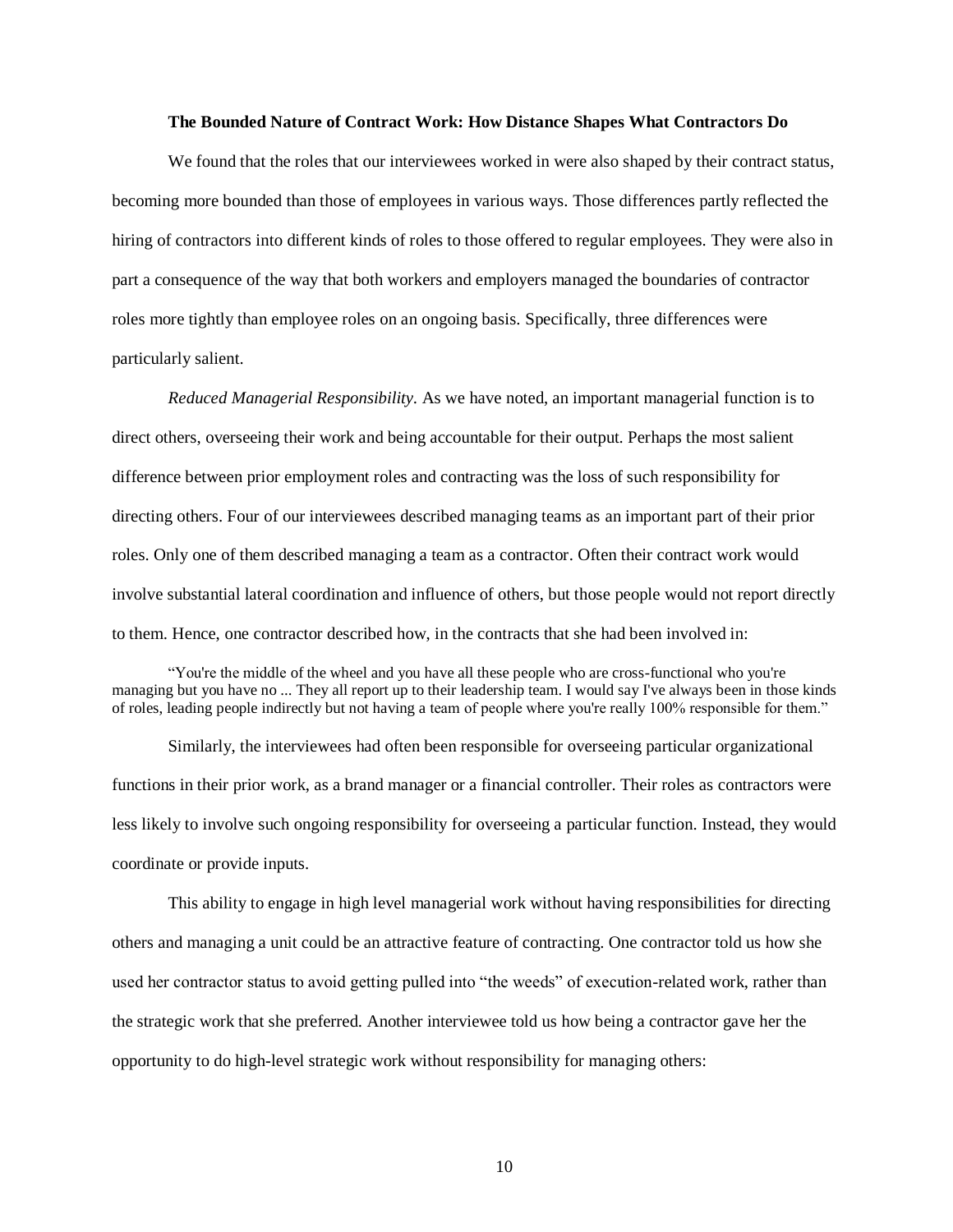"All my jobs have been more strategy, consulting, more independent contributor-type roles versus management. I haven't led a thousand person team. I haven't led a twenty person team. At this point, that's fine with me. I actually also prefer just doing more interesting kind of challenging work, but working for myself, having the flexibility, having autonomy, being able to pick like okay, this sounds interesting, I think I'll enjoy this. I feel like I can actually help and add some value, and then do it and then be done and move on. I think in organizations there's probably fewer of those kinds of opportunities, kind of mixing ... I think within organizations it tends to be more lower level individual contributors or higher level management."

For others, though, the lack of direct responsibility for organizational outcomes could be more of

a challenge. One contractor told us how she was struggling with only being able to provide advice:

"One of the reasons I left professional services when I went to business school was that I would be part of the team and owning the success or failure. You have to be ready to know you're being paid for your advice, and people may or may not take it, and that's their prerogative".

However it was experienced, this reduction of direct responsibilities was one of the clearest

features of contracting to emerge from our interviews.

*More Focused Roles.* A second way in which the contractors' roles tended to be more bounded

was that the boundaries around their roles were much clearer than for regular employees. As employees,

they would become involved in many different aspects of the organization, often straying far from their

primary role. The way that their roles were now defined by contract served to keep their work more

focused. Six of the contractors described how being a contractor enabled them to focus on one aspect of

the work by removing those extraneous tasks. For example, one informant (who, like many contractors,

referred to herself as a consultant (Barley and Kunda 2004, Osnowitz 2010)), told us that:

"Honestly, part of why I wanted to be a consultant because I felt I could be much more effective that way. As an employee, you get all sorts of other stuff on your plate. You've got to be on this working group or this advisory group or you've got to do performance reviews, and a whole bunch of other things that take your focus from that particular project. I didn't get sidetracked by internal staff stuff"

Whereas the boundaries around employee roles tended to be fuzzy and relatively permeable, the distance created by contract status seemed to allow both employers and contractors to more easily police and preserve the boundaries of the role. Contractors appreciated this focus, although it came at the expense of their wider involvement in the organization.

*Bounded Political Involvement.* Finally, contractors were much less likely to get involved in the political aspects of the managerial role. Being a contractor allowed the respondents to escape organizational politics, as noted in studies of technical workers (Barley and Kunda 2004, Osnowitz 2010).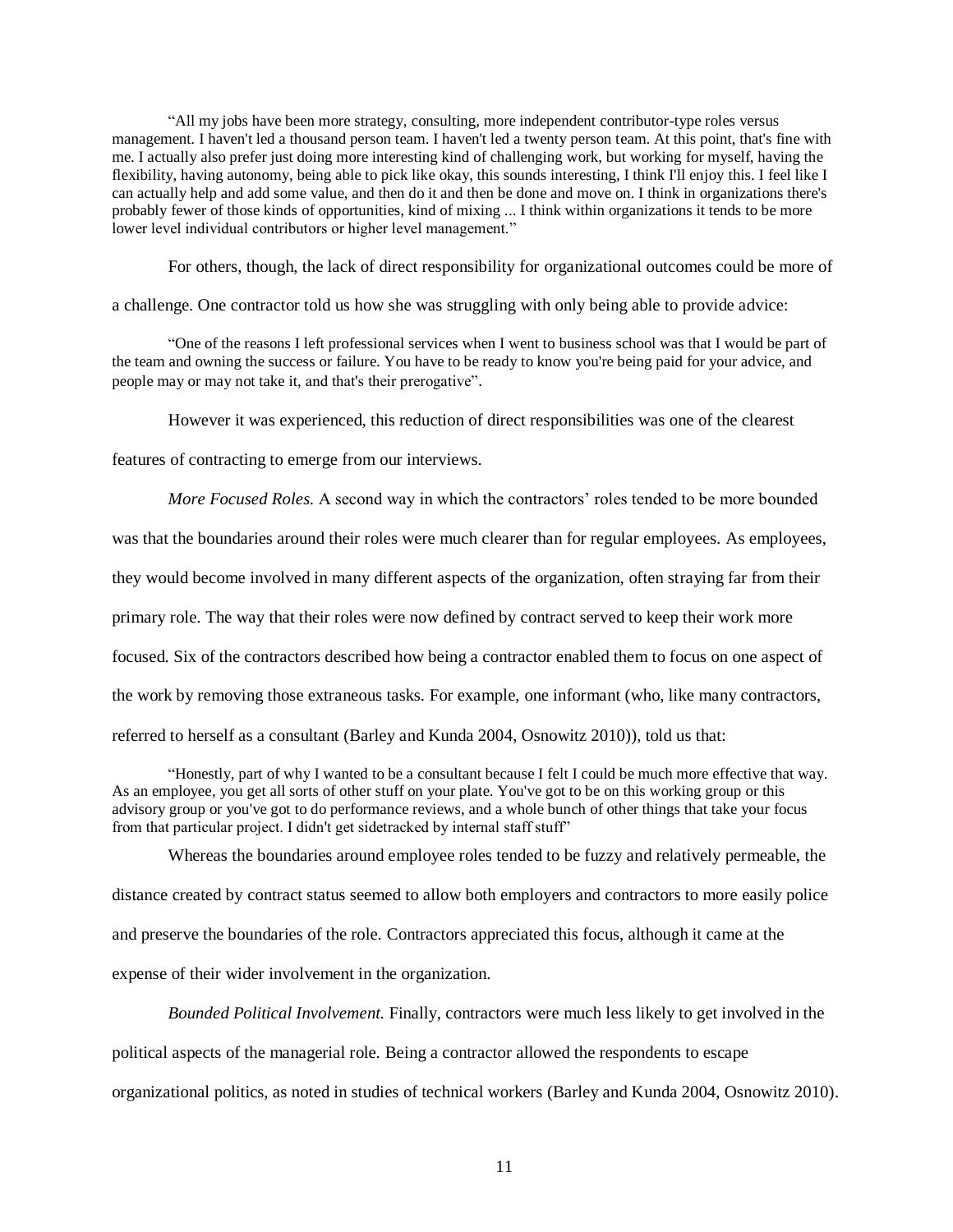Hence, five of our respondents described their discomfort with politics, and the reduced role that it played in their lives as contractors. The respondents recognized, though, that politics was often an integral part of the managerial role. Hence, one respondent told us:

"You're forced to give credence even if it's bullshit - excuse my language - to processes, when you're there, because you have to be a team player. Right? So, being a team player means putting up with a lot of this and managing it."

#### While another told us that:

"I'm very direct person as you may notice and I really hate corporate politics. Unfortunately that's how things get done in most big organizations so that was my experience before"

As these examples illustrate, contracting did not just affect workers' relationship with the

organization. It also shaped the nature of their roles; while managers continued to work as contractors, the

kinds of roles that they could fill as contractors were more limited than those they performed as

employees.

#### **The Challenges and Benefits of Bounded Work**

The increased distance that contractors felt from their employing organizations, and the more bounded roles that they occupied as a consequence, shaped the costs and benefits of contracting. In addition to the challenges of instability and the ongoing need to find clients documented elsewhere (Barley and Kunda 2004, Osnowitz 2010), our respondents described other challenges that came from being a contractor. For example, the physical distance and lack of a formal role described above often served to limit the influence that contractors could have within the organization. Hence, three of our respondents suggested that the lack of a formal, continuing role within the organization made it more difficult for them to get information and help from others within the client organization. For example, one respondent told us how her temporary status limited her influence on one project:

"Then this guy was just like, I feel like he was warning me so I finally, not confronted, but I was like, "Hey. What's going on?" He's like, "Well I think that because you're not going to stay in this company for very long, I don't want to waste my time talking to you."

Similarly, in discussing working from home, some of our interviewees described how it could hamper their ability to get things done. One respondent, for example, explained how regular employees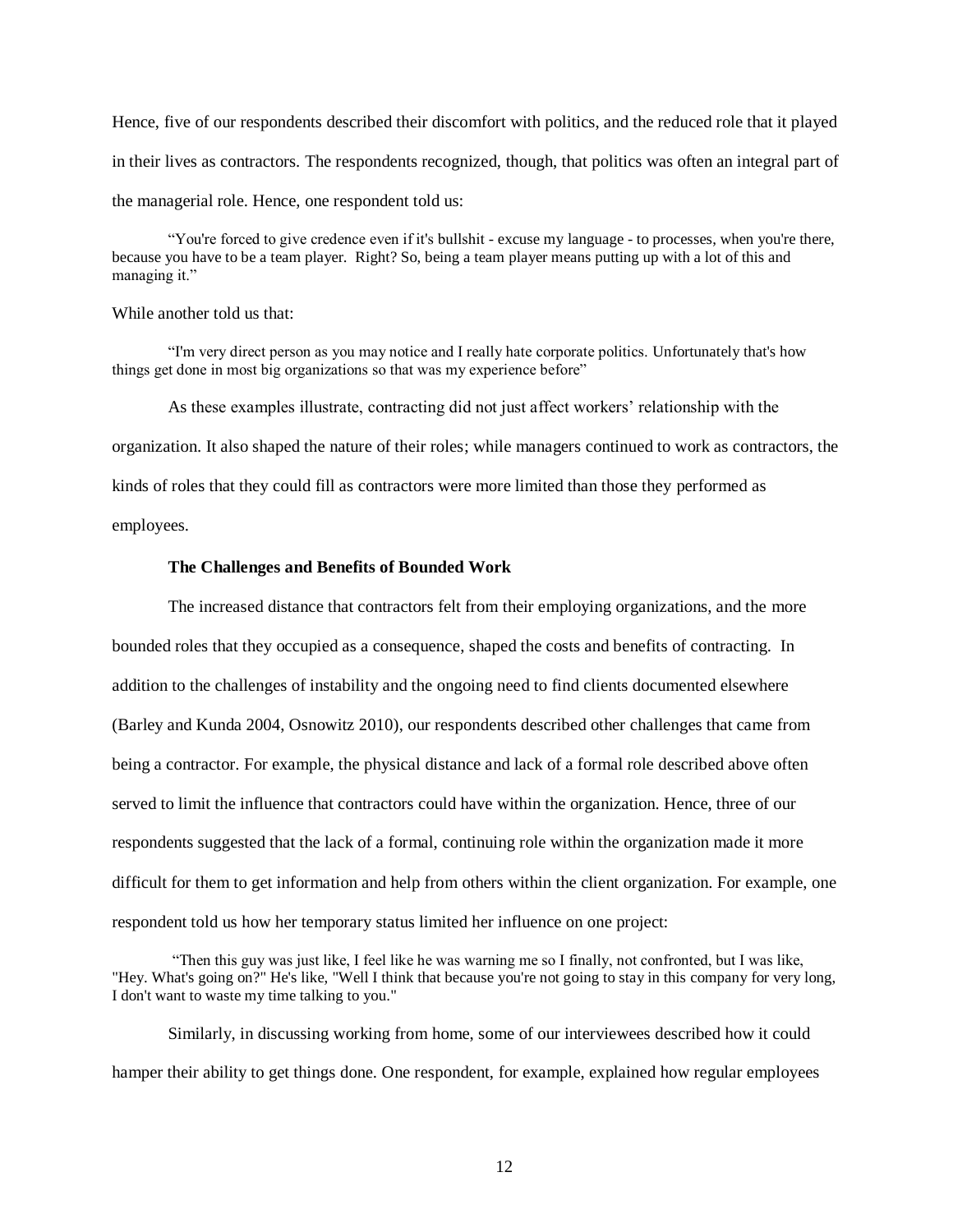were better placed to get things executed than she was:

"Then they can chat with Mary next door in accounting, and truck on down to this, and they know all the people, and they can get it through the gates, and I can't. I don't work there, I work from my home office in [town name], it's not that far. I don't know all these people. I know a whole bunch of them but I don't know all these people."

More broadly, the way that contractors were generally excluded from roles that involved directing large groups of employees and functions also had the potential to keep them from some of the most highly valued managerial roles. Perhaps reflecting the reasons that they had chosen to become contractors, only one of our respondents directly expressed the lack of such responsibilities as a drawback of contracting. Two of them, though, discussed the lower status that contracting afforded them in the managerial world, particularly if they wanted to return to regular employment. In recounting her discussions about returning to a "corporate job", one respondent told us:

"When you go back to corporate…they will look at that LLC on your resume and assume you're on unemployment. They assume you've been doing nothing …Not that corporate recruiters are the most open-minded. They're thinking with a very specific mindset, and their valuing a very specific subset of experience. Even now in my negotiations, the company solely wants to talk about my comp[ensation] with [former regular employer] two years ago."

Set against these challenges, our respondents were very clear about the benefits of contracting:

control. Unlike the IT contractors interviewed by Kunda, Barley and Evans (2002), none of our

respondents saw contracting as a way to make more money. Instead, they valued the way that their

contractor status gave them control over their work. Two aspects of this control stood out in particular.

First, the lack of an ongoing, formal role in the organization made it much easier for people to turn down

work or move to a different project if they did not like what they were doing. In describing one such

experience, a contractor told us:

"I said, "I'll finish up this project for you, but I'm not continuing." I left. Not the work I wanted to do. That's great as an independent contractor, because there's a stigma if you quit [as an employee], in general, I think there's a stigma you quit a job fairly quickly."

Second, and even more saliently, contracting gave contractors control over their schedule. This was particularly important to five of our respondents, three of whom explicitly cited the long hours and travel demands of their prior roles as a reason that they had moved into contracting. Without the responsibilities of managing global teams or functions, and with the capacity to say no to work, these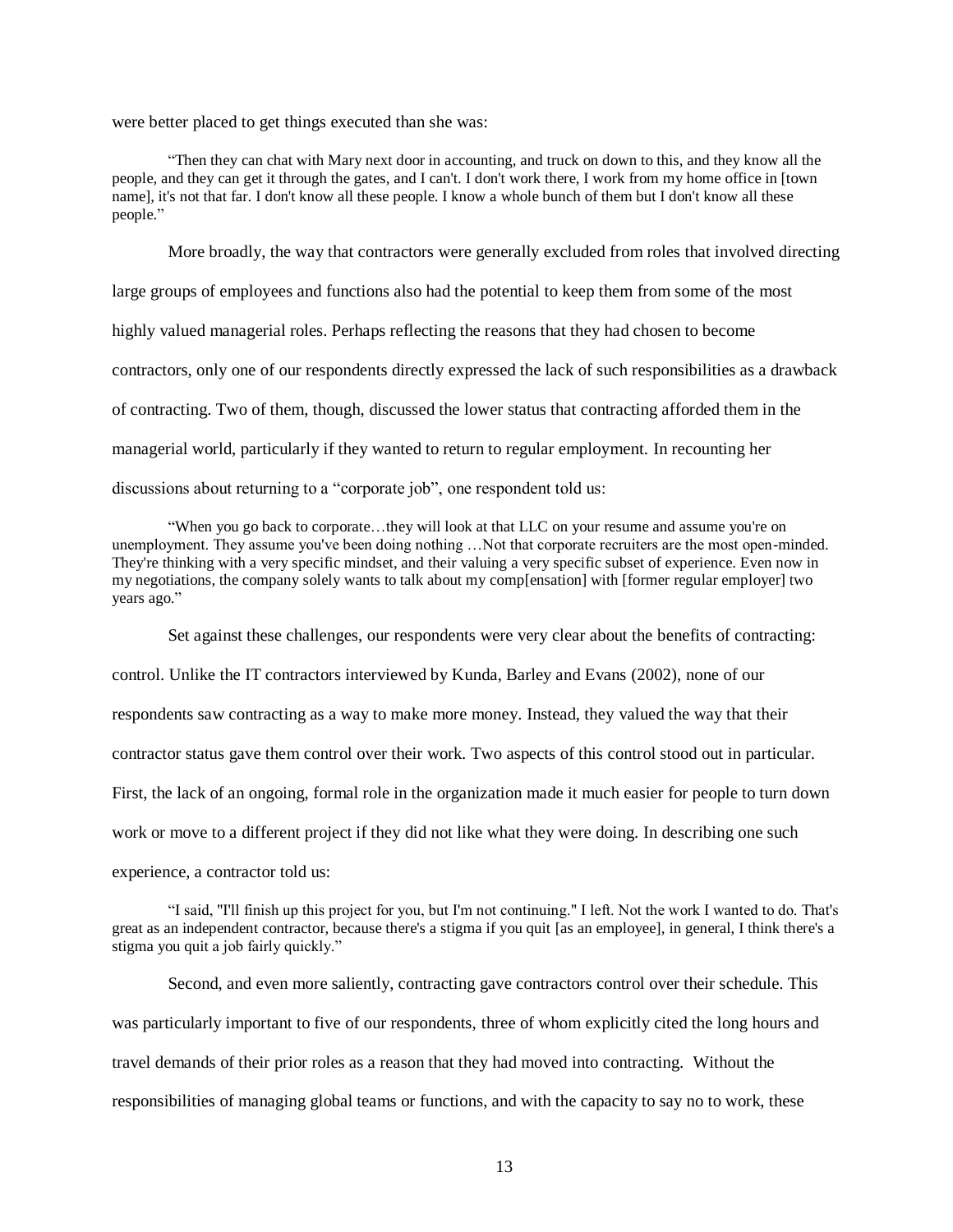respondents found it much easier to manage demands on their time as contractors. In describing her decision not to return to regular employment, one respondent told us:

"Now that I've really gotten used to these flexible hours, I don't ... because I also have opportunities to go work for a big firm again and all that, but that really does not appeal to me right now.... [interviewer: why not?] Yeah I think it's the flexibility. I think it's the vacation time. I think it's the ... It's having to do a 60-80 hour week, or something. I certainly don't want that..."

Our qualitative analysis therefore demonstrates that taking roles as contractors had substantial effects on what managerial workers did, putting distance into their relationship with their client and putting bounds around the roles that they could occupy within the organization. Moreover, these effects had both positive and negative effects, increasing contractors' ability to choose where they worked and what they did, but potentially limiting the extent of their involvement within the organization.

Because our interviews focused on people who had worked in contracting, though, they offer less insight into which workers will choose to pursue such a career and which will not. They also preclude a detailed examination of the kinds of rewards that workers are likely to receive in contracting versus regular employment. We turn to these topics next, as we develop a theoretical framework to understand the role that contracting plays within the careers of managerial workers.

## **THE ROLE OF CONTRACTING IN CAREERS: HYPOTHESIS**

## **DEVELOPMENT**

In making predictions about which managerial workers are more likely to enter contracting and what rewards they might receive should they do so, we adopt a matching perspective. Matching theories of employment (Logan 1996, Rosen 1986, Roy 1951) highlight that the allocation of people to jobs involves decisions by both workers and employers: workers must choose which jobs to apply for and accept, and employers must decide which applicants to offer jobs to. The theories also emphasize that questions of who takes a given job and what rewards that job offers tend to be jointly determined, as the pay offered for a job helps to determine the kinds of workers likely to accept it. Fully isolating the direct, causal effects of contracting on either rewards or decisions to take a job is therefore extremely difficult, and not something that we attempt in this paper. Instead, we explore how the nature of contracting work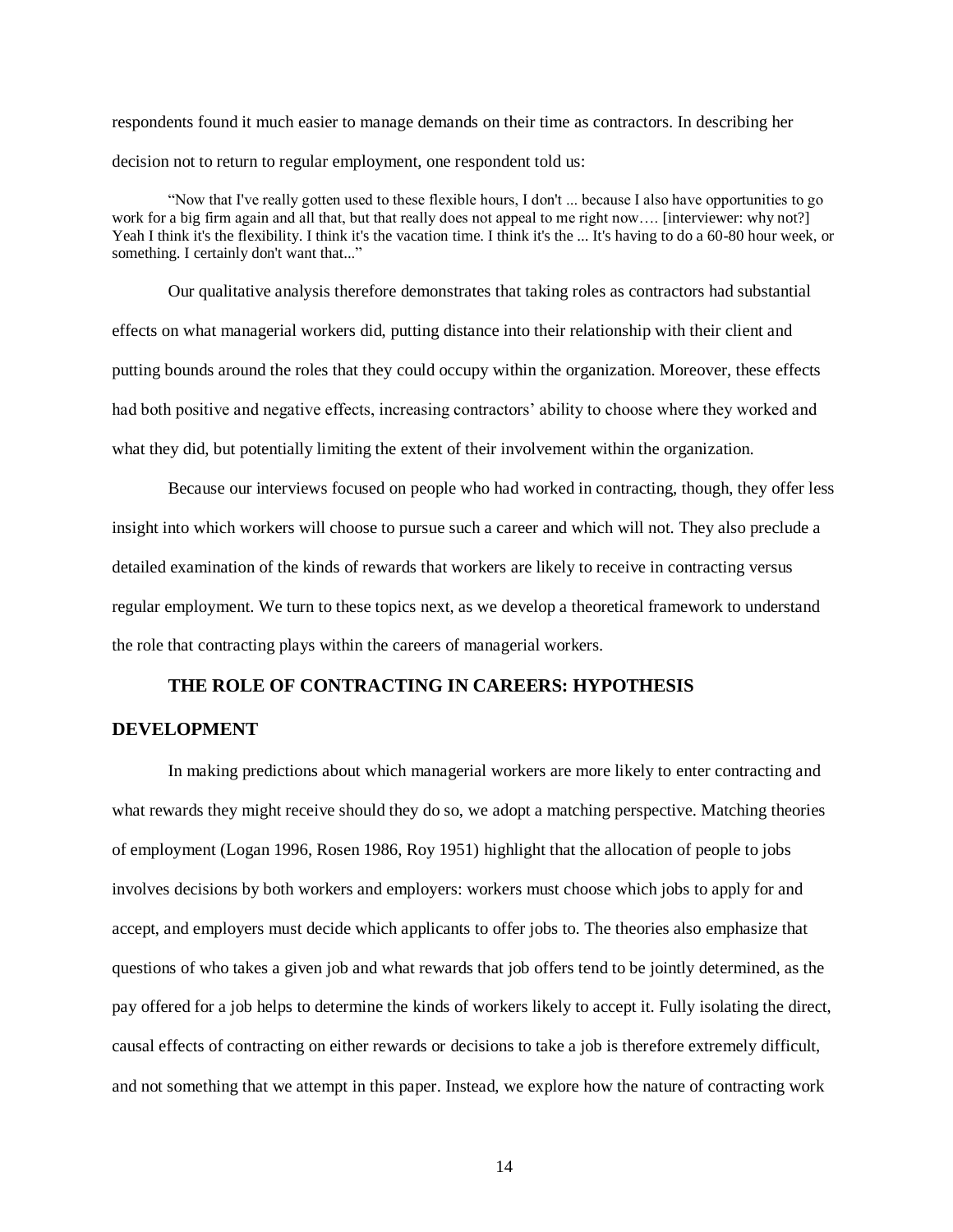jointly affects both the kinds of managerial workers that are likely to enter contracting and the rewards that they receive from doing so. We believe that this approach can shed light on the role that contracting plays in managerial workers' careers, helping to establish whether it is generally a route towards financial success or other kinds of rewards, even when we can't specify how much of the effects reflect who is entering contracting versus the effects of those jobs.

In particular, we argue that the costs and benefits afforded by contract work's bounded nature shape careers in two ways. First, limits on the kinds of roles that contractors are likely to occupy can render contracting incompatible with greater responsibility for directing others and managing organizational activities, affecting the rewards that contractors receive. Second, the greater ease that contractors experience in setting boundaries around their work can relieve some of the work-life conflicts experienced by managerial workers. We argue that each of these differences will shape who goes into contracting as well as the immediate and long-term rewards, as illustrated in Figure 1. We begin by examining the determinants of entry into contracting.

#### **Who Enters Contracting?**

Prior work on decisions to contract among highly skilled workers has focused on the insecurity inherent in contracting and the lack of access to employer-provided training. Hence, Bidwell and Briscoe's (2009) study of IT workers found that married men were less likely to go into contracting than other men or women because of their increased financial responsibilities, while those workers with the most experience and skills were more likely to enter contracting. Ethnographic studies of contractors also highlight contractors' desire to take more control over their work and realize the full benefits of their expertise (Barley and Kunda 2004, Kunda et al. 2002). In the case of managerial contractors, we propose that decisions to enter contracting will instead reflect the more limited roles that contractors can play within the organization as well as the implications for their work-life balance.

*Limits on roles for contractors.* As our qualitative analysis demonstrated, workers who take on contracting roles are limited in the aspects of the managerial job that they can perform, reducing their involvement in directing others and engagement in broader organizational life. These narrower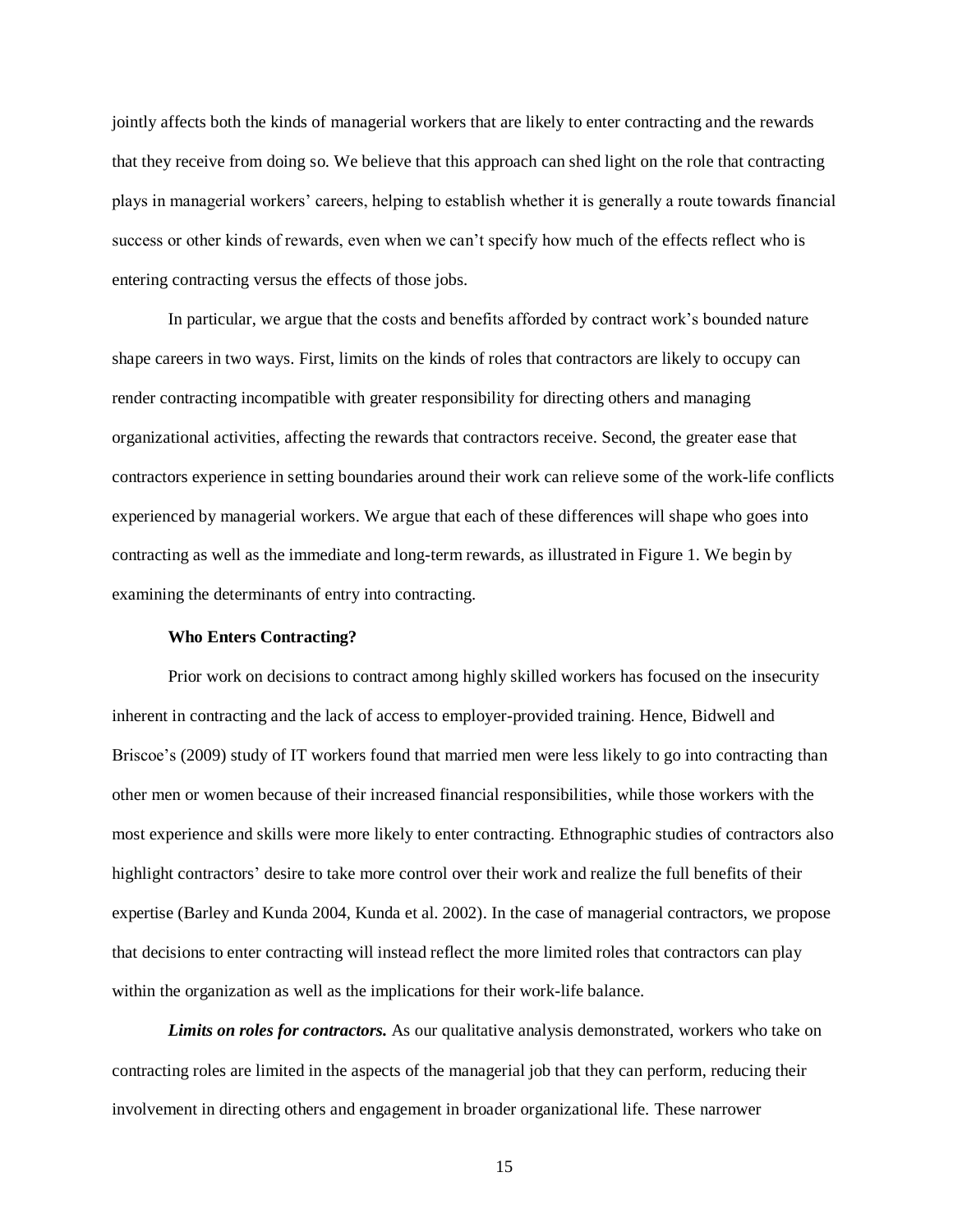responsibilities will in part affect which workers prefer contracting versus regular employment. Although some workers will prefer the narrower responsibilities that contracting involves, those workers whose skills and preferences make them well suited to directly managing people are likely to find little fit between contracting and the kinds of work that they are suited for. We expect that such workers would prefer to remain in regular employment.

The narrower responsibilities found in contracting will also affect how firms evaluate candidates for contracting roles versus regular employment. Where contracting roles are less likely to involve directing others, demonstrated competences in that area will be less important to employers.

Both of these factors suggest that contracting will be less common among those who have previously held jobs with more responsibility for directing others. Workers who have accepted and held such jobs in the past are more likely to have demonstrated an aptitude and a preference for roles that involve directing others, suggesting that they are less likely to prefer contracting and better qualified for roles in regular employment. They may therefore be less likely to take on contract work in the future. We propose that:

# *Hypothesis 1: The likelihood of working as a contractor will be negatively associated with the level of prior responsibility for directing others as a regular employee.*

*Increased control over work time.* As we found in our qualitative analysis, contracting was attractive to our respondents because of the increased control that it gave them over their work-time. Such control was particularly important given the very high work-life conflict observed among managerial workers (Hill 1992, Jacobs and Gerson 2001, Kanter 1977). As a consequence, workers who are more likely to experience greater work-life conflict in regular management jobs are more likely to prefer contracting. Such workers may also be less attractive to employers in regular employment roles than contracting, as they may be perceived to be less able to meet the inflexible role expectations of regular managerial roles.

One group for whom the ability to control their work schedule is likely to be particularly important is those with greater non-work commitments (Meiksins and Whalley 2002). Parenthood is an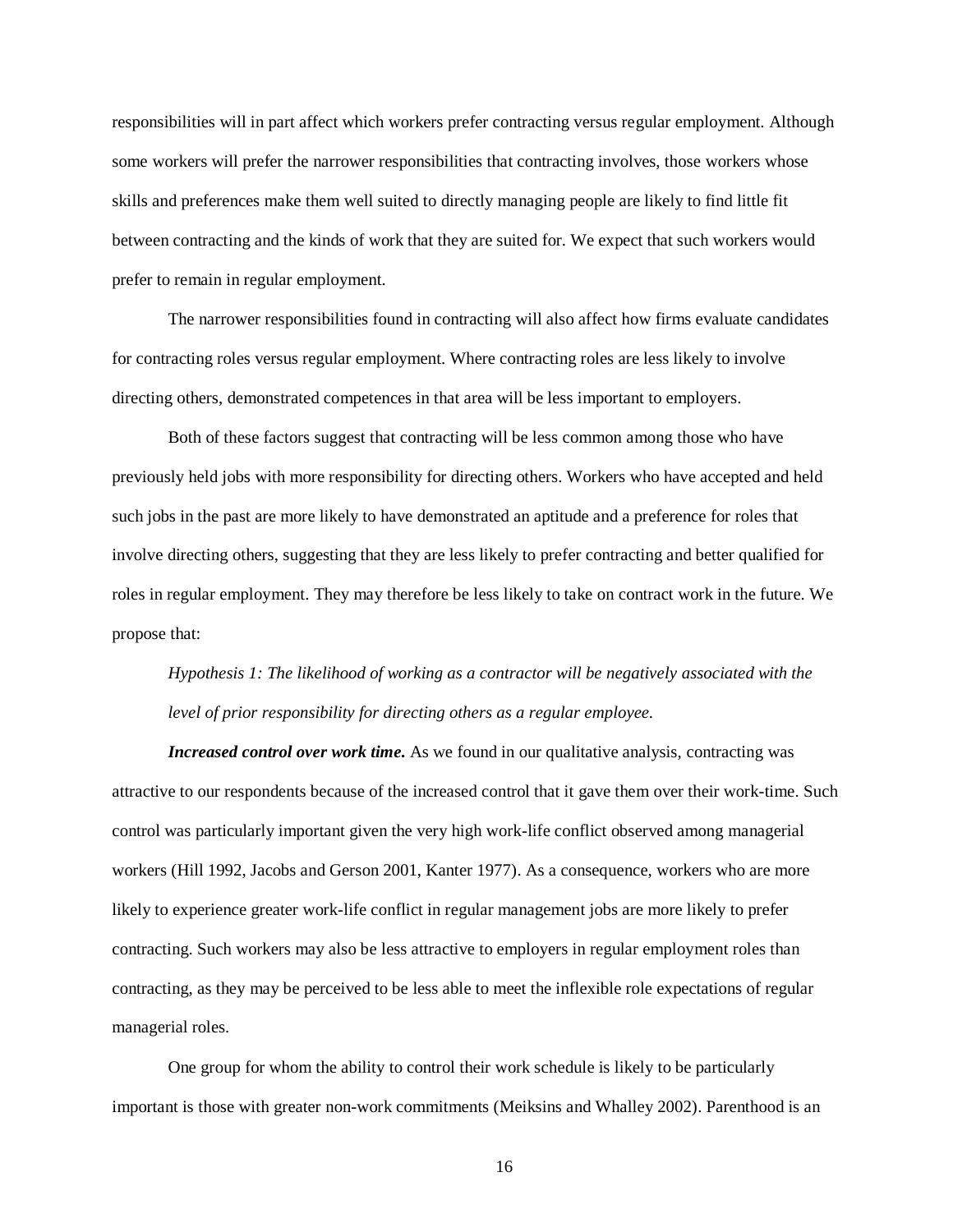important source of such non-work commitments, and much prior work has emphasized that women generally bear the greater burden of childcare (Bianchi et al. 2012). We would therefore expect women with children to be more likely to use the greater control provided by contracting than men or women without children.

*Hypothesis 2a: The likelihood of working as a contractor will be positively associated with being a female with children.* 

Another clear signal of competing non-work commitments is when a worker leaves a job for family reasons, such as child-rearing or other caring responsibilities. Once again, because women typically bear the burden of such responsibilities, we would expect female workers who have left a job for family reasons to be more likely to accept a contracting role than women who left their prior job for other reasons and than men. We propose:

*Hypothesis 2b: The likelihood of working as a contractor will be positively associated with being a female and leaving the preceding job for family reasons.* 

#### **Immediate Rewards from Contracting**

The same factors that shape who enters contracting should also affect the rewards that are received from doing so. Prior work on high-skill contracting has tended to highlight contracting as a way for skilled workers to increase their rewards, allowing them to capture more of the value of their expertise (Barley and Kunda 2004). Hence, 44% of the contractors that Kunda, Barley & Evans (2002) interviewed saw money as an important reason to contract. Other research found IT contractors to earn similar amounts to employees (Bidwell and Briscoe 2009). We believe, though, that the tension between the bounded nature of contracting and the integrative nature of managerial work will lead managerial contracting to be associated with a different set of rewards.

*Limits on Roles for Contractors.* The limits that contracting places on managerial roles may reduce the pay that contractors receive, because of its effects both on how employers value their work and on what rewards workers will accept. First, employers may offer lower pay for the kinds of work that contractors do because they value those roles less. In particular, the way that contract work is less likely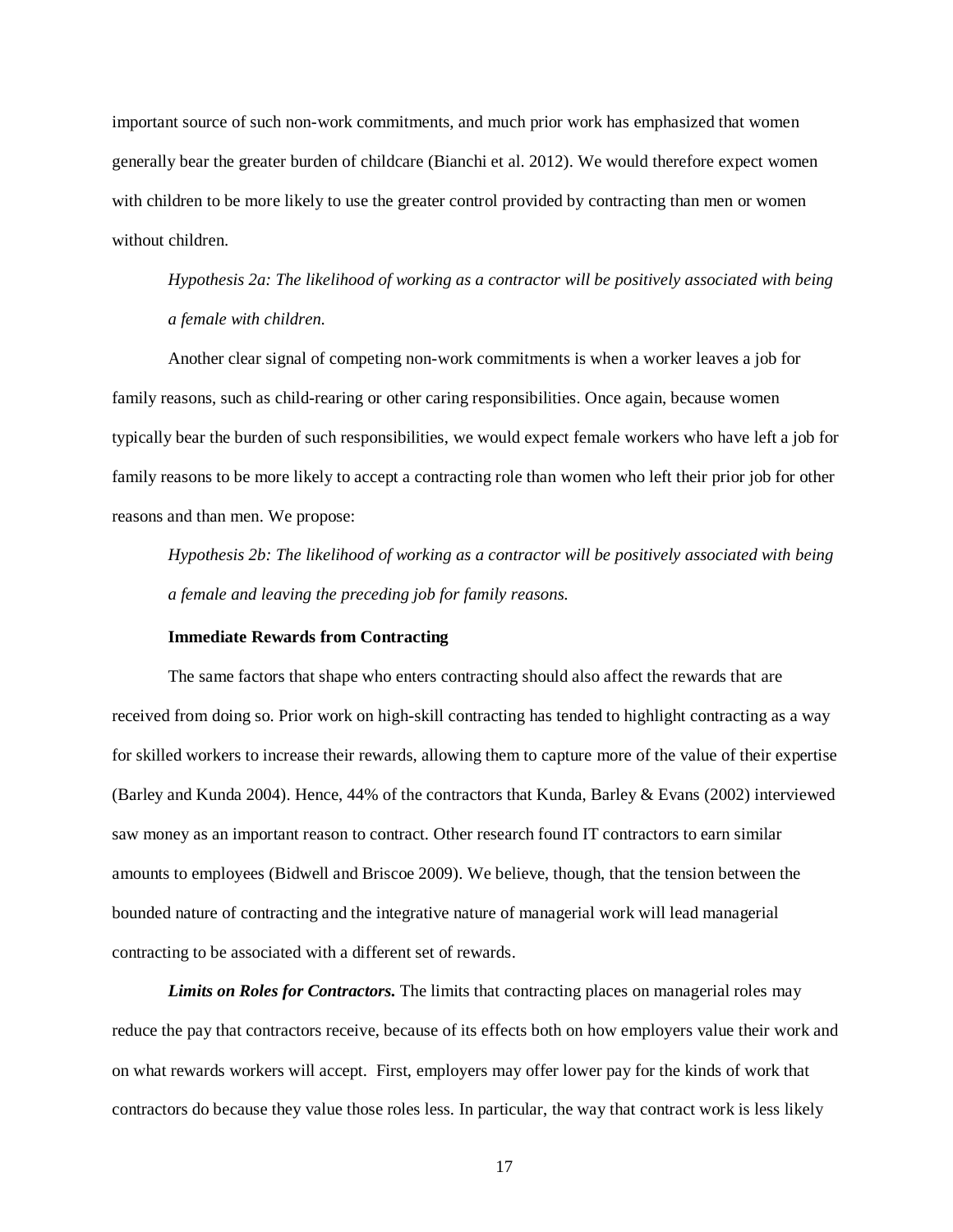to involve directing other workers means that contractors are less likely to end up in some of the most senior and rewarded roles in the organization. Although directing subordinates is only one possible responsibility that managerial workers take on, it is strongly related to the value that employers place on their roles. Because managers who direct more subordinates have the potential to affect a greater scope of activity within the organization, the number of subordinates is an important indicator of responsibility (Bidwell and Mollick 2015). To the extent that contractors are less likely to be involved in managing subordinates, they may therefore be less likely to end up in the roles that employers value the most.

The more focused nature of contractors' roles may also reduce their perceived value to employers. Where contractors tended to see the kinds of extra activities that employees get pulled into as a distraction, those same activities may be valued by employers who see those additional coordination and administrative activities as crucial to the smooth running of the organization. Such activities are also an indicator of the commitment to the organization that is expected of managers. Contractors not engaging in extra activities may also therefore reduce their value in the eye of employers.

It is also possible that those workers who enter contracting roles are willing to accept lower financial rewards than other workers. Our qualitative analysis found that some workers prefer the increased autonomy, more bounded roles and greater control over their work time found in contracting. It is possible that they are prepared to accept lower pay in order to attain those other rewards. Putting these arguments together, we propose that:

*Hypothesis 3: Working as a contractor will be associated with lower pay than regular employment among managerial workers.*

*Increased control over work time.* Our interviews showed that contractors' bounded work gave them increased control over their work time, suggesting that contractors should have better work-life balance than other managerial workers. Existing research on the work-life balance of highly skilled contractors tends to offer mixed results. Ethnographies of IT workers suggest that contractors' choice over when they work must be set against the additional demands created by operating in the open labor market (Barley and Kunda 2004, Evans et al. 2004, Osnowitz 2010). A survey of technology workers also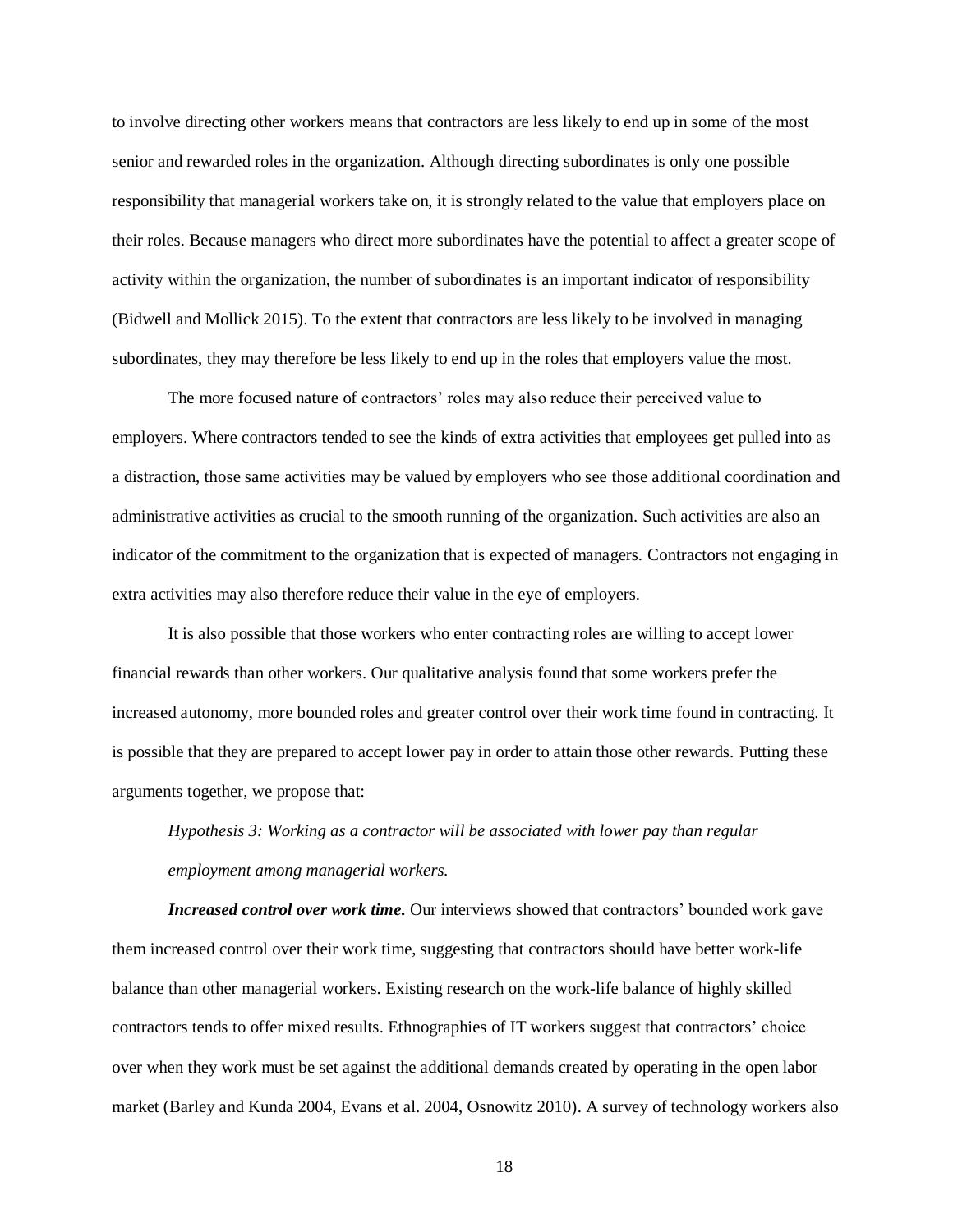found that contractors' control over their work could be offset by their lack of access to the familyfriendly policies available to employees (Briscoe et al. 2011). That said, the particularly strong pressures that managerial work creates on work-life balance and the challenges that managers face in benefiting from family-friendly policies (BIS 2014) may make contracting a more important route to work-life balance among managerial workers. We therefore propose:

*Hypothesis 4: Managerial workers in contracting positions will report having better work-life balance than those working as regular employees.*

#### **Long-term Rewards from Contracting**

If contracting roles are more limited than regular employment roles, then working as a contractor may also be associated with different long-term career outcomes for managerial workers. Becoming a contractor is not necessarily a permanent decision, as periods of contracting are frequently followed by a return to regular employment (Bidwell & Briscoe, 2009). The kinds of rewards that contractors receive on returning to regular employment may, however, be different from the rewards received by those that stayed in regular employment, reflecting both the way that contracting experience is perceived by employers and workers' own preferences. In part, workers who have spent time in contracting may receive different rewards because of the way that employers perceive that contracting experience. Where contracting roles are seen as more bounded and limited in scope, then employers may be concerned that contractors will not have learned the skills necessary for roles that require the broader range of activities more typical of managerial work. This may limit the value that they place on those workers' skills, reducing the amount that they are prepared to pay them.

It is also possible that future employers will have concerns about why those workers had ended up in contracting. Where contracting is perceived as an activity that appeals to those who have less appetite or aptitude for directing others, or with more commitments outside their work, employers will be less willing to hire people who have been contractors into the more demanding, and more rewarding, managerial roles. Prior work shows that time out of the workforce is penalized by employers (Bertrand et al. 2009, Weisshaar 2018). It is possible that contracting spells receive a similar penalty.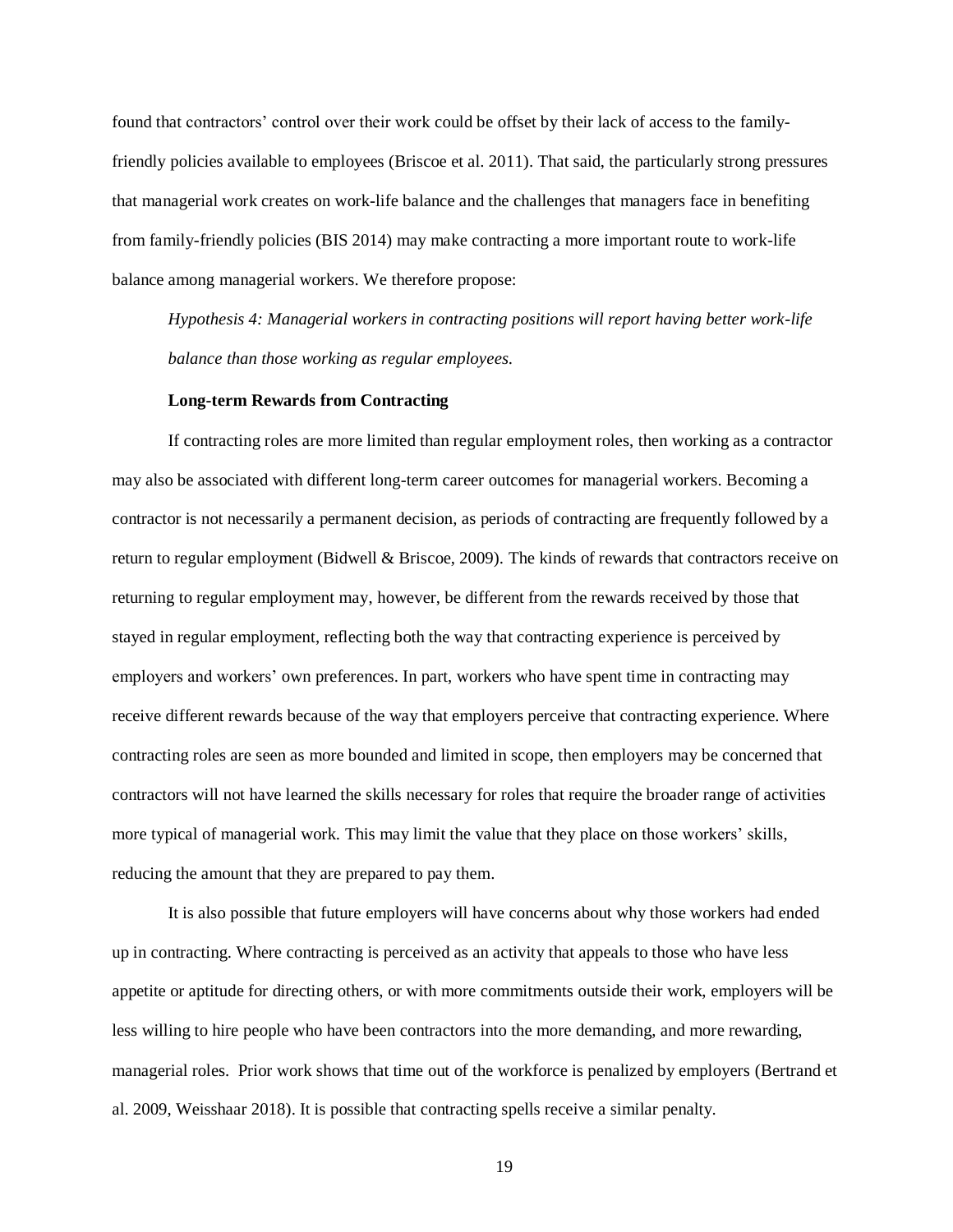On top of these employer perceptions, it is also likely that contractors will be interested in moving back into different roles than workers who did not contract. We noted that contracting is more attractive to those seeking more control over their time and who do not value managing others, exchanging financial rewards for work-life balance. Those factors are likely to shape their choices of future roles too.

Finally, contracting also appears to be at odds with the kinds of internal moves that most advance managerial workers' careers. Bidwell and Mollick (2015) found that moves within internal labor markets were associated with greater long-run rewards than external moves, reflecting employers' greater willingness to advance workers that they know. By definition, contractors are spending time outside those internal labor markets, and prior work suggests that they can face challenges in upgrading their skills while contracting (O'Mahony and Bechky 2006). Their outsider status may also therefore retard their career advancement. Based on these factors, we propose:

*Hypothesis 5: Previous contracting experience will be negatively associated with starting pay in future regular employment jobs.*

#### **METHODS**

We explored contracting among managerial workers using a survey of MBA alumni from a single, highly ranked US business school. The central goal of the MBA is to prepare people for managerial careers, equipping them with the business knowledge and leadership skills required for such roles. These skills are then applied in jobs that deal with multiple different aspects of management, from functional leadership roles to management consulting to financial management. The vast majority of these pathways also eventually lead into managing groups of people: of those jobs entered by our sample between 5 and 10 years after graduation, 67% included the management of units of employees, rising to 77% among jobs entered 10 or more years after graduation. Beyond their managerial orientation, MBA alumni are also a group for whom contracting may be particularly viable, as their MBA qualification serves as a strong signal of managerial expertise. This sample therefore allows us to track a relatively homogeneous group of workers with similar qualifications as they pursue a managerial career, exploring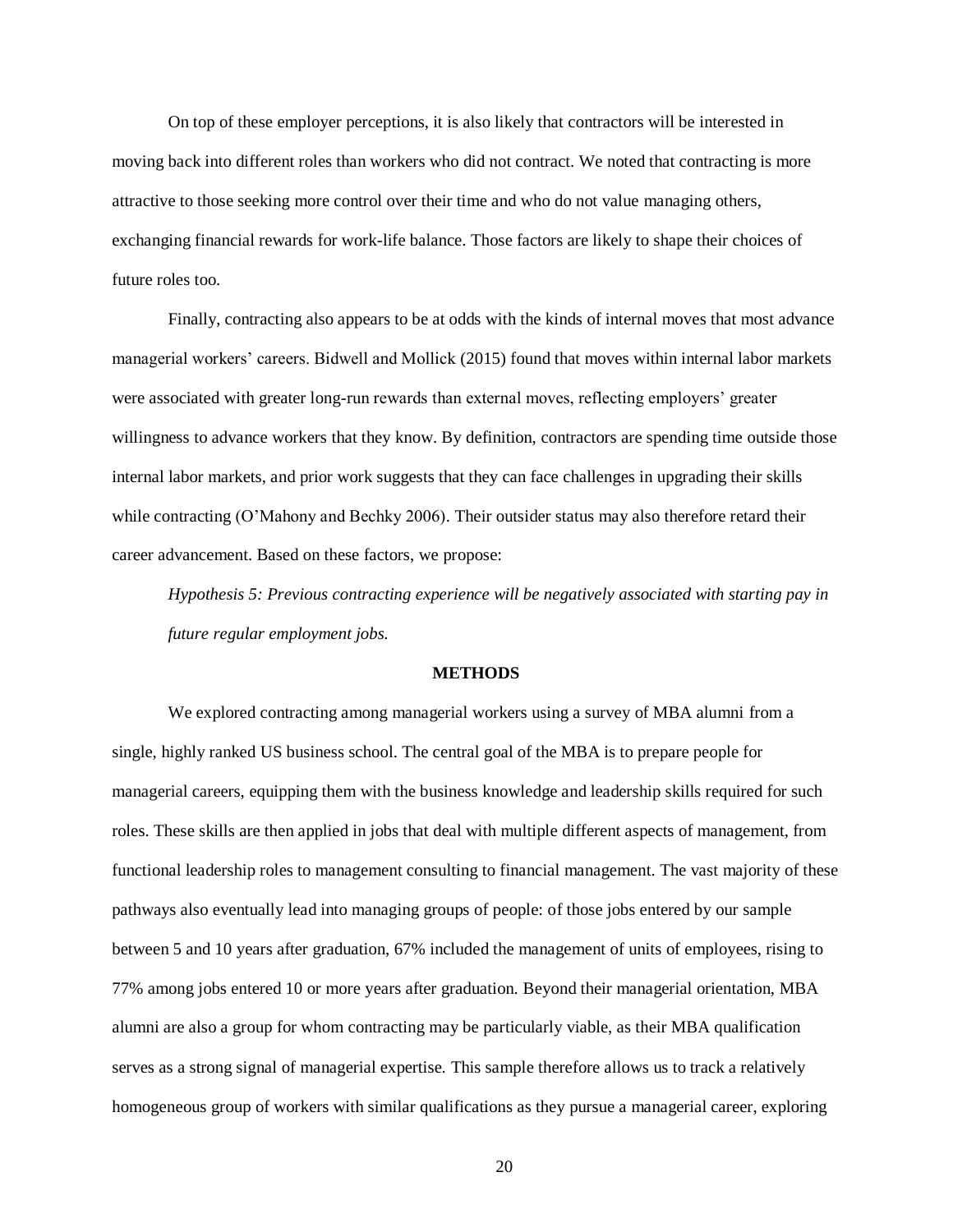which end up contracting and which do not.

While the homogeneity of our sample aids within-sample comparison, it does reduce its representativeness of the broader managerial population. Analysis of the CPS suggests that only around one in five managerial workers has a Master's qualification or higher,<sup>2</sup> and the average compensation of our sample is considerably higher than the average for all managers. We seek to address these differences by replicating some of our analyses using the 2005 CPS. We also return to these issues of generalizability at the end of the paper.

#### **Data**

l

Our main analyses use data from a web-based survey of MBA alumni of a single US business school, conducted during the summer of 2011. We were able to contact around 25,000 alumni by mail and email to solicit their participation in the survey. A randomly selected subsample of 3,200 alumni who graduated between 1990 and 2005 were also contacted by telephone in order to further encourage participation. For these analyses, we restrict our sample to alumni who graduated in or after 1990, due to falling response rates among those who graduated prior to this date. The response rate among the approximately 16,000 contactable alumni in this subgroup was 32%, with 23% completing the survey.<sup>3</sup> Overall, we have data on 2,855 respondents who provided usable data and were employed in some form after graduation in our analysis sample. <sup>4</sup> To assess nonresponse bias, we compared the LinkedIn profiles of respondents and non-respondents from a subsample of 3,000 alumni but found no significant differences in the response rates by gender or industry.

We structured the survey to gather a complete history of our respondents' post-MBA work history. First, respondents were asked about each of their different employment spells, where an

 $2$  The proportion of managerial employees in the CPS who have a Master's qualification or above (20%) is somewhat higher than the proportion of managerial contractors (14%).

<sup>&</sup>lt;sup>3</sup> This response rate is within the typical range for surveys of workers with MBAs and those in managerial and executive roles (Bertrand et al. 2009, Cycyota and Harrison 2006). Furthermore, studies show that response rates are a very poor predictor of non-response bias (Groves and Peytcheva 2008).

<sup>4</sup> The respondents are distributed across years of graduation as follows: 20% graduated in 1990-1995, 21% graduated 1996-2000, 29% graduated 2001-2005, and 29% graduated 2006-2010. Each year accounts for between 2.9 and 6.5 per cent of our total sample of respondents. Those who only founded companies are not represented in our sample.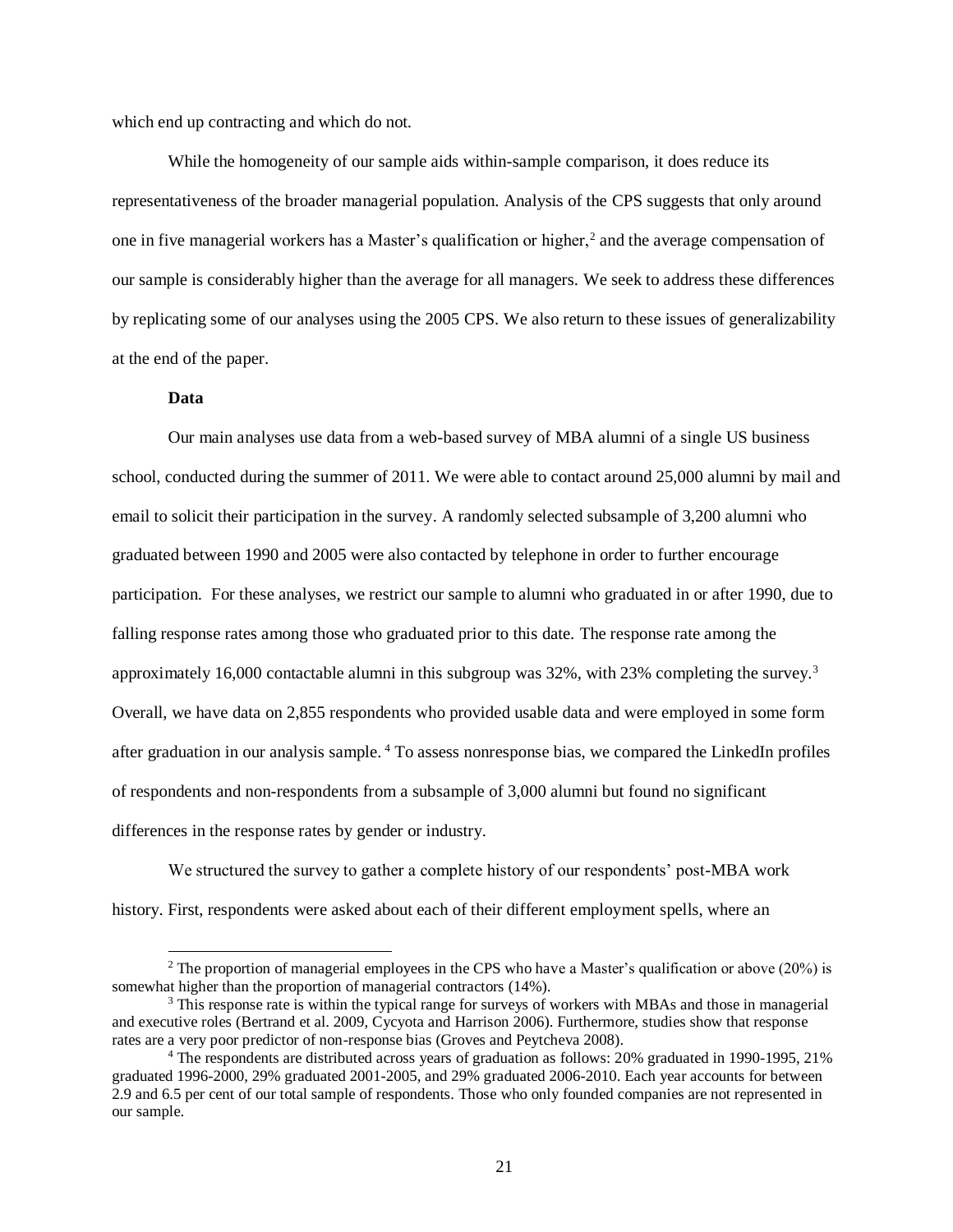employment spell is defined as a continuous period of time for during which the worker remains with one employer as an employee, works as a contractor, is starting a company, or is unemployed for six months or more. We then gathered details about each of these employment spells, including pay, functional affiliation and number of people managed in their first year, as well as usual hours worked.

Our analysis sample is based upon 5,547 employment spells of these alumni, Although employees may take on a variety of different jobs while working for the same employer, we primarily focus on the characteristics of the first job in each employment spell because we are interested in jobworker matching in which both regular employees and contractors may participate – internal job moves are only open to employees.<sup>5</sup> We provide the distribution of the employment spells across alumni in the Appendix Table 4.

Although the MBA equips people for managerial roles, our sample may include some alumni who did not pursue managerial careers. As a robustness check we therefore also replicated our analyses using a sub-sample which excluded any spells that occurred before a respondent had had responsibility for managing other workers, guaranteeing that those workers had embarked upon a managerial career. Our analyses of this subsample provided very similar results to those presented in this paper. Limiting our sample to those who have directed other workers is highly restrictive, though, since directing others is only one part of the definition of managerial work. We therefore use all spells in our main analyses in the paper. Our results' robustness to both more and less restrictive definitions of managerial workers provides some reassurance that our findings are not sensitive to our operationalization of managerial careers.

#### **Key variables**

 $\overline{\phantom{a}}$ 

*Contracting spell*. Independent contractors offer their services to other organizations outside a formal employment relationship. Identifying those contracting relationships can often be complex (Bidwell & Briscoe, 2009). Following prior work in this area, we used multiple survey questions to identify contracting spells and exclude anyone who was building a business rather than operating as an

<sup>5</sup> Our work life balance analysis is the exception to this as we focus on the job held at the time of the survey, which may not be the first job of the employment spell.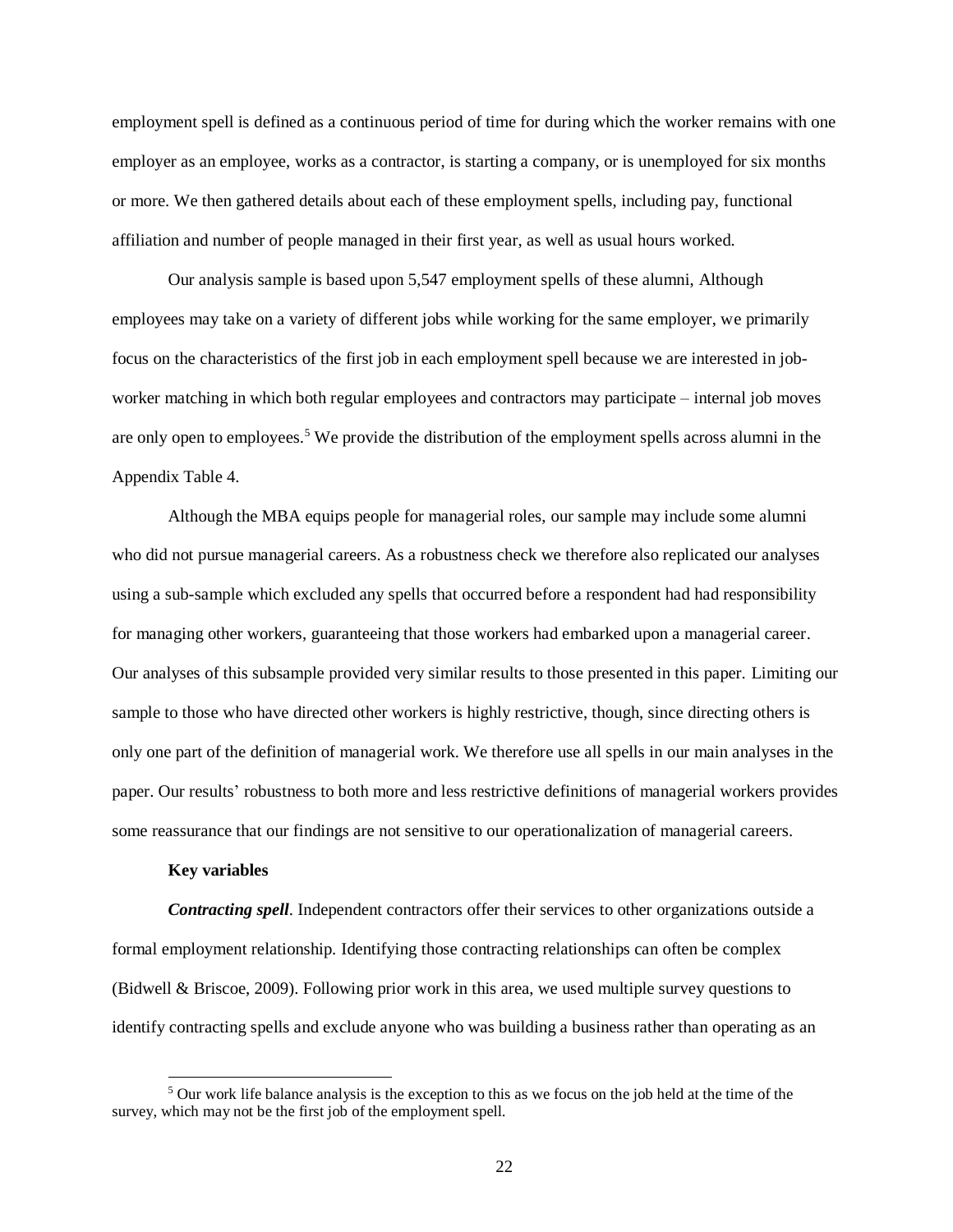individual worker. For each employment spell, we asked respondents about the nature of their employment, providing a list of options: 'employed by a private or public company, government, or a non-profit organization', 'an independent consultant, independent contractor or a freelance worker', 'a founder of a new business', 'a self-employed worker', or 'other'. Those respondents who reported being either 'an independent consultant, independent contractor or a freelance worker' or 'a self-employed worker' were then asked whether they personally had any permanent employees on their payroll during this spell. (Appendix 2 provides details of these and other key survey question used in our analysis.) We created a "Contracting" variable that took the value of 1 when respondents reported being either 'an independent consultant, independent contractor or a freelance worker' or 'a self-employed worker', and had no employees on their own payroll.<sup>6</sup> The variable took a value of 0 where respondents were 'employed by a private or public company, government, or a non-profit organization'. Those spells where the respondent described themselves as a company founder, had other workers on their payroll, or had some other arrangement were excluded from our analysis sample.

*Log earnings.* For each employment spell, we asked respondents for their total earnings in dollars in their first year of that spell. We then took the log of this value because it was highly skewed.<sup>7</sup>

Log number of subordinates. For each job, respondents were asked to report 'the total number of people who worked in the units that you managed when you first started the job'. This captures general managerial responsibility for others, rather than simply direct reporting relationships.<sup>8</sup> Because the values were highly skewed, we used the log of this value after first adding one in order to compute a meaningful log value for jobs with no subordinates. We use this as our measure of responsibility for directing others.

<sup>6</sup> Respondents identified themselves as self-employed in 11 per cent of our contracting spells. A slight difference between our definition and that used by Bidwell & Briscoe (2009) is their use of employer size in determining contractor status of spells. They assigned spells to contracting status "when a job was described as selfemployment taking place at a site with more than two other individuals where the respondent did not have anybody reporting to them" (p.1154). We re-ran our analyses excluding 15 spells for which were unable to determine the size of their employer with similar results.

 $7$  One potential concern regarding the use of annual pay is that contractors may work fewer weeks during the year than regular employees. While we do not have the data to calculate weekly pay for this sample, we ran our pay models including an indicator set equal to one if the spell lasted less than 1 year. Our results were unaffected.

<sup>8</sup> For contractors, this could be people at the client firm or other external workers.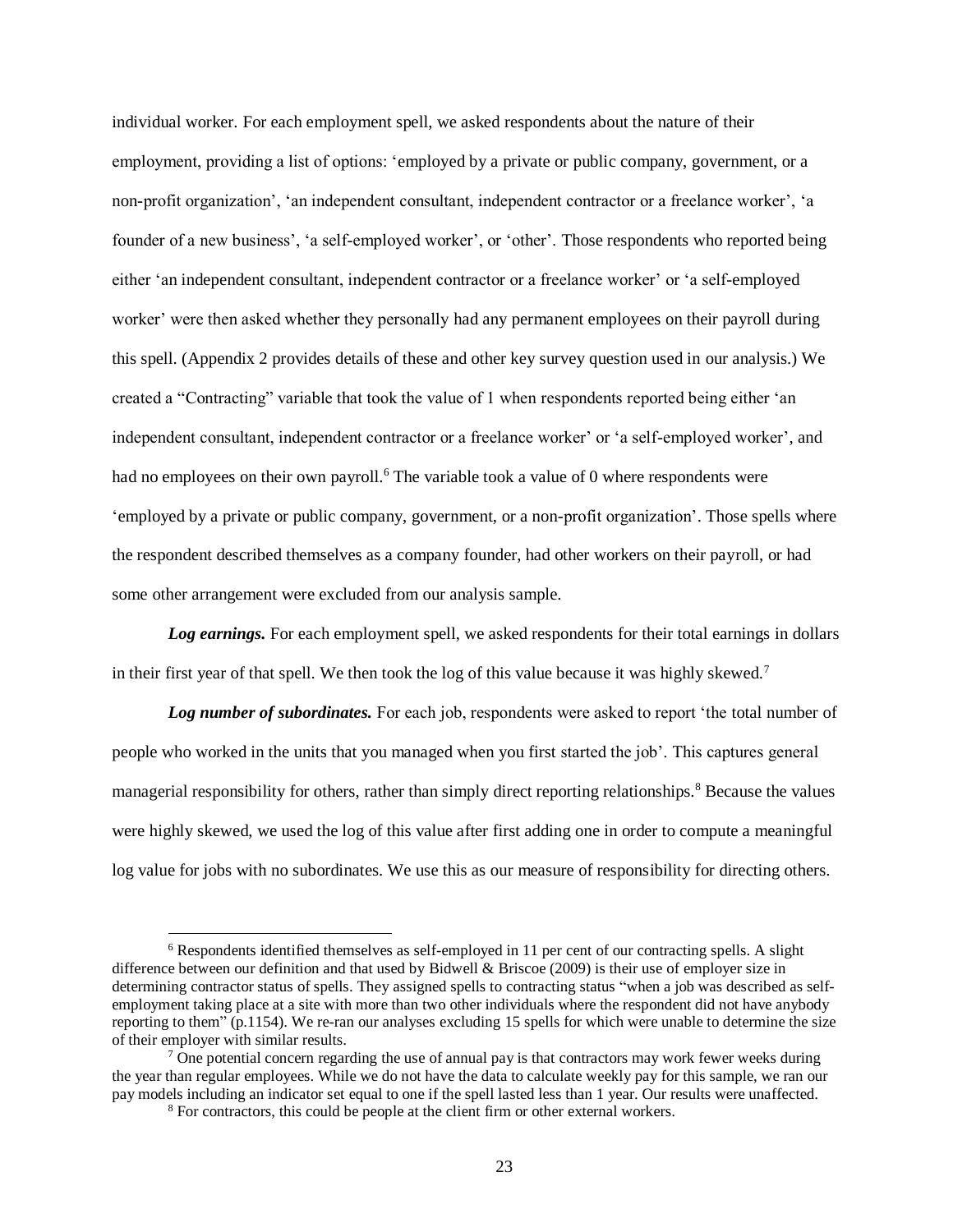We also include a dummy for spells with *zero subordinates*, because having no subordinates may be qualitatively different to having one or more subordinates.

*Work-life balance.* We measured respondents' work-life balance at the time of the survey (we did not ask about each individual employment spell because of concerns about retrospective bias). We used an adapted four item scale based upon an inter-role conflict measure developed by Kopelman, Greenhaus and Connolly (1983). Respondents were asked how much they agreed or disagreed with four statements using a 5-point scale. Items included, 'after work I come home too tired to do some of the things I'd like to do' and 'my work takes up time that I'd like to spend with my family/friends'. The mean score was calculated for those respondents who rated all four statements, with a higher value indicating better worklife balance. Cronbach's alpha for the four items was 0.89.

*Family responsibilities.* We created two sets of variables to capture family responsibilities at the start of the employment spell. The survey asked respondents in which years since graduation there were children living in their household. Using this data, we created one set of dummy variables indicating the respondents' gender and whether they had any children in their household in that year. Being male without children is the omitted category in our analysis.<sup>9</sup> Our second set of dummy variables indicates whether a respondent left their previous job for 'childrearing or other family reasons', once again separated by gender. Male and did not leave prior job for family reasons is our omitted category.

*Previous contracting experience.* To explore the association between prior contracting experience and later employment outcomes, we created a variable set to 1 if the respondent had worked as a contractor in any employment spell since graduation from the MBA and prior to the start of the focal spell. This variable has a value of 0 in all other cases.

#### **Control Variables**

*Individual characteristics.* We controlled for a variety of individual experience and career

<sup>9</sup> Unfortunately, our data do not provide information on the age or number of children in the household. We did attempt to test for the effect of young children by creating a different variable based on whether the spell started in the same calendar year as, or the two calendar years following, the year the respondent first had children in the household. Our results were substantively the same.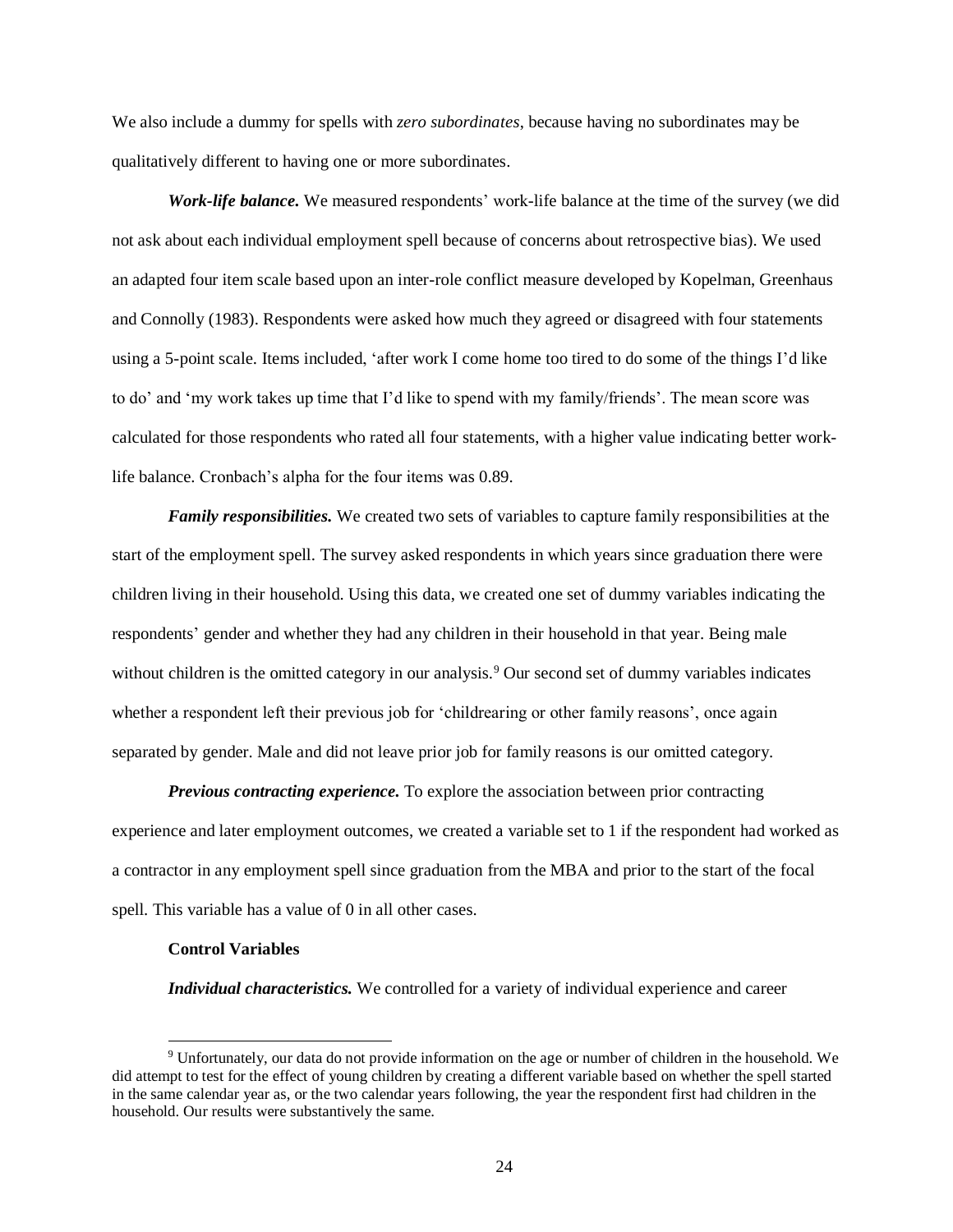characteristics. We controlled for workers' post MBA experience at the start of each employment spell. We also included the second power of this experience measure to account for possible non-linearities. We also controlled for the number of employment spells since graduation.<sup>10</sup> Furthermore, we included a dummy variable for whether the respondent was an alumnus/a of the executive MBA program, which tends to cater for more experienced students.<sup>11</sup> As a further measure of workers' experience and achievements to date, we also controlled for the workers' annual earnings at the end of the previous employment spell<sup>12</sup> in our determinants of contracting and pay in contracting analyses. We took the log of this measure due to its skewed distribution.

To further capture aspects of the respondent's career in our pay in contracting models, we included an indicator of whether the worker was let go from their previous job, as such workers may be viewed negatively by employers and have fewer options from which to choose (Bidwell and Briscoe 2009, Farber et al. 1993). Similarly, we also included a measure of whether the worker left a prior job for personal reasons.<sup>13</sup> In our analyses looking at pay in regular employment after contracting, where it was inappropriate to control for prior pay to capture a worker's career achievements to date,<sup>14</sup> we used a more comprehensive set of career related controls. We included the number of times the worker has been let go from a job since graduating from their MBA and the number of times they have left a job for personal reasons. We also included controls for the number of industry and function changes that have occurred in the worker's post-MBA career to date as this may slow career progression. We considered a change to have occurred when a job is in an industry or function that is different to the industry or function of the

l

 $10$  The inclusion of this control captures the extent to which a worker has changed employers, while the inclusion of the number of years of post-MBA experience accounts any variation in the length of time spent with each employer.

 $11$  As a robustness check, we re-ran our models excluding EMBA alumni with similar results.

<sup>&</sup>lt;sup>12</sup> Respondents were asked about their annual earnings in the first and last years of each employment spell.

<sup>&</sup>lt;sup>13</sup> Personal reasons include 'childrearing or other family reasons', 'ill health', 'to return to school', and 'retirement'. Child rearing or other family reasons account for 89% of exits for personal reasons.

<sup>&</sup>lt;sup>14</sup> We do not include pay in last job in the analysis of longer-term effects of having been a contractor on pay because of the different nature of this analysis. The hypothesized negative impact of having worked as a contractor could be experienced in any spell after returning to regular employment. Controlling for prior pay would make it difficult to identify the effect of prior contracting after the first post-contracting job that the worker takes in which they experience a discount.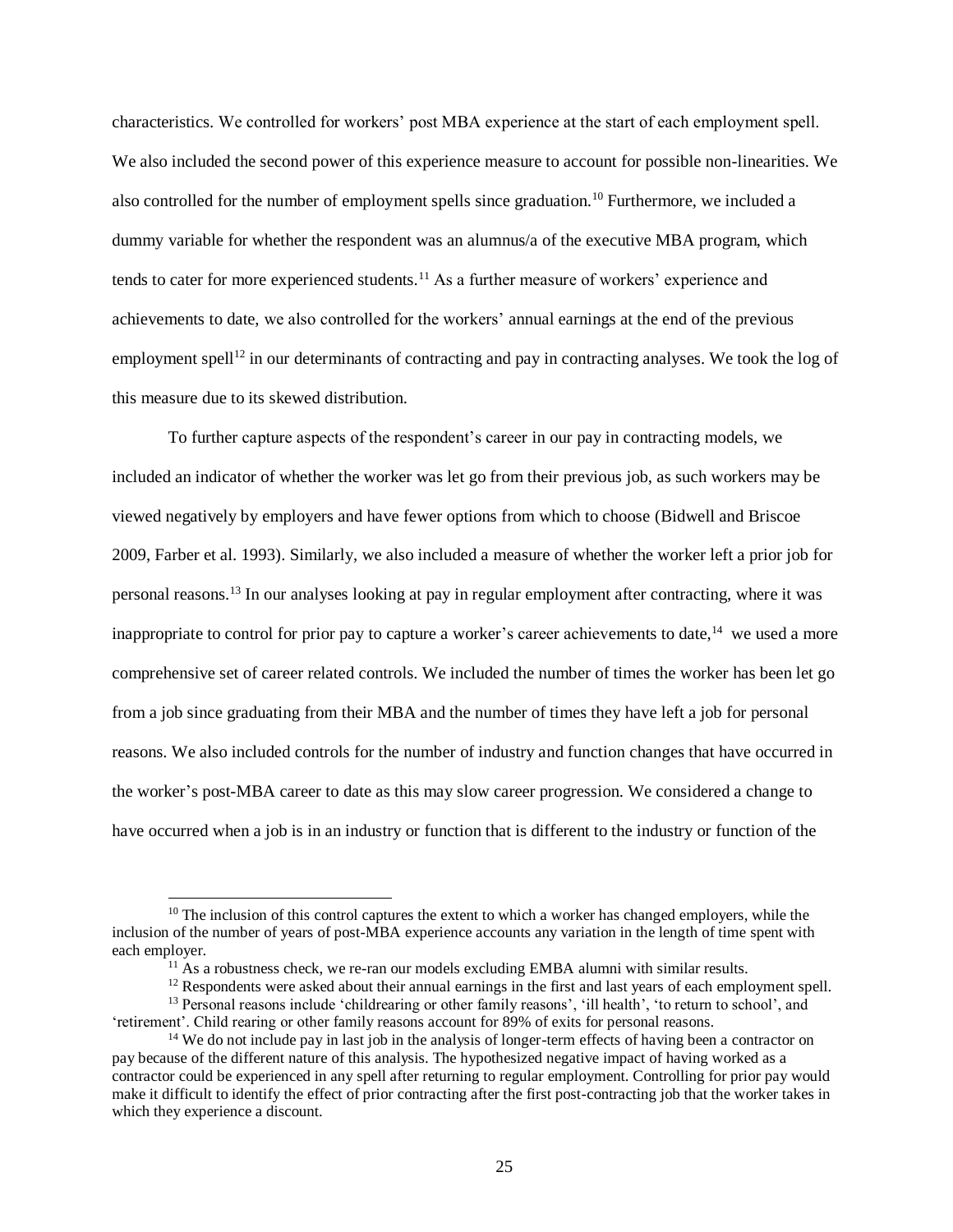job held immediately before. These career measures are set to zero for the first post-MBA job.<sup>15</sup>

We also included control variables for gender and ethnicity in our analyses. Family responsibilities is a further control in our work-life balance analysis.

*Work characteristics.* In addition to our subordinate measures, already discussed, we controlled for the function that the job was in. The respondents selected one of 37 different functional categories, such as marketing or operations, for each job. We included dummies based on these categories. We also controlled for the average number of hours worked per week<sup>16</sup>. The analysis of the determinants of contracting also includes tenure in the prior job as a control. We also include a control for whether the job was based outside the US (we also reran our analyses excluding all non-US spells with similar results).

*Employer characteristics.* We controlled for organization size because of the previously documented relationships between organization size, self-employment, and pay (Elfenbein et al. 2010, Hollister 2004). For each employer, respondents were asked "Counting all locations where this employer operated, what was the total number of persons who worked for this employer at the time that you took the job?" and provided a set of banded responses.<sup>17</sup> We converted this into a single log scale, taking the log of the midpoint of each range. We also included dummies for industry using the 80 categories that were offered to respondents to describe their employing firms.

*Time effects.* We included year dummies for the start of each employment spell to account for changes in pay and employment conditions over time.

#### **DESCRIPTIVE ANALYSIS**

Of all the employment spells in our sample, 4% were periods of contracting. 7% of respondents had at least one contracting spell after graduating from their MBA, a proportion that rises to 11% among

 $\overline{a}$ 

<sup>&</sup>lt;sup>15</sup> While our reported analyses only include the most relevant of these career controls for each model in the interests of parsimony, our results are robust to the inclusion of all of our career controls.

<sup>&</sup>lt;sup>16</sup> We did not ask for the number of weeks worked per year in our survey. It is possible that people who regularly worked zero hours in some weeks incorporated this into their assessment of average of the number hours that they worked.

<sup>&</sup>lt;sup>17</sup> The responses were: less than 10; 10-49; 50-99; 100-499; 500-999; 1,000-4,999; 5,000-9,999; 10,000 – 49,999; 50,000-100,000; 100,000+. In converting this into a single log measure, we choose a value of 150,000 where respondents indicated that there were more than 100,000 employees.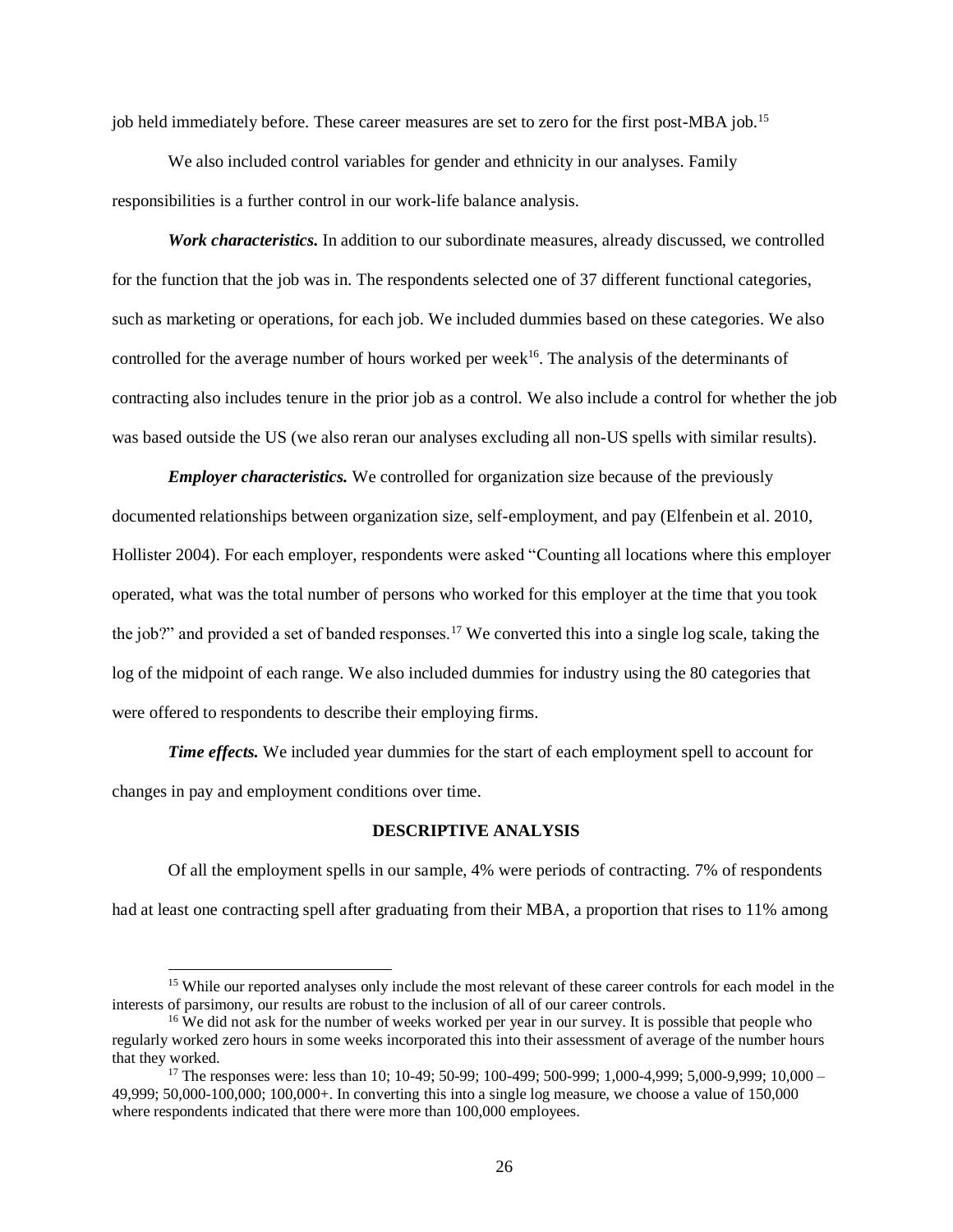those who had graduated between 1990 and 1994, and had had more opportunity to work in contracting. Of those respondents who had previously worked as a contractor, 86% returned to working as regular employees afterwards. These rates of contracting are somewhat lower than the estimates of 8-10% found in nationally representative surveys.<sup>18</sup>

Table 1 summarizes some basic characteristics of roles in contracting versus regular employment. As we found in our qualitative analysis, spells of contracting involve responsibility for fewer subordinates compared with regular employment spells and most involve no subordinates at all. That said, (and again consistent with our interviews) it is notable that a number of contractors do report having managed subordinates. Hours worked are also lower for contracting spells compared to regular employment. The incidence of contracting varies across functions, being most common among employment spells in business services (15%) and consulting (8%), and least common in finance & real estate (2%), marketing & sales (3%) operations (3%) and general management & administration (3%). This pattern is consistent with contracting roles being less likely to involve directing others and may also reflect the way that some respondents can self-identify their function as consulting when working as an independent contractor (Barley and Kunda 2004, Osnowitz 2010) rather than selecting the area of their functional expertise (e.g. marketing).

Table 1 also provides initial support for the argument that contracting jobs are less rewarding, showing that the median pay for contracting spells was 23% lower than the median pay for spells of regular employment. We explore this gap in more detail below.

#### **RESULTS OF ANALYSES**

Table 2 provides means, standard deviations and correlations for the key variables used in our hypothesis testing. While our overall sample includes 5,547 employment spells from 2,855 survey respondents, each analysis uses only a subset of these spells due to a variety of sample restrictions for

l

<sup>&</sup>lt;sup>18</sup> Authors' analyses of CPS 2005 Contingent Worker Supplement data and more recent RAND survey data used by Katz & Krueger (2016). The estimates are similar for all managerial workers and for just those with a Master's qualification or above.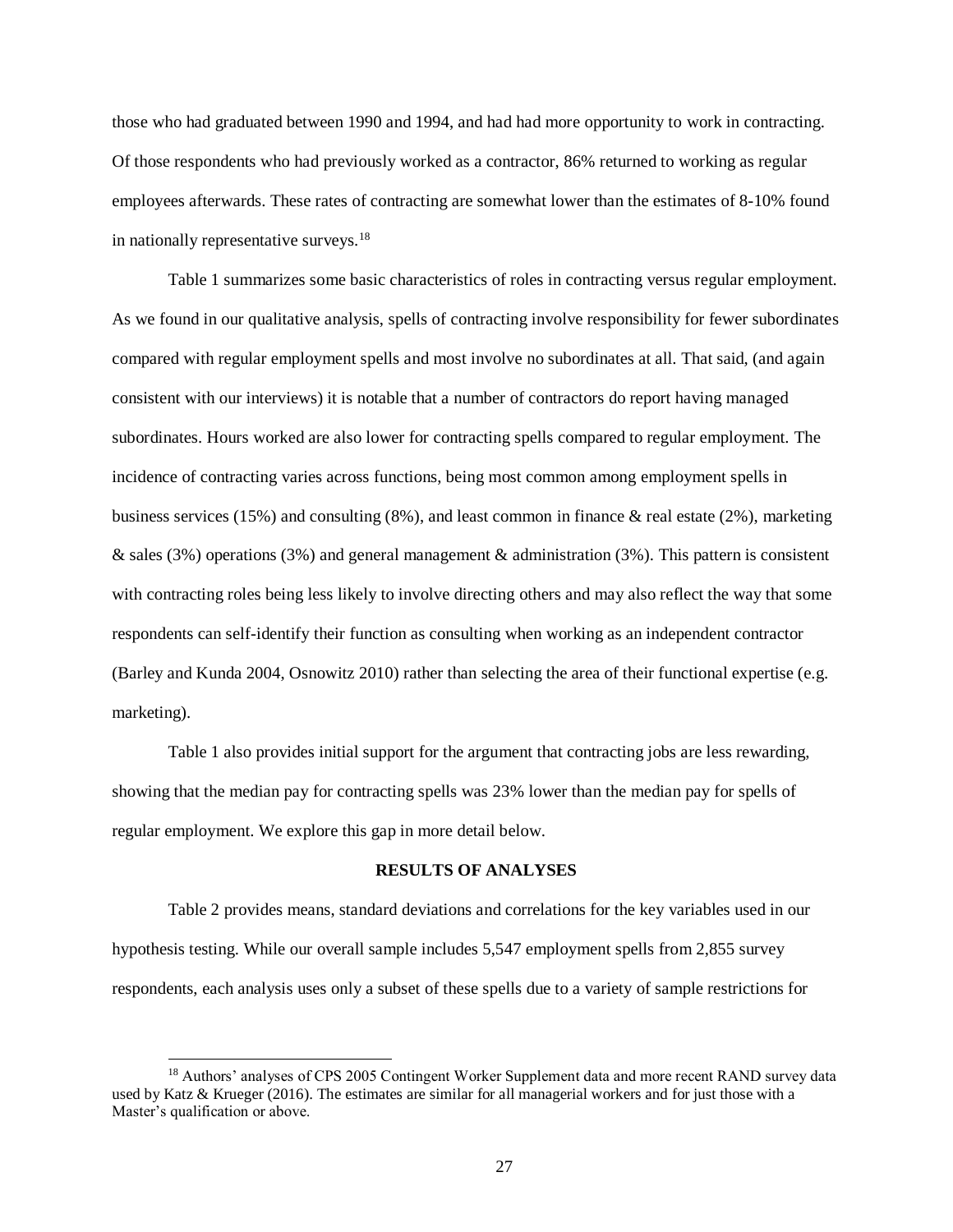each analysis as we detail below. Because individual respondents have multiple employment spells in the analysis sample, we implemented robust standard errors, clustered by respondent, to account for nonindependence in errors (Froot 1989). 19

## **Working as a contractor**

We explored who becomes a contractor using logistic regressions. Because we are interested in entry into contracting based on characteristics of the prior job, this analysis excludes employment spells that were not preceded by a regular employment job, either because they were the first post-MBA employment spell or because they were preceded by a spell in contracting or self-employment. We also drop spells in which the required data on prior job and organizational characteristics are missing. Table 3 shows the results. We find a significant negative relationship between contracting and the number of subordinates previously overseen by the worker (Model 1,  $p<0.01$ ), supporting Hypothesis 1. We also calculated the average marginal effect of the number of subordinates in the last job on contracting: a 1 per cent increase in the number of subordinates in the last job reduces the probability of contracting by 0.00015. The negative relationship between having zero subordinates and contracting is also notable  $(p<0.01)$ . This effect runs counter to our theoretical expectations, but may reflect a reduced need for contracting's increased temporal control when managers do not have responsibility for directing others. In Model 2 we introduce our first set of family responsibilities variables. We do not find support for Hypothesis 2a, as the relationship between being a female with children and contracting is not significant. In Model 3 we examine the effect of having left the prior job for family reasons. We find support for Hypothesis 2b: women who left their prior job for family reasons are significantly more likely to enter contracting than men and women who did not (Model 3,  $p<0.001$ ), and marginally significantly more likely to contract than men who left their last job for family reasons  $(p<0.1)$ . Average marginal effect calculations suggest that women who left their last job for family reasons had a probability of contracting

<sup>&</sup>lt;sup>19</sup> 48 per cent of respondents had only one employment spell in the analysis sample. To ensure that our results were not affected by individuals with multiple observations having a disproportionate impact we re-ran our analyses weighting each observation by the inverse of the total number of observations for that individual worker as a robustness check. These analyses produced similar results to those reported.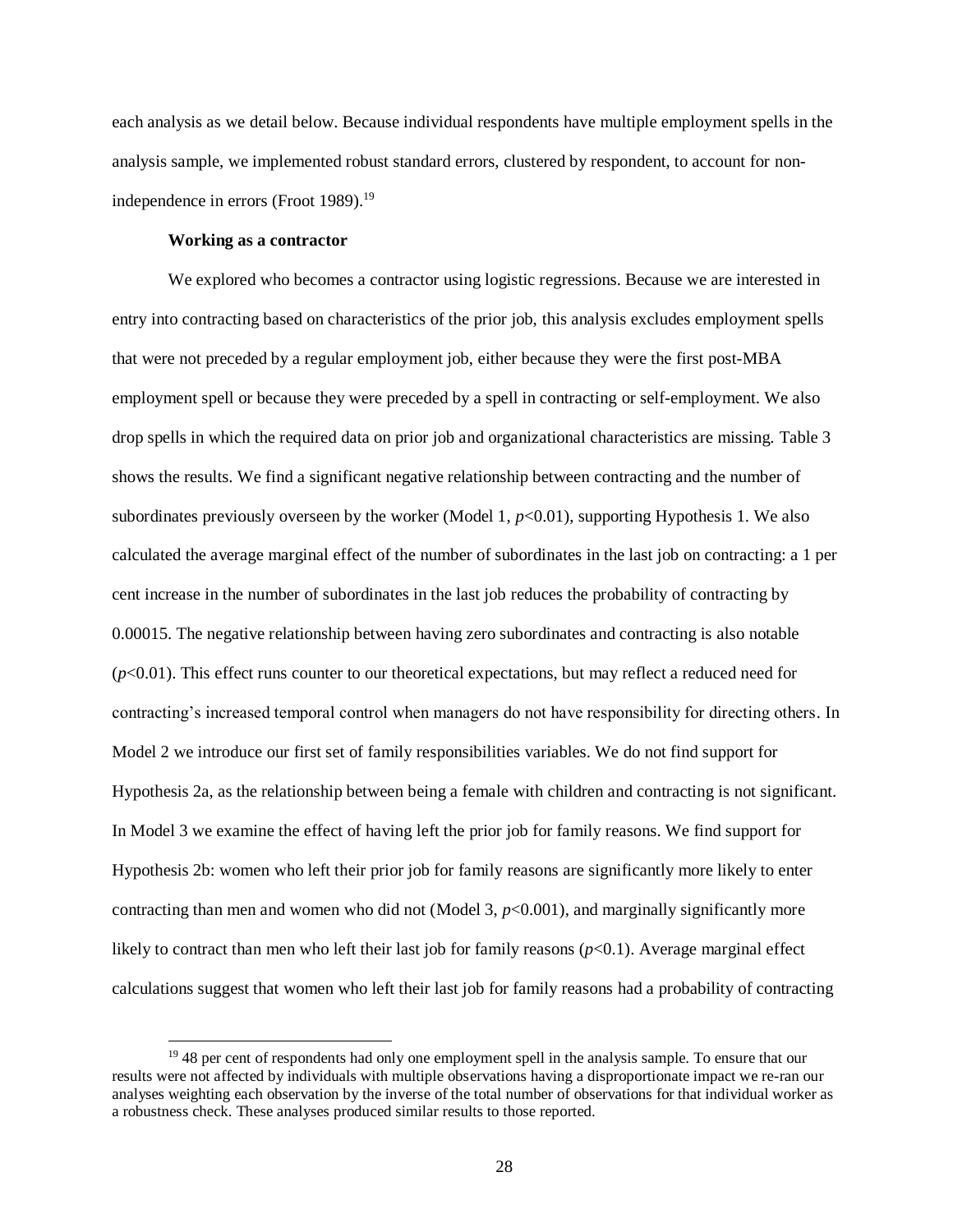that was 0.096 higher than that of a male who left their last job for non-family reasons. In Model 4 we include all measures of both managerial and family responsibilities<sup>20</sup> with similar results to those in Models  $1-3.21$ 

A number of our control variables are significantly associated with becoming a contractor. Having taken the EMBA is positively associated with contracting, as is having been let go from the previous job, similar to the findings of previous work (Bidwell and Briscoe 2009; Farber et al 1993). Higher prior pay is negatively associated with becoming a contractor. This suggests the greater the gains afforded a worker by regular employment, the less likely that worker may be to opt into contracting.

### **Pay in contracting**

Table 4 reports OLS regressions investigating the relationship between working as a contractor and pay. We again exclude initial employment spells from the sample for these models, as we use log earnings in last job as a control, and exclude those spells for which this data is missing. The models in Table 4 also differ in which contracting spells were included. Data on job and organization characteristics were only collected for jobs held as an employee or as a contractor where the worker spent more than 75 per cent of their time working for a single employer.<sup>22</sup> In Models 1 to 3, we include all contracting spells, but are not able to control for organization characteristics or job characteristics. Models 4 to 9 then exclude those contracting spells where a contractor has multiple clients, allowing us to include controls for organization characteristics (Models 4 to 9) and characteristics of the work done (Models 6 & 9).<sup>23</sup>

Model 1 includes all contracting spells and shows a significant negative association between contracting and pay  $(p<0.001)$ , supporting Hypothesis 3.<sup>24</sup> Model 2 includes hours worked.

<sup>&</sup>lt;sup>20</sup> In this model, we drop the 'female who did not leave last job for family reasons' category due to its high correlation with the 'female with no children' category (*r*=0.88).

 $21$  We also ran our models excluding employment spells where the worker had been a contractor at any point between graduating and the start of the spell with similar results.

<sup>&</sup>lt;sup>22</sup> Working for a single employer accounts for 55 per cent of the contracting spells in our sample.

<sup>&</sup>lt;sup>23</sup> The number of spells in these later models is somewhat higher than the number of spells in the models in Table 3. This is because the analysis in Table 3 excludes spells preceded by a contracting spell and spells with missing data for prior job and employer characteristics.

 $^{24}$  The R-squared statistic increases from 0.440 to 0.467 with the inclusion of the contracting variable. The modest size of the increase reflects the low incidence of contracting spells (4% of all employment spells).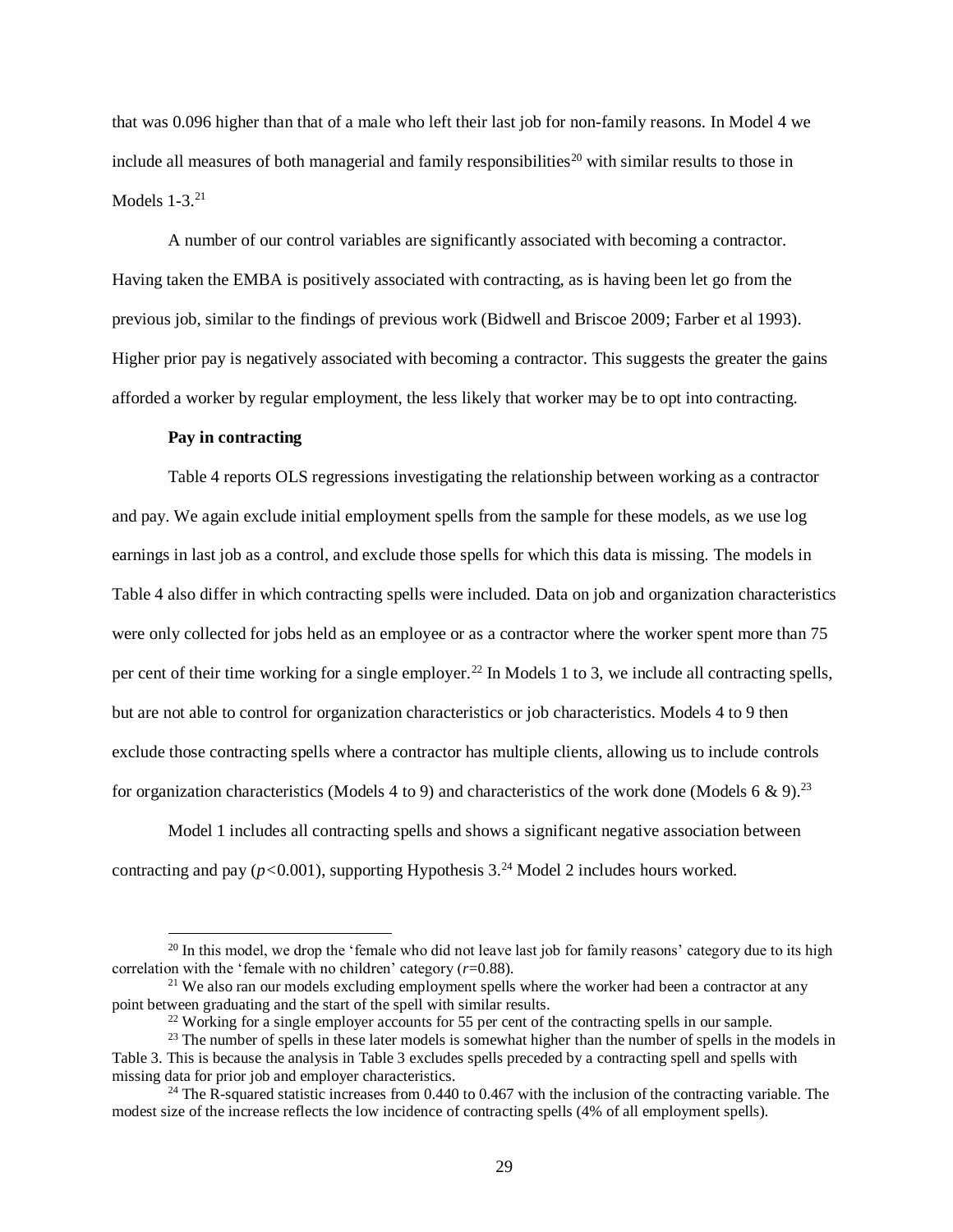Unsurprisingly this has a positive relationship with pay  $(p<0.001)$  and reduces the size of the pay discount, yet the discount remains sizeable  $(b=-0.353, p<0.001)$ . Model 3 breaks out the contracting spells into those that involve a single client and those that involve working with multiple clients, and shows that both types of contracting are associated with a pay discount compared with regular employment (*p*<0.05 for single client contracting; *p<*0.001 for multiple client contracting). The coefficients are also significantly different (*p*<0.05) from one another, suggesting that contractors who work for multiple clients fare more poorly than those who have one main client. Most of our controls are also significant, including prior pay, whether workers were let go from a previous job, and whether workers left their prior job due to personal reasons. The inclusion of these controls also suggests that the contractor discount is unlikely to simply reflect contracting being undertaken by lower quality workers.<sup>25</sup>

#### *The mediating role of hours and type of work*

 $\overline{a}$ 

We have argued that the nature of contracting limits the kinds of roles that managerial workers can take on but provides greater control over work time. This raises the question of whether the discount that contractors experience reflects working in different kinds of jobs with different hours to employees. To explore this, we conducted separate mediation analyses for hours worked and type of work. Model 5 includes hours worked and shows that the remaining pay discount is both sizeable and significant (*p<*0.05), and is similar in magnitude to the discount in Model 3 for contractors working for a single client. Analysis (not reported here) confirmed that contracting has a significant negative relationship with hours worked (*b*=-10.47, *p*<0.001) and that there is a significant positive relationship between hours and earnings ( $b=0.009$ ,  $p < 0.001$ ). We tested the mediating role of hours worked using the Preacher Hayes test, and confirmed a significant indirect effect  $(p<0.001)$  with hours accounting for 33 percent of the total effect of contracting on pay in this model. In Models 6 to 8 we explore the mediating role of the type of

<sup>&</sup>lt;sup>25</sup> One concern in including a control based upon the prior job is that we are biasing our results by excluding the employment spells of those respondents who have only had one employment spell since graduation from this analysis. As a robustness check, we ran similar models excluding prior pay both for all employment spells in our analysis sample and for just spells those for which we had prior pay data. The contracting coefficients in both cases were significant and larger than those reported in Table 4.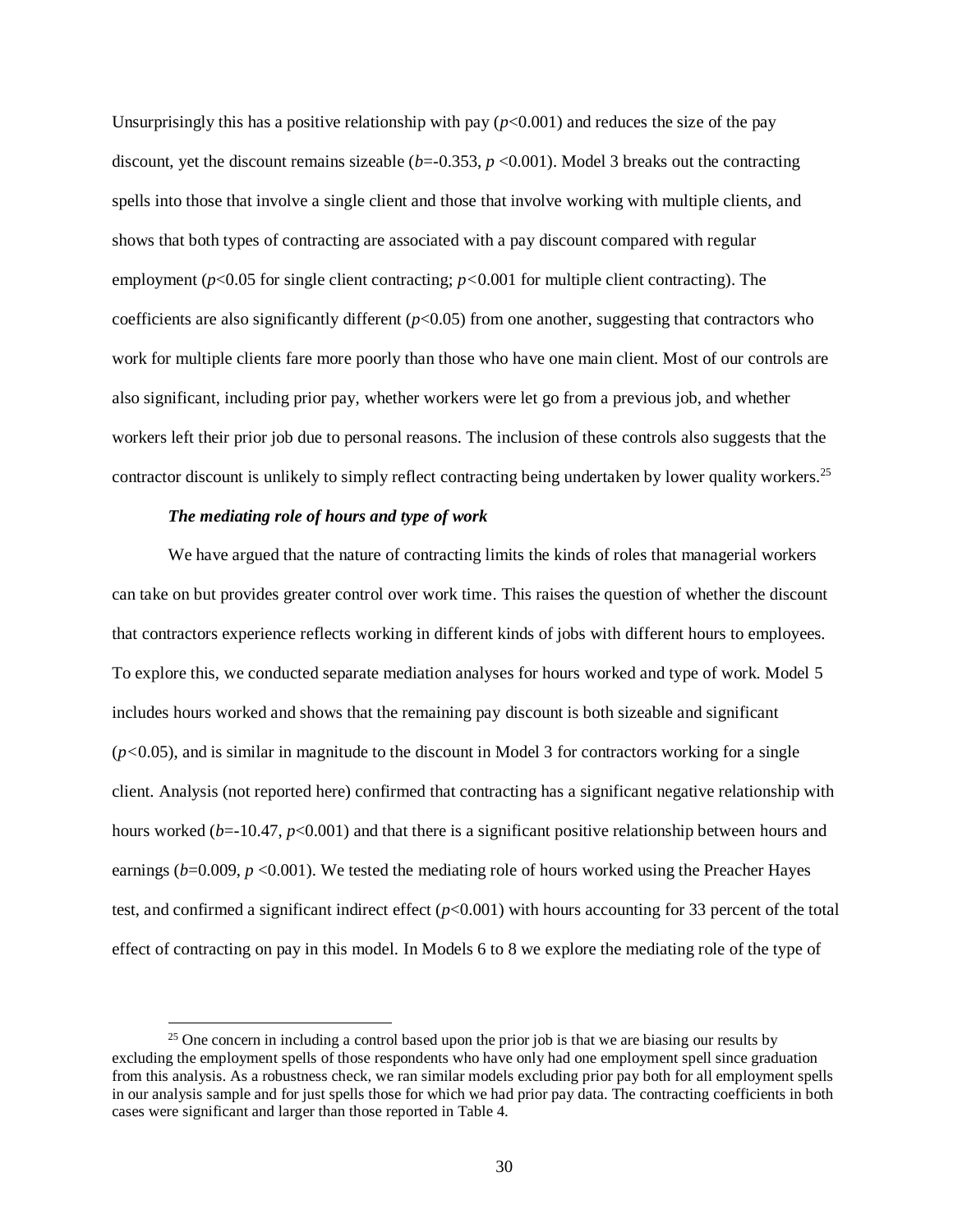work done, adding our type of work control variables in turn. Analysis (not reported) confirmed a positive relationship between contracting and having no subordinates  $(b=0.26, p<0.001)$ , as well as a significant relationship between having no subordinates and earnings  $(b=0.19, p<0.001)$ . The Preacher-Hayes test then confirmed a significant indirect effect of contracting on pay mediated through having no subordinates ( $p$ <0.001 in a model excluding logged number of subordinates and hours worked). <sup>26</sup> We found no support for the logged number of subordinates mediating the relationship between contracting and pay. Including these measures, as well as function, reduces the pay discount associated with contracting compared to regular employment, but a significant discount remains (Model 8, *p<*0.05). Model 9 includes control for both hours and the type of work done, and while the coefficient for contracting remains negative, it is no longer significant. Taken together, using the coefficients from Models 4 and 9 to calculate the percentage change in income associated with working as a contractor suggest that managerial workers are paid 23% less in contracting jobs compared to regular employment jobs and that 12 of these percentage points are accounted for by differences in hours worked and the broad type of work undertaken (with the remaining 11% not being significantly different from zero).<sup>27</sup>

#### **Work-life balance**

We investigated the association between working as a contractor and work-life balance using OLS regression. Because of concerns about the validity of retrospectively assessing work-life balance in earlier jobs, respondents were only asked about their work-life balance at the time of the survey. We therefore restricted this analysis to spells that were current at the time of the survey, focusing upon the job held by the worker at the time of the survey. The results of the analysis are presented in Table 5. Model 1 shows a positive and significant relationship between contracting and work-life balance (*p<*0.001), supporting Hypothesis 4. In Model 2, we introduce our controls for the type of work undertaken. Although they reduce the strength of the relationship between contracting and work life balance, a

<sup>&</sup>lt;sup>26</sup> We tested the subordinate measures separately excluding the other measure from the model in each case because of their interrelated nature.

 $27$  To accurately calculate the percentage change in income associated with working as a contractor in each model, we computed the exponential of the coefficient and subtracted it from one.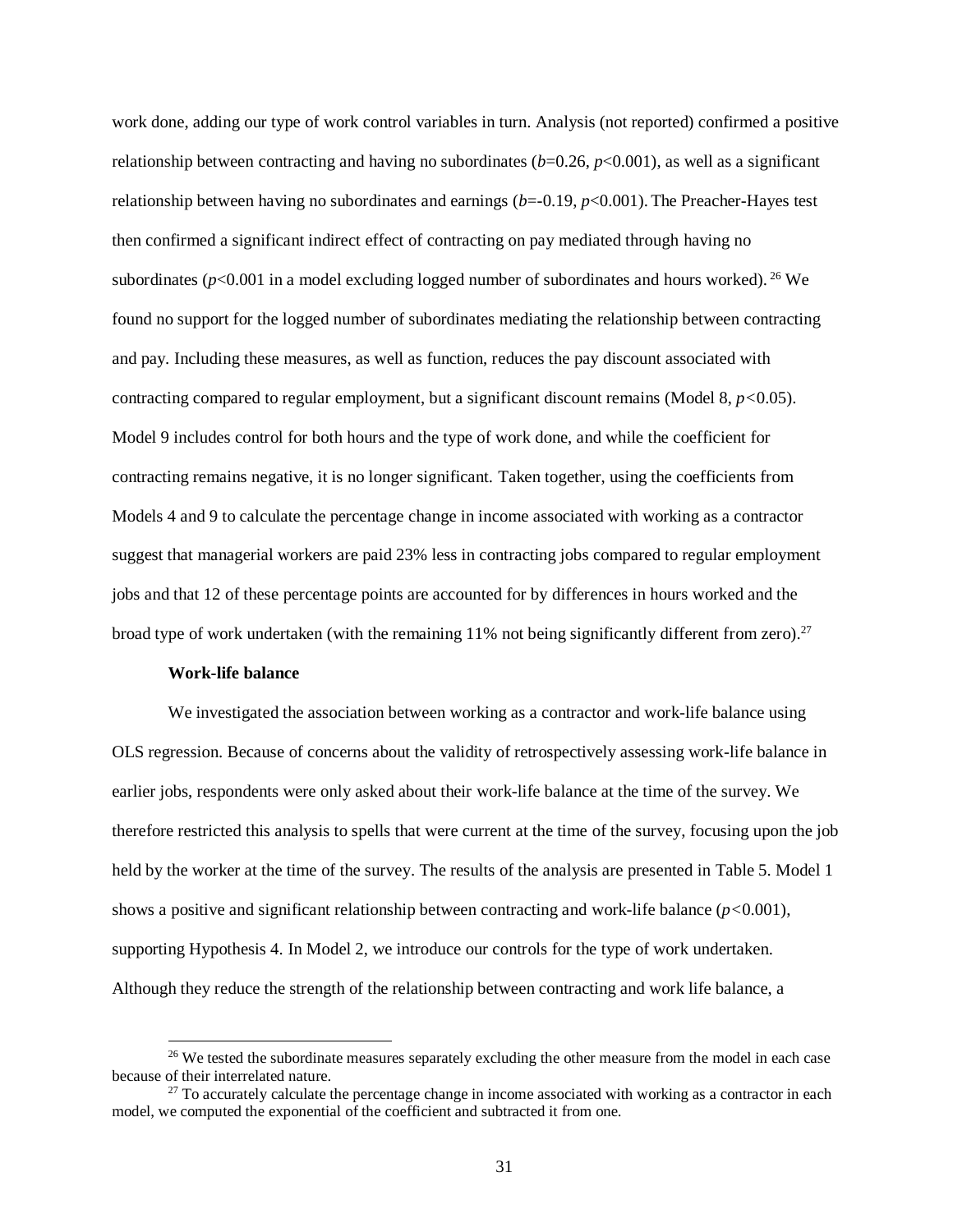positive significant relationship persists (*p<*0.05).

We also investigated whether the number of hours worked mediated the relationship between contracting and work-life balance. Analysis (not shown) confirmed that being a contracting spell has a significant negative relationship with hours worked  $(b=11.32, p<0.001)$ . Hours worked also has a significant negative relationship with average work-life balance (*b*=-0.03, *p*<0.001). Model 3 in Table 5 includes both hours and whether the spell is a contracting spell, and suggests that hours worked mediates the relationship between contracting and work-life balance: the contracting coefficient is much reduced and no longer significant. We tested the mediating role of hours worked using the Preacher-Hayes test, and confirmed a significant indirect effect  $(p<0.001)$  accounting for 83 percent of the total effect of contracting on work life balance. This suggests that contractors primarily achieve improved work-life balance through managing the number of hours that they work.

## **Pay in regular employment after contracting**

 $\overline{a}$ 

Table 6 reports OLS regression analysis to explore the association between having previously worked as a contractor (since graduating from the MBA) and the pay received by workers returning to regular employment. For this analysis, we include all employment spells during which the worker was engaged as a regular employee, including initial post-MBA spells<sup>28</sup>; all contracting spells are excluded from the analysis. <sup>29</sup>

Model 1 includes controls for individual career characteristics, and employer characteristics. The control for hours worked is included in Model 2 and the controls for the type of work done are included in Model 3. In all three models, we find a significant negative relationship between having ever previously worked as a contractor and pay in regular employment spells, supporting Hypothesis 5 ( $p$ <0.001). Thus,

<sup>&</sup>lt;sup>28</sup> We excluded these spells from the models reported in Table 4 because those models included pay in the job held prior to the focal spell as a proxy for the achievements of the worker prior to contracting. Our results are similar with and without these spells.

<sup>&</sup>lt;sup>29</sup> The larger number of spells included in this analysis, compared to the analysis reported in Table 4, reflects the inclusion of spells of respondents who only have one employment spell; the inclusion of spells that were preceded by either a spell of contracting, a spell of self-employment or a spell spent founding a company; and the inclusion of spells preceded by a spell of regular employment but excluded from the analysis in Table 4 due to missing earnings data for that previous spell.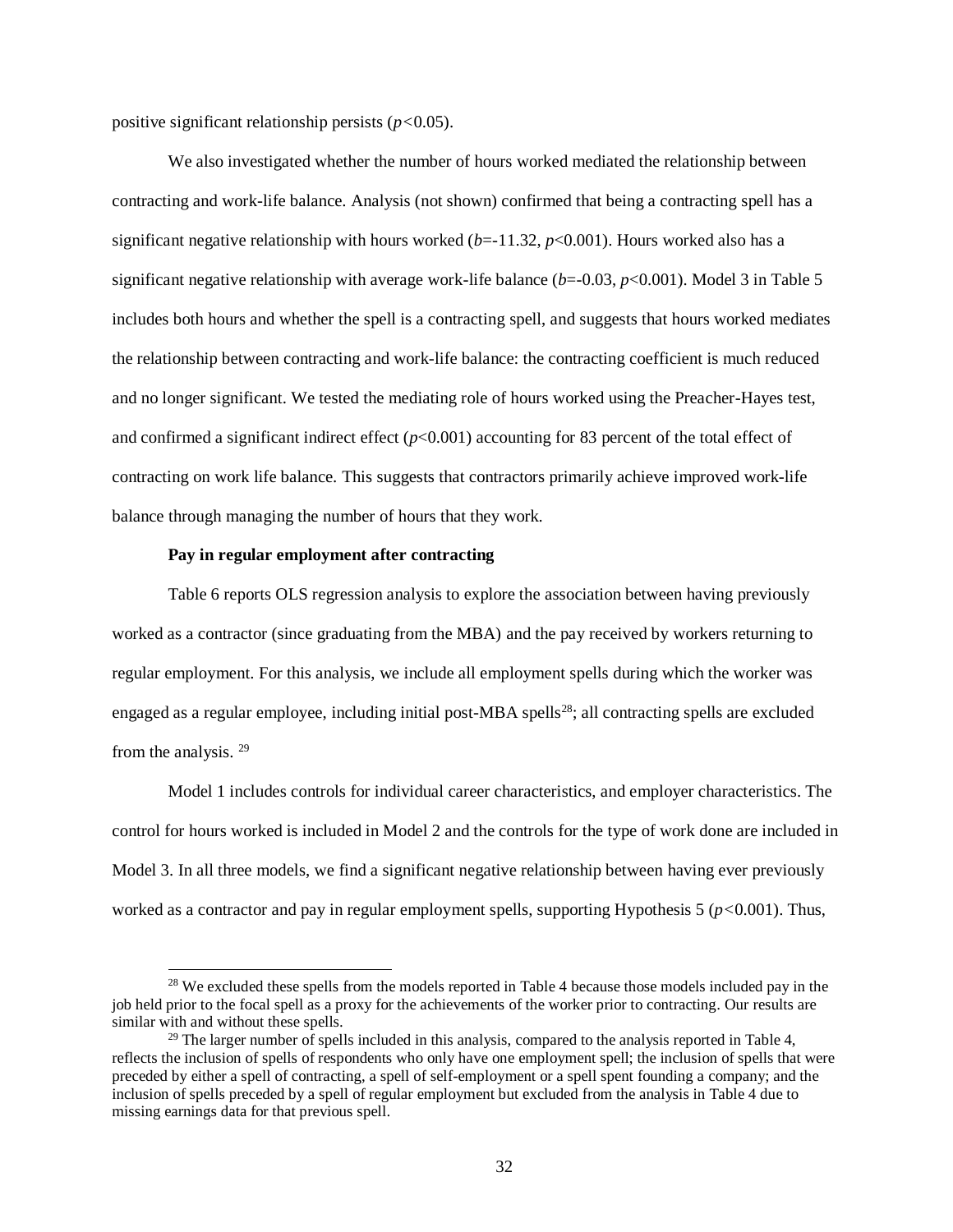even after controlling for hours, function, and responsibility for subordinates, having previously worked as a contractor is associated with lower pay in regular employment.<sup>30</sup>

Given that contractors are more likely to work part-time i.e. less than 35 hours per week, we investigated whether the negative relationship between previous contracting and pay was being driven by some contractors having lower levels of experience as a result of working part-time. In an attempt to capture this, we ran the same models including an indicator variable for whether worker had worked parttime prior to the start of the focal spell and still found a significant negative relationship (*b*=-0.126,  $p<0.01$ ). Thus our findings appear to reflect something more than a pay penalty for previously working part-time as a contractor.

#### **Supplementary analysis: effects on career satisfaction**

In supplementary analyses, we also explored how having worked as a contractor related to respondent's overall career satisfaction at the time of the survey, using a five-item Career Satisfaction Scale developed by Greenhaus, Parasuraman, and Wormley (1990). In analyses not shown here, we found that having worked as a contractor at some point prior to the survey was negatively associated with average career satisfaction, measured on a scale of 1 to 5 ( $b$ =-0.205,  $p$ <0.05). While working as a contractor appears to have immediate benefits for work-life balance, it appears to be associated with a negative overall impact on respondents' long term evaluation of their careers.

#### **Exploring generalizability: analysis of the CPS**

 $\overline{a}$ 

To explore how our findings might generalize to the wider population of managerial workers, we undertook supplementary analysis of data from the CPS 2005 Contingent Worker Supplement (this was the last date for which data on contingent workers was available). While the CPS data did not enable us to examine the relationship between contracting and work life balance nor between contracting experience and subsequent employment outcomes, we were able to investigate the relationship between contracting and pay among this broader sample of managerial workers. Table 7 reports analysis using weekly log

 $30$  We also ran the same models using years of prior contacting experience as our measure with similar results.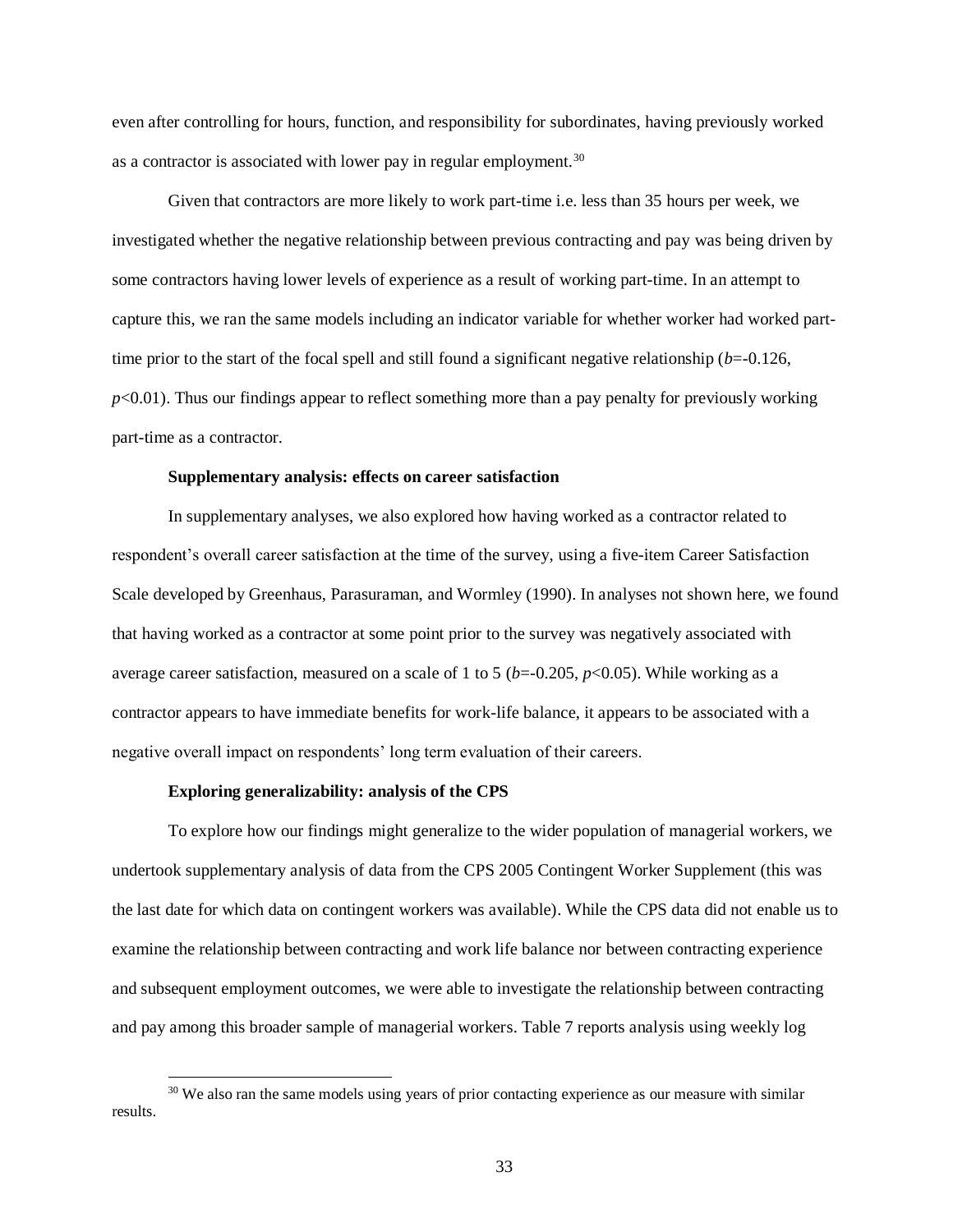earnings as the dependent variable. Models 1 to 2 are restricted to managerial occupations. Controls for hours worked and detailed occupational categories capturing the type of work undertaken are included in Model 2 (in addition to the results presented, we ran all of our models using the supplement weights calculated by the Bureau of Labor Statistics to correct for under-representation among key demographic groups with similar results). These models show a significant negative association between contracting and pay among this broader sample of managerial workers, after controlling for hours worked and detailed occupational categories  $(p<0.01)$ .<sup>31</sup> These analyses suggest that managerial workers are paid less as contractors compared to regular employment, and that our findings, at least with regard to pay received as a contractor, may be applicable to other managers who are not MBA alumni.

We have suggested contracting may have particularly negative consequences for managerial workers because of the way that it conflicts with the nature of managerial work. We used the CPS data to explore whether the rewards associated with contracting were indeed different for managerial workers compared to workers in other occupations. Model 3 of Table 7 presents the results of the same pay analysis for workers in all non-managerial occupations. This model provides no evidence of contractors in non-managerial occupational groups facing a similar pay discount to those in managerial occupations. Moreover, we find that the coefficient associated with contracting is significantly different for managerial workers compared to all other workers ( $p$ <0.001). These results therefore support our arguments that managerial work is in particular tension with the nature of contracting.

## **DISCUSSION**

As contingent work continues to make up a substantial proportion of employment, this paper explores the role that independent contracting plays in the careers of managerial workers. There is a particular tension between the nature of contracting and managerial work: contracting involves arm'slength relationships between workers and firms, where contractors are intended to carry out well-defined

l

<sup>&</sup>lt;sup>31</sup> We also ran the same models excluding workers with a Master's degree or higher as a robustness check and similarly found evidence of a pay discount, although the discount was not significant in the weighted model that controlled for the type of work done  $(p=0.106)$ .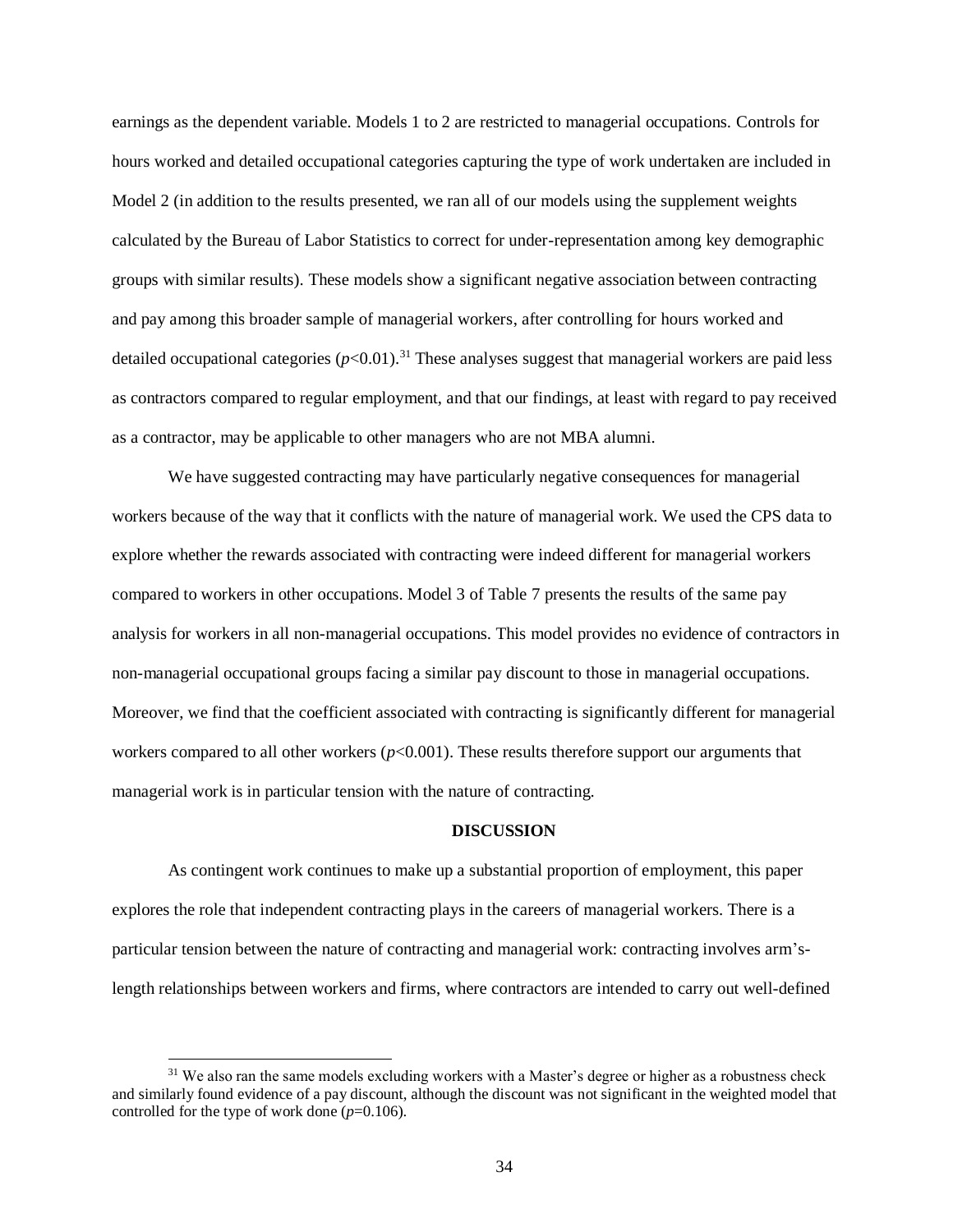tasks; managers, by contrast, are expected to integrate the activities of others, playing a prominent role in organizational processes and politics and being highly responsive to external demands. We explore the implications of this tension for the kinds of workers who will enter managerial contracting, and the kinds of rewards that they will experience if they do so.

We initially draw on qualitative interviews to better understand how the work performed by managerial contractors differs from the work of regular employees. The way that contracting distanced managerial workers from employing organizations resulted in them performing a subset of managerial roles – specifically, roles that were much less likely to involve directing others, were more narrowly focused and less influential. These findings suggest that the more limited nature of contracting roles could reduce their perceived value, but also gives managerial contractors greater control over their work and their schedules. We then hypothesize how these costs and benefits shape which managerial workers take contracting roles and the rewards that they receive from doing so.

Our analyses of survey data from MBA alumni largely support our arguments. We find that workers who have managed fewer subordinates and women who have left their prior job for personal reasons are more likely to go into contracting. Contrary to our expectations, we also found that workers who had no subordinates in their prior role are less likely to enter contracting. This may be because workers with the fewest responsibilities see less need to enter contracting in order to control their schedule. In our analyses of the rewards received in contracting, we find that contractors achieve better work-life balance than regular employees, but receive significantly lower pay; those who worked as contractors also earn less in subsequent spells of regular employment. The reduced pay that contractors receive is largely mediated by their lower levels of managerial responsibility and reduced hours, indicating that the more limited roles available to managerial contractors have a negative impact on the compensation received. Once we control for these factors, contracting still has a negative effect on pay, albeit one that is insignificant. It is possible that other limits on their work, such as more limited extrarole involvement in organizational processes, also reduce the value that employers are prepared to place on contractors. That said, there are limits to the interpretation that should be placed on non-significant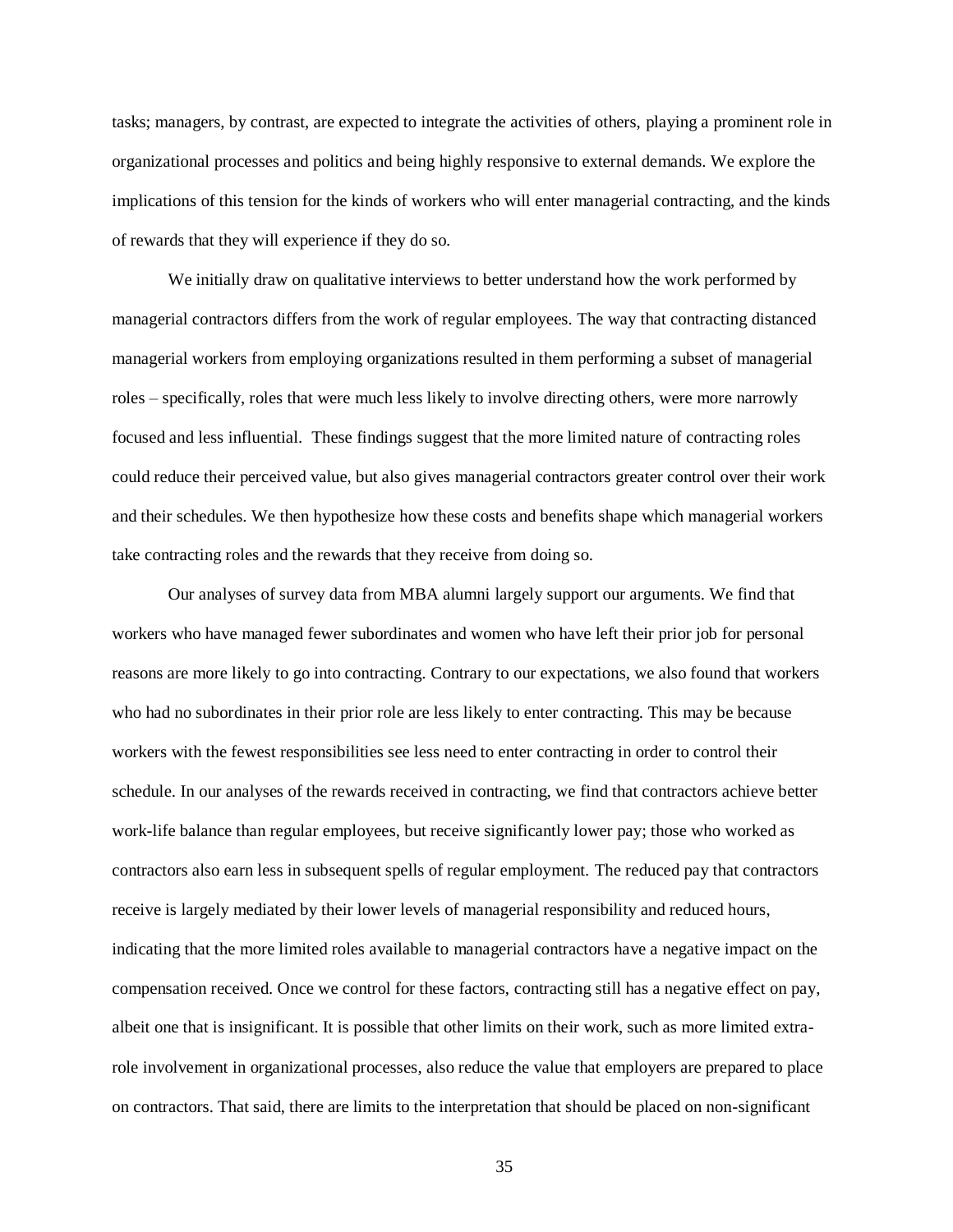differences.

These findings stand in contrast to the existing literature on high-skill contracting, which has disproportionately focused on technical occupations. In their landmark qualitative study, Barley and Kunda (2004) reported that contractors often earned higher pay than regular employees within organizations, and that those premia were an important motivation for workers to enter contracting. Interviews with employers also report highly skilled contractors earning more than regular employees (Houseman et al. 2003, Pearce 1993), while the only prior quantitative analysis that we are aware of found IT contractors earning the same amount as regular IT employees (Bidwell and Briscoe 2009). Our survey data demonstrates a very different set of results for highly skilled managerial workers, and our analysis of the CPS confirms that the discount experienced by contractors within managerial occupations is at odds with the parity achieved by contractors in other occupations. We believe that these differences reflect the stronger constraints that contracting places on managerial workers' ability to perform the core tasks of their occupational role.

These analyses of managerial contractors therefore add nuance to research on contingent work. Prior research has tended to differentiate the impact of contingent work based on workers' skill-level (Kunda et al. 2002, Marler et al. 2002), reflecting differences in why employers use high versus low skill contractors as well as enduring differences in the way that high versus low skill occupations experience work. Our results suggest that other occupational characteristics – most notably pressures for interdependence and coordination – also affect how contractors are rewarded relative to employees. While technical workers may be able to fully leverage their expertise while operating as arm's-length suppliers of services to the organization, our findings suggest that this is not possible for managerial workers. Instead, the greater interdependence, coordination and direction of others involved in managerial work makes it particularly difficult for managerial workers to simultaneously work as contractors and occupy some of the most rewarding roles within the organization. Given the fluctuating staffing demands that employers experience, we are likely to continue to see extensive use of contract workers in occupations like management that are heavily interdependent with the rest of the organization. Our findings, though,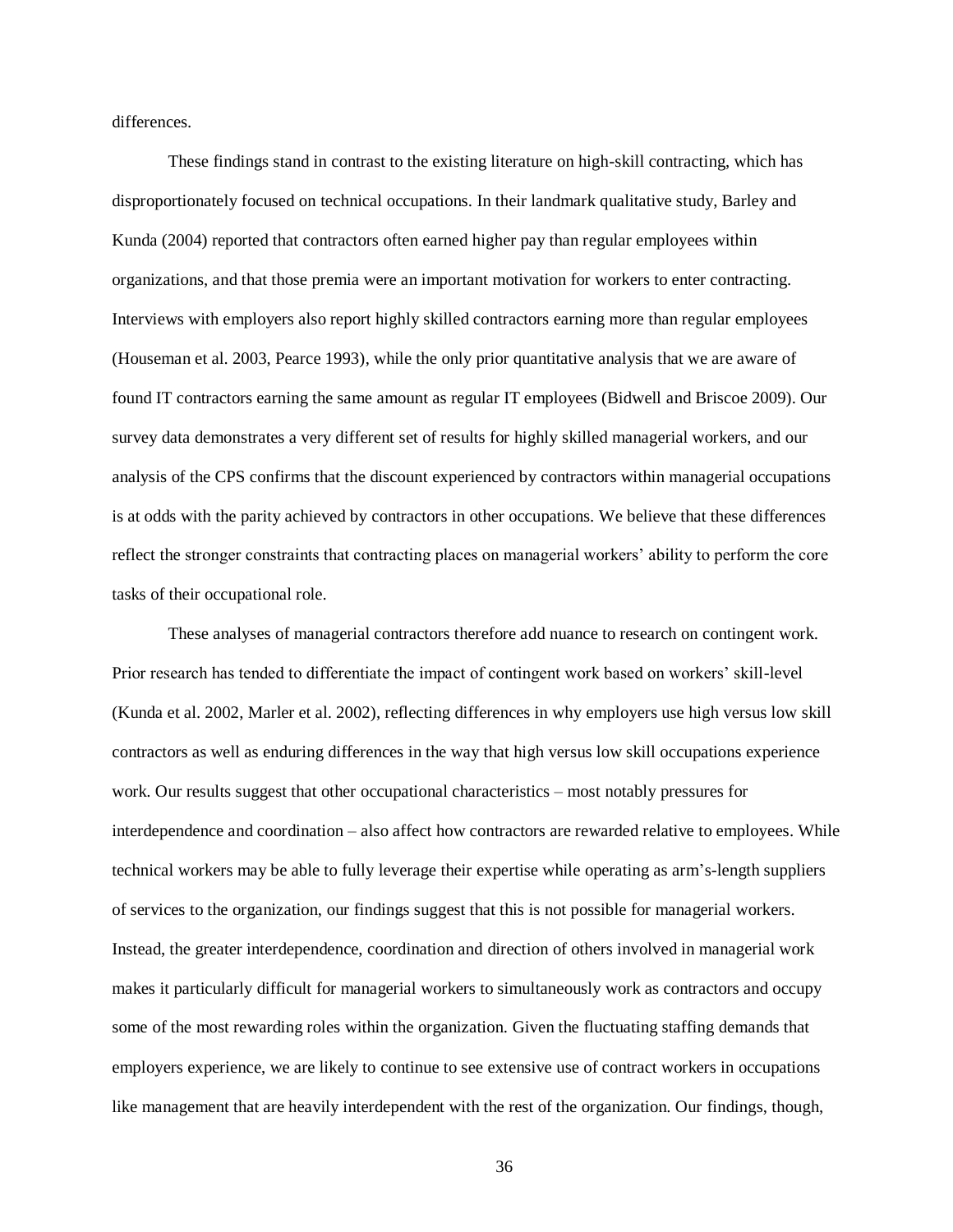suggest that workers in those occupations who accept contracting roles will struggle to achieve the same kinds of rewards that they would expect in regular employment.

Our analyses also provide important quantitative evidence on the work-life balance of contractors. Existing qualitative work on the work-life balance of contractors suggests that some workers view contracting as a route to better work-life balance, while others experience contracting as a source of additional demands on their time (Barley and Kunda 2004, Osnowitz 2010). We find that managerial contractors have better work-life balance than regular employees, suggesting that escaping regular employment does provide a route to better temporal control for this group. These results stand in particular contrast to work on physicians that has found that employees have improved work-life balance (Briscoe 2006, 2007), and to research that has found that employees are better placed than contractors to benefit from employers' flexible working practices (Briscoe et al. 2011). We believe that these differences reflect the extreme demands that managers face to be accessible and responsive (Hill 1992, Mintzberg 2009). Becoming organizational outsiders by operating as contractors may be one of the few ways in which managers can successfully take back control over their time.

Our findings also show that workers who contract have different long-term career outcomes well after they have ceased working as contractors. Prior work sheds little light on what happens to contractors if they return to regular employment (Davis-Blake and Broschak 2009), in spite of evidence that people do move back and forth between the two (Bidwell and Briscoe 2009, Osnowitz 2010). Our finding that former contractors face a pay penalty in later regular employment is consistent with what we learned in our qualitative fieldwork about employers viewing contracting experience as inferior to regular employment, as well as representing a possible signal of reduced occupational commitment. It may also reflect the different career preferences of those who opt into contracting. Further exploring these longterm effects of contracting, and how they vary across occupations, should be a priority for future research.

A further question for future research regards how and why organizations use managerial contractors. We have noted the presence of a tension between managerial roles and contracting, and have examined how this shapes workers' careers. It is likely that the same tension will affect how and where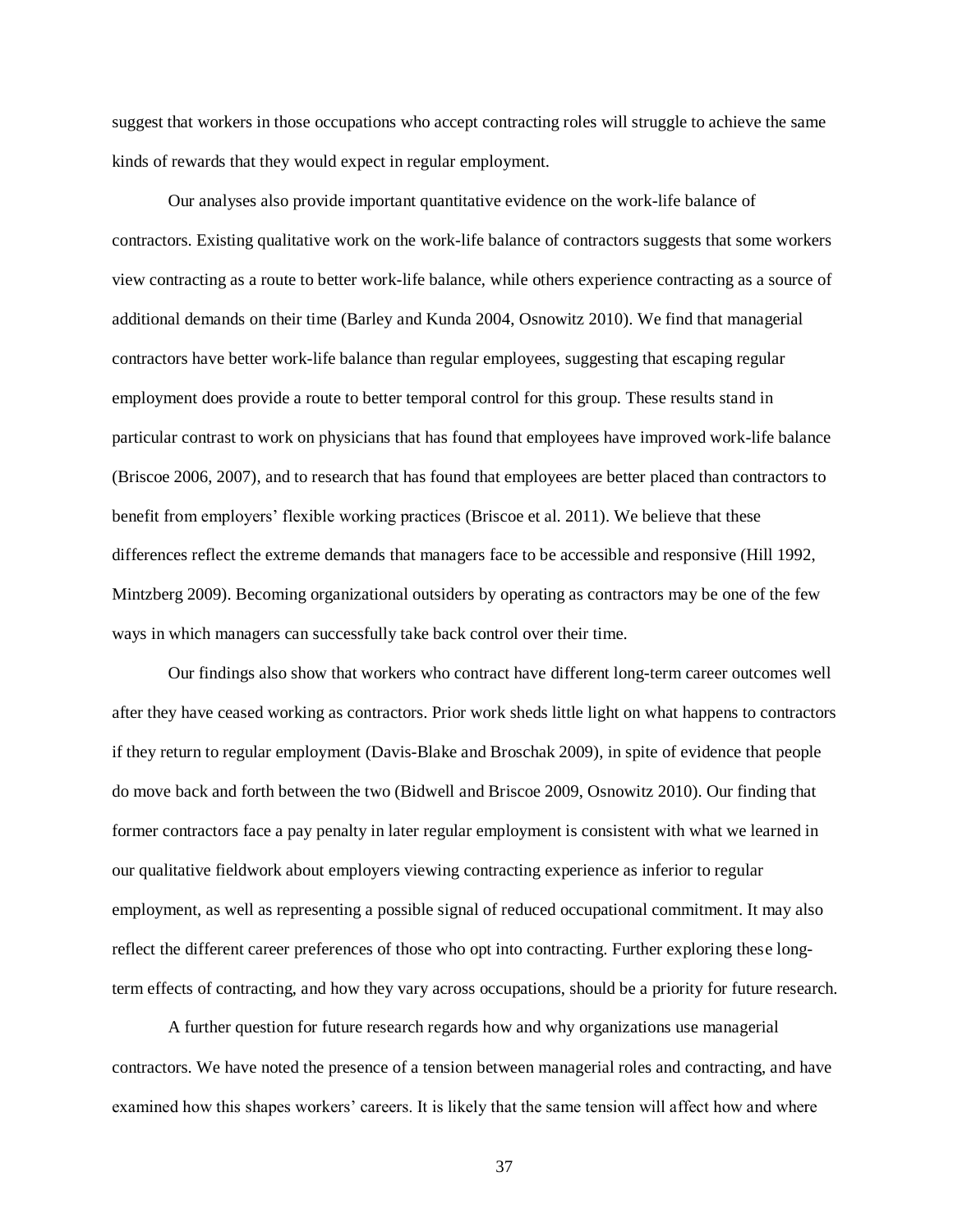organizations choose to use managerial contractors. While a variety of work has explored the use of technical contractors (Barley and Kunda 2004, Bidwell 2009, Lautsch 2002, Mayer and Nickerson 2005), it is likely that the use of managerial contractors will be different. We hope that future work will elucidate those differences.

Our methodological approach has a number of limitations. The correlational nature of our data prevents us from drawing strong causal conclusions about the relationship between contracting and outcomes. Our theory has emphasized that the rewards received by contractors and decisions by particular individuals to work in contracting are jointly determined. This joint-determination of employment outcomes makes causality particularly difficult to establish, as issues such as worker quality and preferences will determine both how workers evaluate job options and the rewards that employers are willing to offer them. Rather than attempt to definitively separate out the effects of selection into contracting and treatment by it, we have instead shown that both effects behave consistently, with contracting entered into by people who have managed fewer workers and who have more need for worklife flexibility, and those who work in contracting having lower current and subsequent pay and improved reported work-life balance. These results are therefore consistent with our argument that contracting work is less valued than regular employment in managerial occupations.

A further limitation is the lack of more detailed data on the work being performed. We capture the functions that people work in and the number of subordinates that they have, yet these measures are quite broad and capture only some aspects of the managerial role. Future work could benefit from the use of measures that more fully capture the nature and level of a worker's managerial responsibilities, as well as information on the responsibilities of those contractors who are working for multiple employers simultaneously. Our analyses suggested that those contractors with many clients fare even more poorly in terms of pay than those who have one main employer. That lower pay is consistent with our arguments, as we would expect contractors working across companies to have even more limited roles compared to regular employees (and even single employer contractors) given their simultaneous commitment to multiple employers, and thus we would expect employers to value their work even less. In addition, it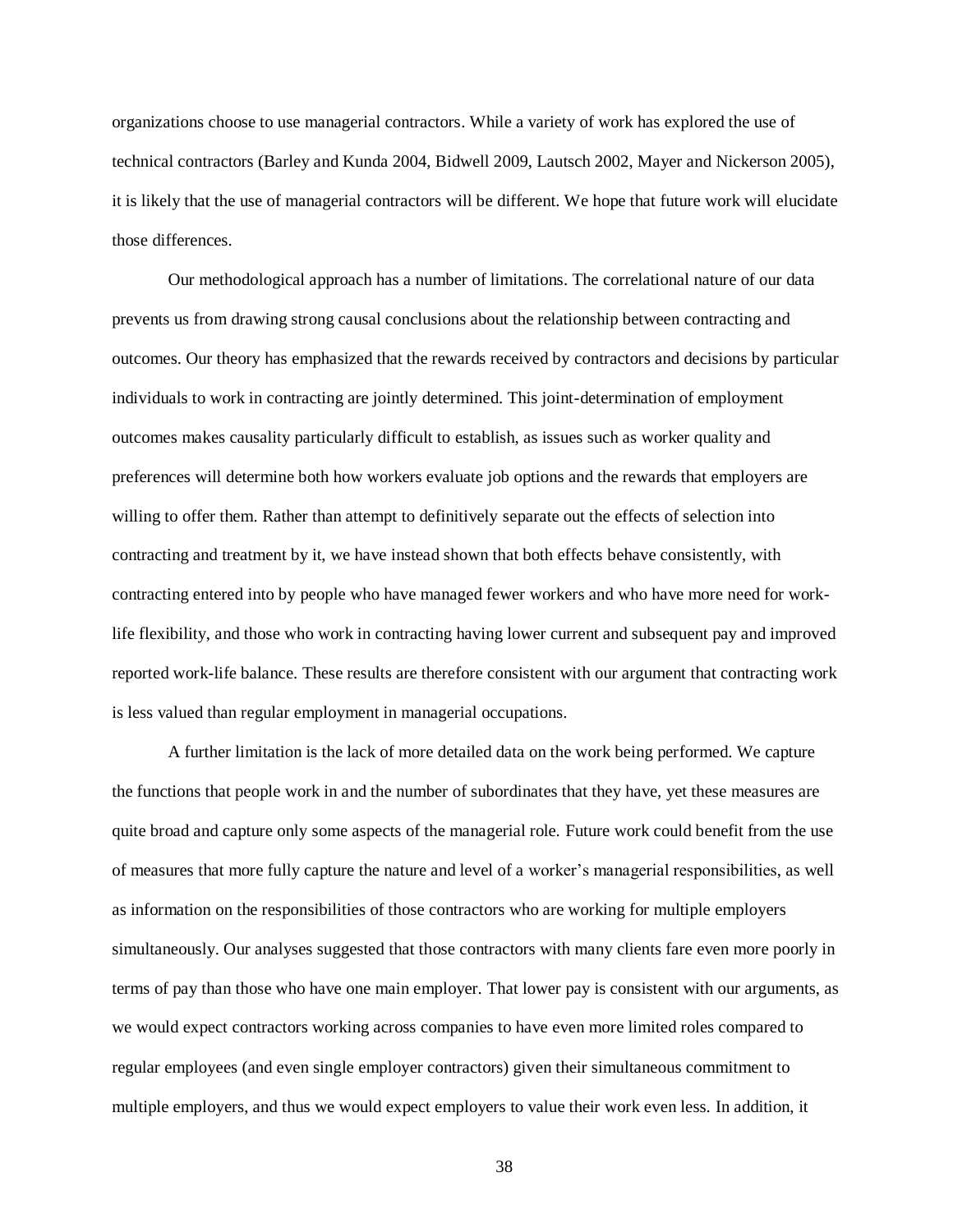would be valuable in future work to gather data on the total number of weeks and hours worked per year by contractors versus employees. While our CPS analysis, which uses weekly earnings, suggests that contractors earn less during weeks worked, working fewer weeks per year may be another aspect of flexibility that could benefit contractors but also reduce their pay.

Finally, while our survey sample allowed us to compare contractors and employees within a fairly homogeneous group of workers, our use of a highly-qualified subset of managerial workers limits our ability to generalize to the broader population of managerial contractors. On the one hand, it is possible that possession of a prestigious MBA makes it easier for workers to signal their expertise, increasing the viability of a career in contracting. On the other hand, that same credential may also improve the opportunities available to them as regular employees, raising the costs of contracting. Our analysis of the CPS suggests that contracting may be more common among the broader managerial population, but found evidence of a similar pay penalty relative to regular employment. Further work is needed, though, to explore how contracting plays out among other groups of managerial workers.

Despite these limitations, our paper provides strong evidence that contracting roles offer managerial workers a very different set of rewards than regular employment. Managers often integrate the activities of others to allow the organization to function, a role which requires them to be "insiders," highly responsive and committed. Operating as contractors makes people outsiders, putting tighter boundaries around their roles, limiting that responsiveness and commitment, and shaping the kinds of work that can be done. We show how these dynamics affect the consequences of contracting for managerial workers, shaping its benefits, its costs, and the choices by workers as to whether or not to contract.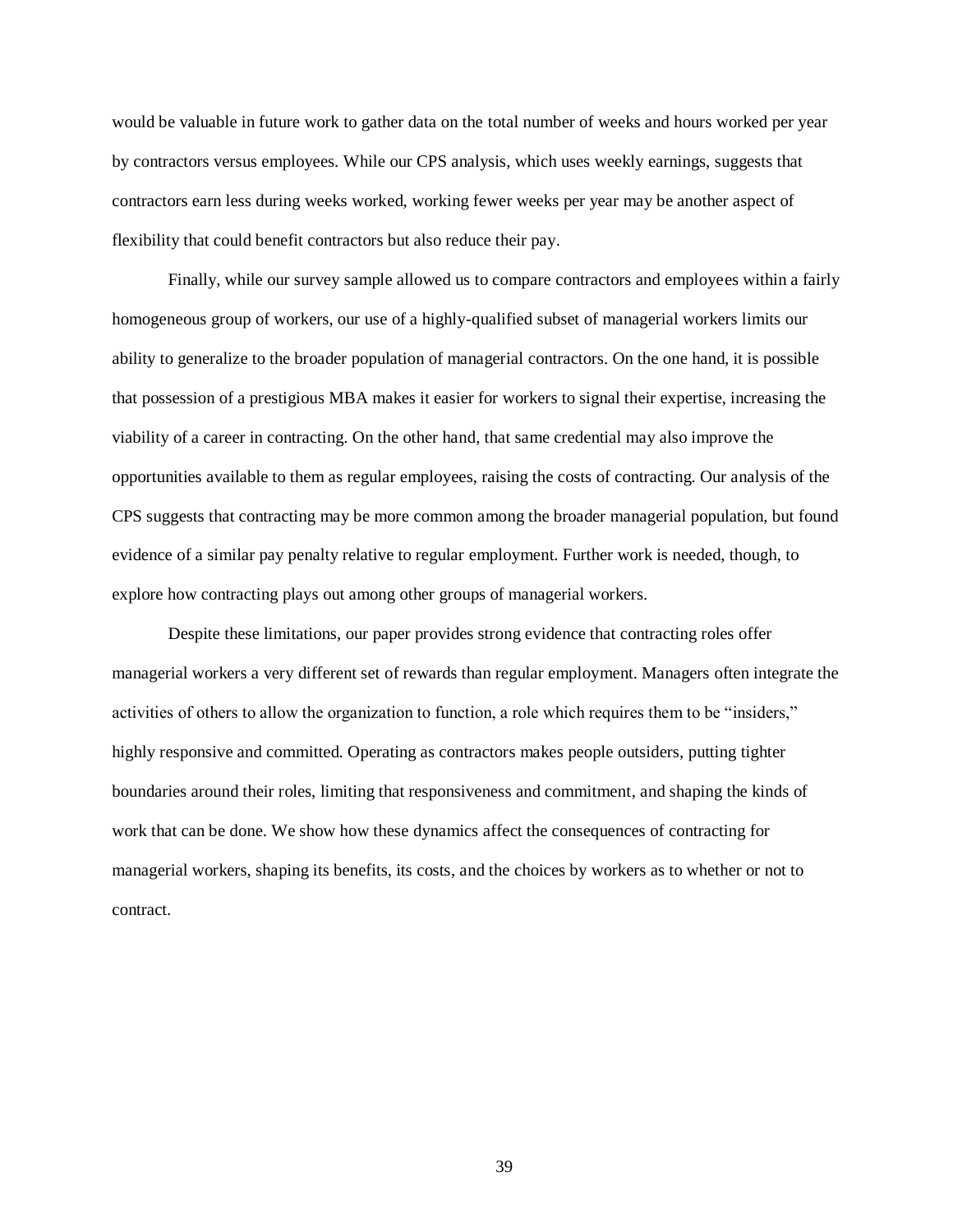#### **REFERENCES**

- Abraham KG, Taylor SK (1996) Firms' Use of Outside Contractors: Theory and Evidence. *J. Labor Econ.* 14(3):394–424.
- Ang S, Slaughter SA (2001) Work outcomes and job design for contract versus permanent information systems professionals on software development teams. *Mis Q.* 25(3):321–350.
- Ashford SJ, George E, Blatt R (2007) 2 Old Assumptions, New Work. *Acad. Manag. Ann.* 1(1):65–117.
- Barley SR, Kunda G (2004) *Gurus, hired guns and warm bodies: itinerant experts in a knowledge economy* (Princeton University Press, Princeton, NJ).
- Behfar K, Okhuysen GA (2018) Perspective—Discovery Within Validation Logic: Deliberately Surfacing, Complementing, and Substituting Abductive Reasoning in Hypothetico-Deductive Inquiry. *Organ. Sci.*
- Bertrand M, Goldin C, Katz LF (2009) *Dynamics of the gender gap for young professionals in the corporate and financial sectors*
- Bianchi SM, Sayer LC, Milkie MA, Robinson JP (2012) Housework: Who Did, Does or Will Do It, and How Much Does It Matter? *Soc. Forces.* 91(1):55–63.
- Bidwell MJ (2009) Do Peripheral Workers Do Peripheral Work? Comparing the Use of Highly Skilled Contractors and Regular Employees. *Ind. Labor Relat. Rev.* 62(2):200–225.
- Bidwell MJ (2010) Problems Deciding: How the Make or Buy Decision Leads to Transaction Misalignment. *Organ. Sci.* 21(2):362–379.
- Bidwell MJ, Briscoe FS (2009) Who contracts? Determinants of the decision to work as an independent contractor among information technology workers. *Acad. Manag. J.* 52(6):1148–1168.
- Bidwell MJ, Mollick E (2015) Shifts and ladders: Comparing the role of internal and external mobility in executive careers. *Organ. Sci.*
- BIS (2014) *The fourth work-life balance employer survey, 2013* (London UK).
- Briscoe F (2006) Temporal Flexibility and Careers: The Role of Large-Scale Organizations for Physicians. *Ind. Labor Relations Rev.* 60(1):88–104.
- Briscoe F (2007) From Iron Cage to Iron Shield? How Bureaucracy Enables Temporal Flexibility for Professional Service Workers. *Organ. Sci.* 18(2):297–314.
- Briscoe FS, Wardell M, Sawyer S (2011) Membership Has Its Privileges? Contracting and Access To Jobs That Accommodate Work-Life Needs. *Ind. Labor Relations Rev.* 64(2):258–282.
- Bureau of Labor Statistics (2001) Occupational Classification System Manual. Retrieved https://www.bls.gov/ocsm/commain.htm.
- Bureau of Labor Statistics (2010) 2010 Standard Occupational Classification Definitions. :1–46.
- Cappelli P, Keller JR (2013) Classifying Work in the New Economy. *Acad. Manag. Rev.* 38(4):575–596.
- Cycyota CS, Harrison DA (2006) What (Not) to Expect When Surveying Executives: A Meta-Analysis of
	- Top Manager Response Rates and Techniques Over Time. *Organ. Res. Methods* 9:133–160.
- Cyert RM, March JG (1963) *A behavioral theory of the firm* 2nd ed. (Blackwell).
- Dalton M (1959) *Men who manage: fusions of feeling and theory in administration* (John Wiley & Sons, New York).
- Davis-Blake A, Broschak JP (2009) Outsourcing and the Changing Nature of Work. *Annu. Rev. Sociol.* 35(1):321–340.
- Davis-Blake A, Broschak JP, George E (2003) Happy together? How using nonstandard workers affects exit, voice, and loyalty among standard employees. *Acad. Manag. J.* 46(4):475–485.
- Van Dyne L, Ang S (1998) Organizational Citizenship Behavior of Contingent Workers in Singapore. *Acad. Manag. J.* 41(6):692–703.
- Elfenbein DW, Hamilton BH, Zenger TR (2010) The small firm effect and the entrepreneurial spawning of scientists and engineers. *Manage. Sci.* 56(4):659–681.
- Evans JA, Kunda G, Barley SR (2004) Beach Time, Bridge Time, and Billable Hours: The Temporal Structure of Technical Contracting. *Adm. Sci. Q.* 49(1):1–38.
- Farber HS, Hall R, Pencavel J (1993) The incidence and costs of job loss: 1982-91. *Brookings Pap. Econ.*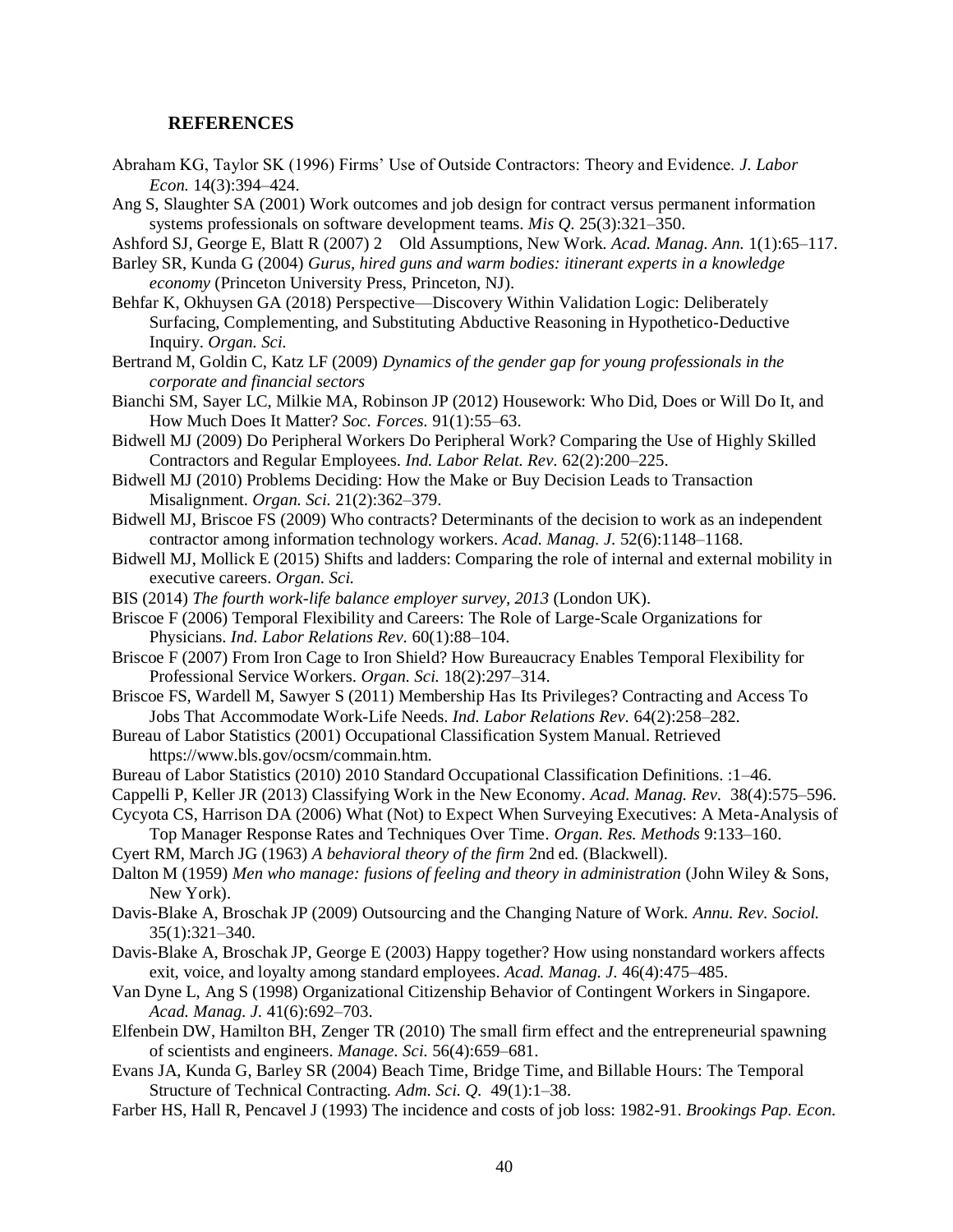*Act. Microeconomics* (1):73–132.

- Froot KA (1989) Consistent Covariance-Matrix Estimation with Cross-Sectional Dependence and Heteroskedasticity in Financial Data. *J. Financ. Quant. Anal.* 24(3):333–355.
- Greenhaus JH, Parasuraman S, Wormley WM (1990) Effects of Race on Organizational Experiences, Job Performance Evaluations, and Career Outcomes. *Acad. Manag. J.* 33(1):64–86.
- Groves RM, Peytcheva E (2008) The impact of nonresponse rates on nonresponse bias. *Public Opin. Q.* 72(2):167–189.
- Guest D (2004) Flexible employment contracts, the psychological contract and employment outcomes: an analysis and review of the evidence. *Int. J. Manag. Rev.* 5/6(1):1–19.
- Hill LA (1992) *Becoming a manager: Mastery of a new identity* (Harvard Busines School Press, Boston, MA).
- Hollister MN (2004) Does Firm Size Matter Anymore? The New Economy and Firm Size Wage Effects. *Am. Sociol. Rev.* 69(5):659–676.
- Houseman SN, Kalleberg AL, Erickcek GA (2003) The Role of Temporary Agency Employment in Tight Labor Markets. *Ind. Labor Relations Rev.* 57(1):105–127.
- Huy Q (2001) In praise of middle managers. *Harv. Bus. Rev.* 79(8):72–79.
- Jacobs JA, Gerson K (2001) Overworked Individuals or Overworked Families?: Explaining Trends in Work, Leisure, and Family Time. *Work Occup.* 28(1):40–63.
- Kanter RM (1977) *Men and Women of the Corporation* (Basic Books, New York).
- Katz LF, Krueger AB (2016) *The Rise and Nature of Alternative Work Arrangements in the United States, 1995-2015*
- Kopelman RE, Greenhaus, Jeffrey H, Connolly TF (1983) A model of work, family and interrole conflict: A construct validation study. *Organ. Behav. Hum. Perform.* 32(2):198–215.
- Kunda G, Barley SR, Evans J (2002) Why do contractors contract? The experience of highly skilled technical professionals in a contingent labor market. *Ind. Labor Relat. Rev.* 55(2):234–261.
- Lautsch BA (2002) Uncovering and explaining variance in the features and outcomes of contingent work. *Ind. Labor Relat. Rev.* 56(1):23–43.
- Lichtenstein N (2002) *State of the Union* (Princeton University Press, Princeton, N.J.).
- Logan JA (1996) Opportunity and choice in socially structured labor markets. *Am. J. Sociol.* 102(1):114– 160.
- Masten SE (1988) A Legal Basis for the Firm. *J. Law, Econ. Organ.* 4(1):181–198.
- Masters JK, Miles G (2002) Predicting the Use of External Labor Arrangements: A Test of the Transaction Costs Perspective. *Acad. Manag. J.* 45(2):431–442.
- Mayer KJ, Nickerson JA (2005) Antecedents and Performance Implications of Contracting for Knowledge Workers: Evidence from Information Technology Services. *Organ. Sci.* 16(3):225–242.
- Meiksins P, Whalley P (2002) *Putting work in its place : a quiet revolution* (ILR Press, Ithaca, N.Y.).
- Miller J., Miller M (2012) The rise of the supertemp. *Harv. Bus. Rev.* (May):50–62.
- Milliken FJ, Dunn-Jensen LJ (2005) The changing time demands of managerial and professional work: Implications for managing the work-life boundary. Kossek EE, Lambert SJ, eds. *Work life Integr. Organ. Cult. Individ. Perspect.* (Lawrence Erlbaum, Mahwah, NJ).
- Millward LJ, Hopkins LJ (1998) Psychological Contracts, Organizational and Job Commitment. *J. Appl. Soc. Psychol.* 28(16):1530–1556.
- Mintzberg H (1973) *The nature of managerial work* (Harper & Row, New York).
- Mintzberg H (2009) *Managing* (Berrett-Koehler Publishers, San Francisco).
- O'Mahony S, Bechky BA (2006) Stretchwork: Managing the career progression paradox in external labor markets. *Acad. Manag. J.* 49(5):918–941.
- Osnowitz D (2010) *Freelancing Expertise: Contract Professionals in the New Economy* (Cornell University Press, Ithaca, NY).
- Osterman P (1987) Choice of Employment Systems in Internal Labor Markets. *Ind. Relat. (Berkeley).* 26(1):46–67.
- Osterman P (2008) *The truth about middle managers: Who they are, who they work, why they matter*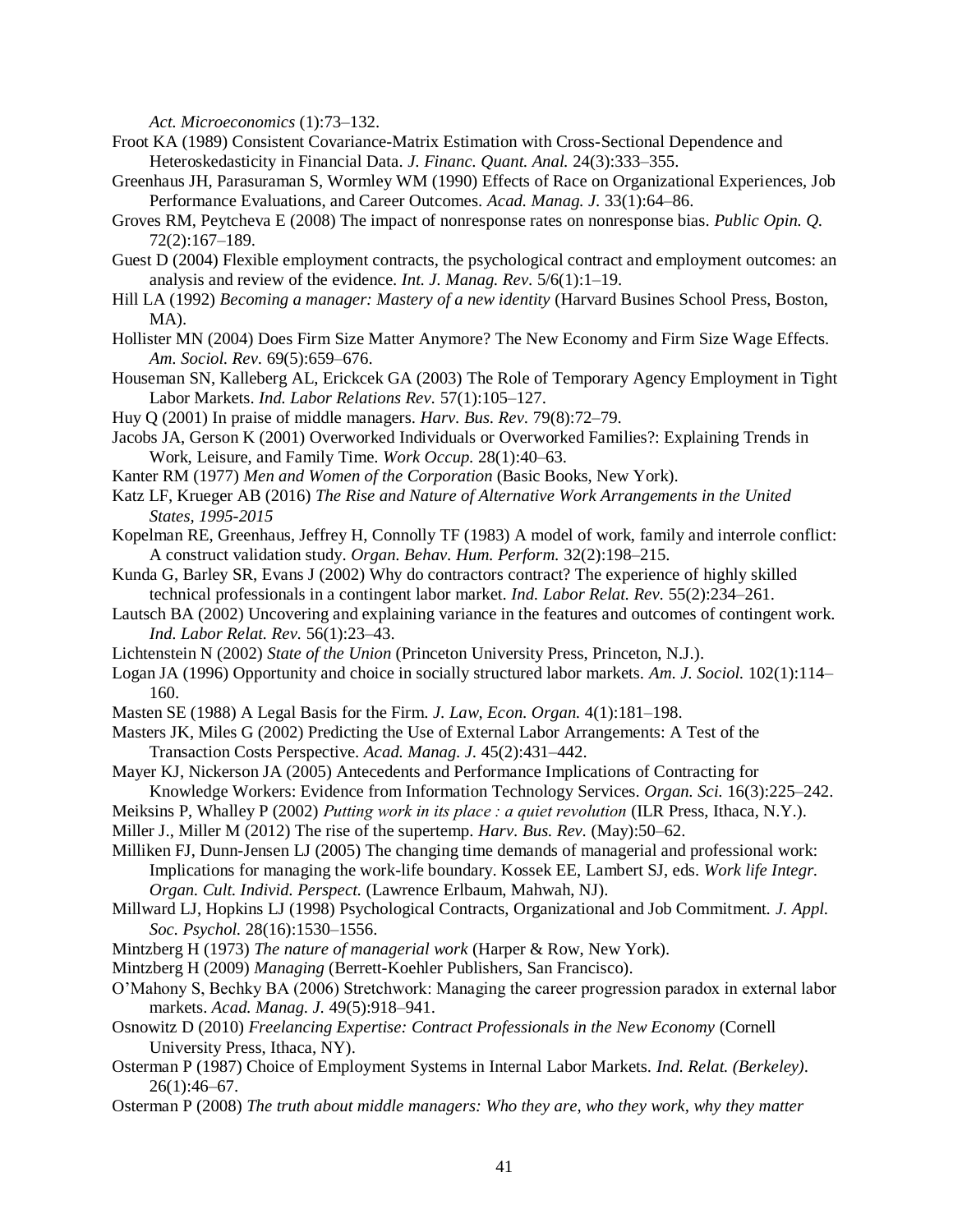(Harvard Business Press, Boston, MA).

- Overman S (2011) The rise of the hired gun G-suite. *Fortune*. Retrieved http://fortune.com/2011/04/15/the-rise-of-the-hired-gun-c-suite/.
- Parks JM, Kidder DL, Gallagher DG (1998) Fitting Square Pegs into Round Holes: Mapping the Domain of Contingent Work Arrangements onto the Psychological Contract. *J. Organ. Behav.* 19:697–730.
- Pearce JL (1993) Toward an Organizational Behavior of Contract Laborers: Their Psychological Involvement and Effects on Employee Co-Workers. *Acad. Manag. J.* 36(5):1082–1096.

Peterson NG, Mumford MD, Jeanneret IR, Fleishman EA, Levin KY, Campion MA, Mayfield MS, Morgeson FI, Lancaster AR, Silver MB (2001) Understanding Work Using the Occupational Information Network (O\*NET) : Implications for Practice and Research. *Pers. Psychol.* 54(July):451–492.

- Pfeffer J (1992) *Managing with power: Politics and influence in organizations* (Harvard Business Press, Boston, MA).
- Pfeffer J, Baron JN (1988) Taking the Workers Back out Recent Trends in the Structuring of Employment. *Res. Organ. Behav.* 10:257–303.
- Rosen S (1986) The theory of equalizing differences. Ashenfelter O, Layard R, eds. *Handb. Labor Econ.* (Elsevier Science Publishers, Amsterdam).
- Rosenfeld RA (1992) Job Mobility and Career Processes. *Annu. Rev. Sociol.* 18:39–61.
- Rossheim J (2015) Executives for hire. Retrieved htto://career-advice.monster.com/job-search-companyindustry-research/executives-for-hire/article.aspx.
- Rousseau DM (1995) *Psychological contracts in organizations: Understanding written and unwritten agreements* (Sage Publications, Thousand Oaks, CA).
- Roy AD (1951) Some Thoughts on the Distribution of Earnings. *Oxf. Econ. Pap.* 3(2):135–146.
- Schein EH (2004) *Organizational culture and leadership* Third. (Jossey Bass, San Francisco).
- Smith V (2001) Teamwork vs tempwork: Managers and the dualism of workplace restructuring. Cornfield D, Campbell K, McCammon H, eds. *Work. restructured Work.* (Sage, Thousand Oaks, CA).
- Spilerman S (1977) Careers, Labor Market Structure, and Socioeconomic Achievement. *Am. J. Sociol.* 83(3):551–593.
- Stewart R (1976) *Contrasts in management: a study of different types of managers' jobs, their demands and choices* (McGraw Hill, Maidenhead).
- Weisshaar K (2018) From Opt Out to Blocked Out: The Challenges for Labor Market Re-entry after Family-Related Employment Lapses. *Am. Sociol. Rev.* 83(1):34–60.
- Whyte WH (1956) *The organization man* (Simon and Schuster, New York).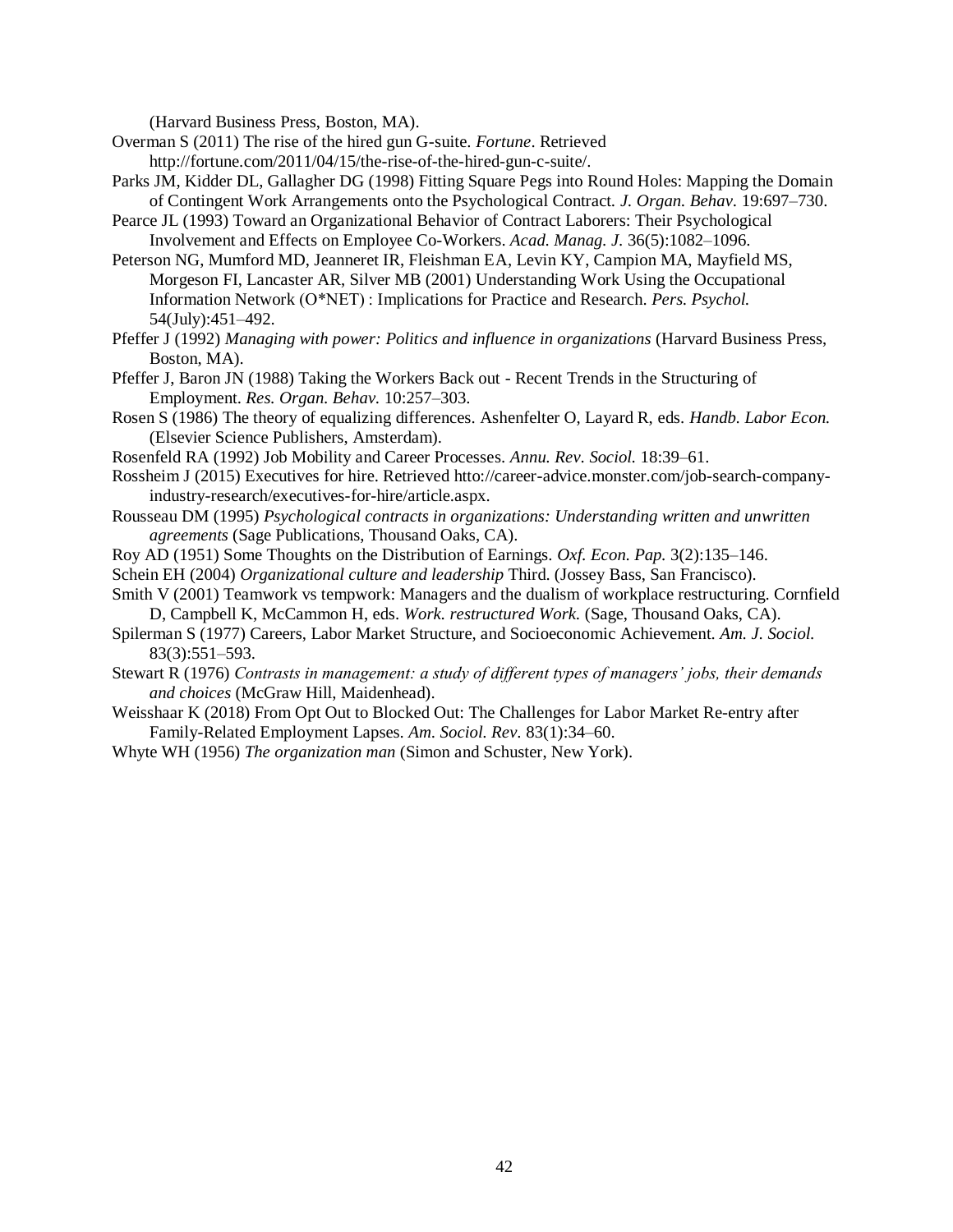## **FIGURE 1: SUMMARY OF HYPOTHESES**

| <b>Costs and Benefits of</b><br><b>Contractors' Bounded</b><br>Work                                                                                           | <b>Who Enters Contracting</b>                                                                              | <b>Immediate Rewards from</b><br><b>Contracting</b> | <b>Long-term Rewards from</b><br><b>Contracting</b> |
|---------------------------------------------------------------------------------------------------------------------------------------------------------------|------------------------------------------------------------------------------------------------------------|-----------------------------------------------------|-----------------------------------------------------|
| <b>Limits on Roles for</b><br><b>Contractors</b><br>(Reduced involvement in<br>directing organizational<br>activities and extra-role<br><i>coordination</i> ) | H1: Workers with less prior<br>responsibility for directing<br>others                                      | H <sub>3</sub> : Reduced pay                        | H <sub>5</sub> : Lower pay in future jobs           |
| <b>Increased control over</b><br>work time                                                                                                                    | H <sub>2a</sub> : Women with children<br>H <sub>2</sub> b: Women leaving prior<br>job for personal reasons | H4: Improved work-life<br>balance                   |                                                     |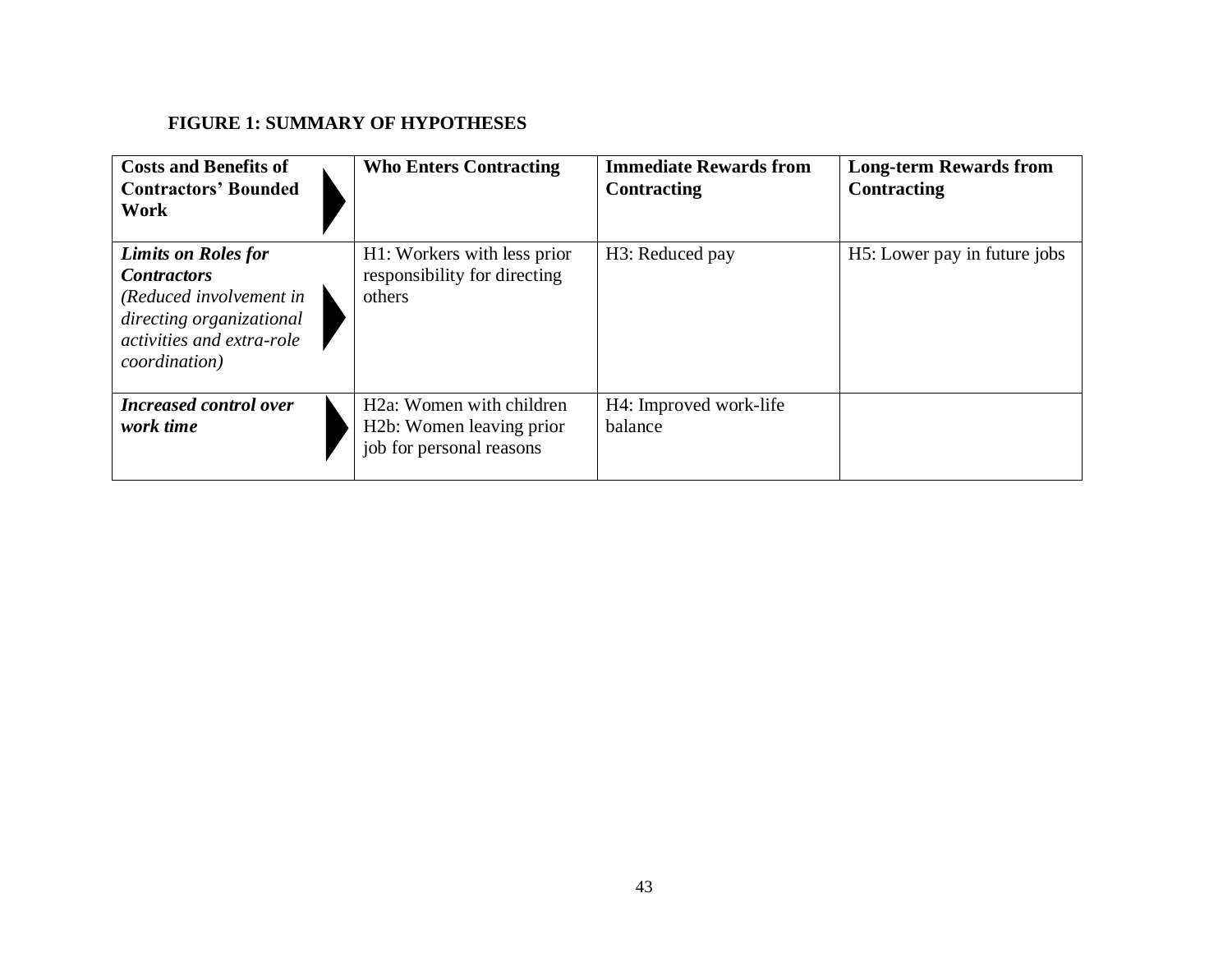| птоля то спатается от социалище ана гедиат спіргоз пісно врещя |                          |                   |                   |
|----------------------------------------------------------------|--------------------------|-------------------|-------------------|
|                                                                |                          | <b>Regular</b>    | <b>Contractor</b> |
|                                                                |                          | employment spells | spells            |
| Mean annual earnings                                           |                          | \$185,731         | \$136,213         |
| Median annual earnings                                         |                          | \$130,000         | \$100,000         |
| 10 <sup>th</sup> percentile annual earnings                    |                          | \$74,000          | \$20,000          |
| 90 <sup>th</sup> percentile annual earnings                    |                          | \$300,000         | \$300,000         |
| <b>Responsibility for other workers</b>                        |                          |                   |                   |
| Average number of subordinates                                 |                          | 31.9              | 6.2               |
| % with no subordinates                                         |                          | 50.3              | 63.1              |
| Average hours worked per week                                  |                          | 59.7              | 41.1              |
| <b>Broad function</b>                                          | Proportion of all spells | % of all regular  | % of all          |
|                                                                | that are contracting     | employment spells | contractor spells |
| Finance & Real Estate                                          | 2%                       | 38.4              | 15.8              |
| Marketing & Sales                                              | 3%                       | 22.3              | 18.1              |
| Consulting                                                     | 8%                       | 19.4              | 41.6              |
| General Management & Administration                            | 3%                       | 9.3               | 6.8               |
| Operations                                                     | 3%                       | 2.8               | 1.8               |
| Technology                                                     | 7%                       | 2.2               | 3.6               |
| <b>Business Services</b>                                       | 15%                      | 1.1               | 5.0               |
| Accounting & Control                                           | 7%                       | 1.0               | 1.8               |
| Other                                                          | 6%                       | 3.6               | 5.4               |
| <b>Employer</b> size                                           |                          | $\%$              | $\%$              |
| Less than 10 workers                                           |                          | 5.1               | 21.3              |
| 10-49 workers                                                  |                          | 9.9               | 21.3              |
| 50-99 workers                                                  |                          | 4.9               | 9.0               |
| 100-499 workers                                                |                          | 10.9              | 4.9               |
| 500-999 workers                                                |                          | 5.4               | 3.3               |
| 1,000-4,999 workers                                            |                          | 14.9              | 10.7              |
| 5,000-9,999 workers                                            |                          | 10.3              | 7.4               |
| 10,000-49,999 workers                                          |                          | 19.1              | 9.0               |
| 50,000-100,000 workers                                         |                          | 9.4               | 4.1               |
| More than 100,000 workers                                      |                          | 10.2              | 9.0               |
| Base (varies with missing data)                                |                          | 5326              | 221/122*          |
|                                                                |                          |                   |                   |

## **TABLE 1: Characteristics of contracting and regular employment spells**

\*Job and employer characteristics were not collected for the 99 contracting spells that involved working for multiple clients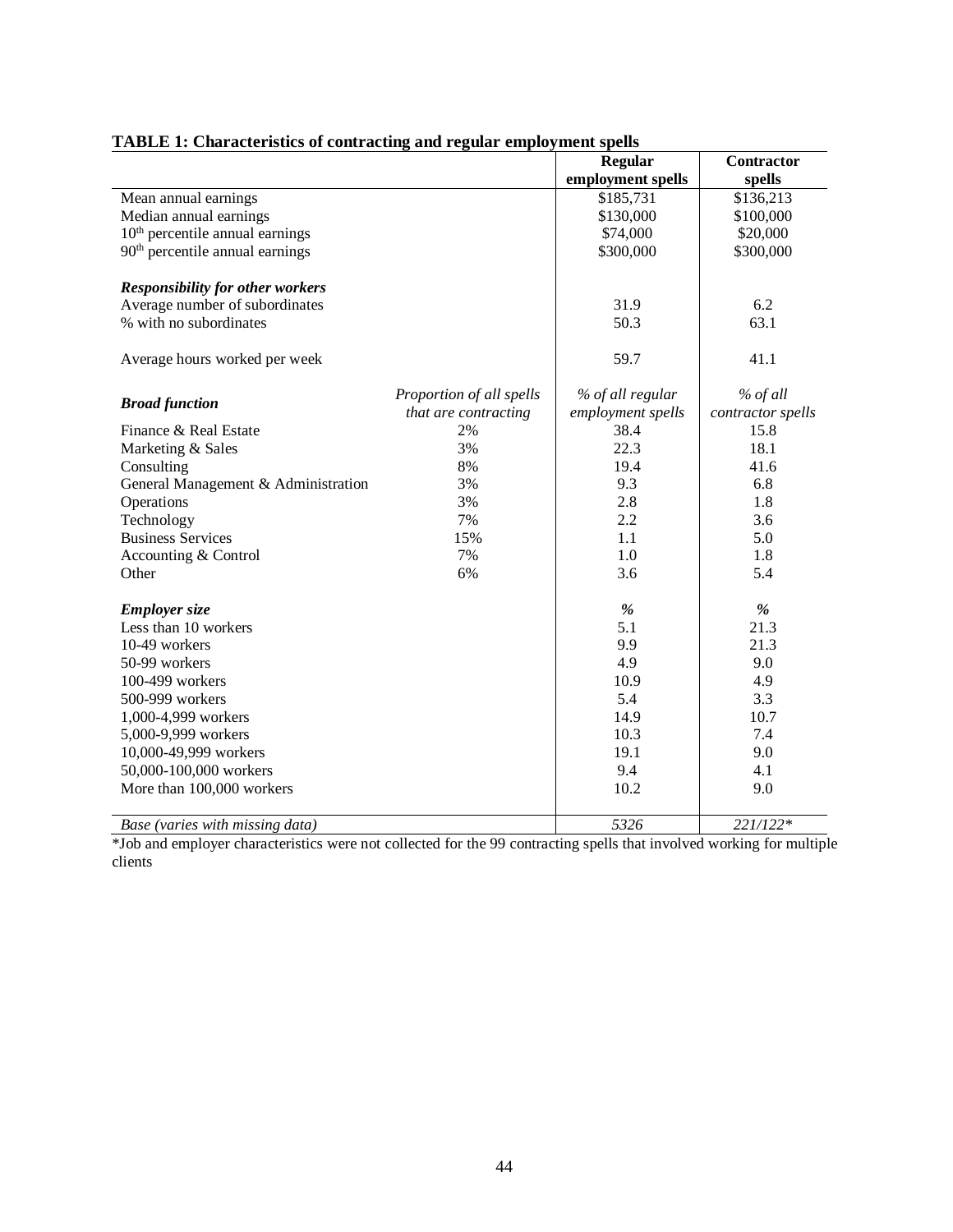**TABLE 2: Descriptive Statistics (mean, standard deviation, correlation)**

|                | $-1$ $-1$ $-1$ $-1$ $-1$ $-1$ $-1$ $-1$<br>Variable | $\mathbf n$ | Mean    | s.d     | 1       | $\overline{c}$ | 3        | $\overline{4}$ | 5       | 6       | $\overline{7}$ | 8       | 9       | 10      | 11      | 12      | 13      | 14                      |
|----------------|-----------------------------------------------------|-------------|---------|---------|---------|----------------|----------|----------------|---------|---------|----------------|---------|---------|---------|---------|---------|---------|-------------------------|
| $\mathbf{1}$   | Contracting spell                                   | 5547        | 0.04    | 0.20    | 1.00    |                |          |                |         |         |                |         |         |         |         |         |         |                         |
| $\mathfrak{2}$ | Log earnings at start of spell                      | 5547        | 11.82   | 0.74    | $-0.18$ | 1.00           |          |                |         |         |                |         |         |         |         |         |         |                         |
| 3              | Work life balance                                   | 2016        | 2.86    | 0.99    | 0.07    | $-0.16$        | 1.00     |                |         |         |                |         |         |         |         |         |         |                         |
| $\overline{4}$ | Log size of employer                                | 5448        | 7.91    | 3.05    | $-0.10$ | 0.03           | $-0.04$  | 1.00           |         |         |                |         |         |         |         |         |         |                         |
| 5              | Zero subordinates                                   | 5448        | 0.51    | 0.50    | 0.04    | $-0.25$        | 0.12     | 0.12           | 1.00    |         |                |         |         |         |         |         |         |                         |
| 6              | Log number of subordinates                          | 5448        | 0.97    | 1.36    | $-0.01$ | 0.29           | $-0.09$  | $-0.02$        | $-0.72$ | 1.00    |                |         |         |         |         |         |         |                         |
| $\overline{7}$ | Hours worked                                        | 5547        | 58.91   | 14.91   | $-0.24$ | 0.24           | $-0.48$  | 0.05           | $-0.09$ | 0.07    | 1.00           |         |         |         |         |         |         |                         |
| 8              | Whether based outside of US                         | 5547        | 0.19    | 0.39    | $-0.02$ | 0.03           | 0.03     | 0.01           | $-0.15$ | 0.16    | 0.05           | 1.00    |         |         |         |         |         |                         |
| 9              | Whether let go from last job                        | 5547        | 0.15    | 0.35    | 0.13    | 0.04           | 0.07     | $-0.12$        | $-0.07$ | 0.04    | $-0.14$        | $-0.01$ | 1.00    |         |         |         |         |                         |
| 10             | Whether left last job for personal reasons          | 5547        | 0.03    | 0.17    | 0.10    | $-0.07$        | $0.00\,$ | $-0.03$        | $-0.02$ | 0.00    | $-0.15$        | 0.02    | 0.00    | 1.00    |         |         |         |                         |
| 11             | Log earnings at end of last job                     | 2741        | 11.97   | 0.76    | $-0.06$ | 0.62           | $-0.12$  | 0.02           | $-0.17$ | 0.25    | 0.14           | 0.04    | 0.06    | $-0.02$ | 1.00    |         |         |                         |
| 12             | Log size of last employer                           | 2244        | 7.96    | 2.95    | $-0.08$ | 0.10           | 0.00     | 0.27           | 0.01    | 0.02    | 0.07           | 0.06    | $-0.15$ | 0.00    | 0.12    | 1.00    |         |                         |
| 13             | Zero subordinates in last job                       | 2244        | 0.38    | 0.49    | $-0.03$ | $-0.19$        | 0.07     | 0.06           | 0.41    | $-0.38$ | $-0.06$        | $-0.11$ | 0.00    | $-0.02$ | $-0.26$ | 0.01    | 1.00    |                         |
| 14             | Log number of subordinates in last job              | 2244        | 1.31    | 1.48    | $-0.02$ | 0.26           | $-0.01$  | $-0.03$        | $-0.36$ | 0.57    | 0.08           | 0.14    | 0.00    | 0.00    | 0.31    | 0.05    | $-0.69$ | 1.00                    |
| 15             | Hours worked in last job                            | 2244        | 60.81   | 14.49   | $-0.05$ | 0.19           | $-0.21$  | 0.03           | $-0.08$ | 0.07    | 0.46           | 0.07    | $-0.05$ | $-0.02$ | 0.24    | 0.08    | $-0.14$ | 0.12                    |
| 16             | Tenure in last job in years                         | 2244        | 1.95    | 1.65    | 0.05    | 0.13           | $-0.01$  | 0.00           | $-0.10$ | 0.13    | $-0.05$        | 0.01    | $-0.06$ | 0.02    | 0.18    | 0.04    | $-0.09$ | 0.11                    |
| 17             | Female                                              | 5547        | 0.28    | 0.45    | 0.01    | $-0.13$        | 0.02     | 0.08           | 0.12    | $-0.14$ | $-0.11$        | $-0.08$ | $-0.03$ | 0.12    | $-0.15$ | 0.04    | 0.09    | $-0.13$                 |
| 18             | Female with children                                | 5547        | 0.05    | 0.22    | 0.08    | $-0.04$        | $-0.01$  | $-0.04$        | $-0.04$ | 0.03    | $-0.14$        | 0.00    | 0.05    | 0.24    | $-0.06$ | $-0.02$ | $-0.02$ | 0.00                    |
| 19             | Male with children                                  | 5547        | 0.26    | 0.44    | 0.03    | 0.23           | 0.02     | $-0.06$        | $-0.20$ | 0.26    | $-0.06$        | 0.01    | 0.12    | 0.01    | 0.26    | $-0.01$ | $-0.20$ | 0.26                    |
| 20             | Female without children                             | 5547        | 0.23    | 0.42    | $-0.02$ | $-0.12$        | 0.03     | 0.10           | 0.15    | $-0.16$ | $-0.04$        | $-0.08$ | $-0.06$ | 0.00    | $-0.12$ | 0.06    | 0.11    | $-0.15$                 |
| 21             | Female left last job for family reasons             | 5547        | 0.02    | 0.12    | 0.12    | $-0.09$        | $-0.01$  | $-0.02$        | 0.00    | $-0.01$ | $-0.16$        | 0.00    | 0.00    | 0.73    | $-0.05$ | 0.01    | $-0.01$ | 0.00                    |
| 22             | Male left last job for family reasons               | 5547        | 0.01    | 0.10    | 0.02    | 0.00           | 0.02     | $-0.02$        | $-0.03$ | 0.02    | $-0.03$        | 0.03    | 0.01    | 0.58    | 0.01    | 0.00    | $-0.02$ | 0.01                    |
| 23             | Female left last job for other reasons              | 5547        | 0.27    | 0.44    | $-0.02$ | $-0.10$        | 0.02     | 0.08           | 0.12    | $-0.13$ | $-0.06$        | $-0.08$ | $-0.03$ | $-0.08$ | $-0.13$ | 0.04    | 0.09    | $-0.13$                 |
| 24             | Nonwhite                                            | 5547        | 0.39    | 0.49    | $-0.03$ | $-0.04$        | 0.04     | 0.08           | 0.03    | $-0.03$ | 0.04           | 0.09    | $-0.02$ | $-0.01$ | $-0.05$ | 0.04    | 0.06    | $-0.08$                 |
| 25             | Post MBA experience in years                        | 5547        | 3.25    | 4.02    | 0.14    | 0.29           | 0.04     | $-0.16$        | $-0.29$ | 0.34    | $-0.20$        | 0.03    | 0.32    | 0.12    | 0.36    | $-0.03$ | $-0.28$ | 0.36                    |
| 26             | Number of employment spells in career               | 5547        | 1.94    | 1.20    | 0.14    | 0.20           | 0.06     | $-0.20$        | $-0.24$ | 0.23    | $-0.18$        | 0.02    | 0.35    | 0.10    | 0.08    | $-0.23$ | $-0.09$ | 0.13                    |
| 27             | Whether previously worked as a contractor           | 5547        | 0.04    | 0.19    | 0.15    | $-0.01$        | 0.04     | $-0.07$        | $-0.09$ | 0.05    | $-0.10$        | $-0.04$ | 0.00    | 0.00    | $-0.12$ | $-0.05$ | $-0.04$ | $-0.02$                 |
| 28             | Number of times let go by an employer               | 5547        | 0.28    | 0.62    | 0.14    | 0.07           | 0.06     | $-0.15$        | $-0.11$ | 0.09    | $-0.15$        | $-0.01$ | 0.70    | $-0.01$ | 0.03    | $-0.20$ | $-0.02$ | 0.01                    |
|                | Number of times left employer for personal          |             |         |         |         |                |          |                |         |         |                |         |         |         |         |         |         |                         |
| 29             | reasons                                             | 5547        | 0.05    | 0.24    | 0.11    | $-0.06$        | 0.01     | $-0.05$        | $-0.05$ | 0.03    | $-0.16$        | 0.02    | 0.04    | 0.75    | $-0.06$ | $-0.04$ | $-0.02$ | $-0.01$                 |
| 30             | Number of function changes                          | 5547        | 0.66    | 1.10    | 0.12    | 0.12           | 0.09     | $-0.16$        | $-0.18$ | 0.20    | $-0.16$        | 0.01    | 0.28    | 0.08    | 0.00    | $-0.10$ | $-0.08$ | 0.14                    |
| 31             | Number of industry changes                          | 5547        | 0.62    | 0.91    | 0.05    | 0.11           | 0.08     | $-0.18$        | $-0.17$ | 0.17    | $-0.17$        | 0.03    | 0.31    | 0.10    | $-0.04$ | $-0.19$ | $-0.03$ | 0.06<br>$\overline{31}$ |
| 15             | Variable<br>Hours worked in last job                | 15<br>1.00  | 16      | 17      | 18      | 19             | 20       | 21             | 22      | 23      | 24             | 25      | 26      | 27      | 28      | 29      | 30      |                         |
| 16             | Tenure in last job in years                         | $-0.04$     | 1.00    |         |         |                |          |                |         |         |                |         |         |         |         |         |         |                         |
| 17             | Female                                              | $-0.08$     | $-0.03$ | 1.00    |         |                |          |                |         |         |                |         |         |         |         |         |         |                         |
| 18             | Female with children                                | $-0.12$     | 0.07    | 0.37    | 1.00    |                |          |                |         |         |                |         |         |         |         |         |         |                         |
| 19             | Male with children                                  | $-0.03$     | 0.15    | $-0.38$ | $-0.14$ | 1.00           |          |                |         |         |                |         |         |         |         |         |         |                         |
| 20             | Female without children                             | $-0.01$     | $-0.09$ | 0.87    | $-0.13$ | $-0.33$        | 1.00     |                |         |         |                |         |         |         |         |         |         |                         |
| 21             | Female left last job for family reasons             | $-0.09$     | 0.01    | 0.20    | 0.35    | $-0.07$        | 0.03     | 1.00           |         |         |                |         |         |         |         |         |         |                         |
| 22             | Male left last job for family reasons               | 0.04        | 0.00    | $-0.06$ | $-0.02$ | 0.12           | $-0.06$  | $-0.01$        | 1.00    |         |                |         |         |         |         |         |         |                         |
| 23             | Female left last job for other reasons              | $-0.05$     | $-0.04$ | 0.96    | 0.28    | $-0.36$        | 0.88     | $-0.08$        | $-0.06$ | 1.00    |                |         |         |         |         |         |         |                         |
| 24             | Nonwhite                                            | 0.04        | $-0.06$ | 0.02    | $-0.03$ | $-0.07$        | 0.04     | $-0.01$        | 0.00    | 0.03    | 1.00           |         |         |         |         |         |         |                         |
| 25             | Post MBA experience in years                        | $-0.16$     | 0.36    | $-0.06$ | 0.22    | 0.38           | $-0.18$  | 0.10           | 0.05    | $-0.09$ | $-0.12$        | 1.00    |         |         |         |         |         |                         |
| 26             | Number of employment spells in career               | $-0.20$     | $-0.03$ | $-0.05$ | 0.15    | 0.29           | $-0.13$  | 0.07           | 0.05    | $-0.07$ | $-0.07$        | 0.78    | 1.00    |         |         |         |         |                         |
| 27             | Whether previously worked as a contractor           | $-0.08$     | $-0.02$ | 0.01    | 0.07    | 0.07           | $-0.02$  | 0.01           | 0.00    | 0.01    | $-0.01$        | 0.21    | 0.34    | 1.00    |         |         |         |                         |
| 28             | Number of times let go by an employer               | $-0.14$     | $-0.06$ | $-0.06$ | 0.05    | 0.19           | $-0.09$  | $-0.01$        | 0.01    | $-0.06$ | $-0.02$        | 0.53    | 0.68    | 0.20    | 1.00    |         |         |                         |
|                | Number of times left employer for personal          |             |         |         |         |                |          |                |         |         |                |         |         |         |         |         |         |                         |
| 29             | reasons                                             | $-0.10$     | 0.02    | 0.11    | 0.27    | 0.05           | $-0.03$  | 0.56           | 0.43    | $-0.05$ | $-0.03$        | 0.21    | 0.24    | 0.12    | 0.08    | 1.00    |         |                         |
| 30             | Number of function changes                          | $-0.18$     | $-0.02$ | $-0.02$ | 0.13    | 0.23           | $-0.09$  | 0.07           | 0.04    | $-0.04$ | $-0.05$        | 0.62    | 0.75    | 0.27    | 0.53    | 0.17    | 1.00    |                         |
| 31             | Number of industry changes                          | $-0.19$     | $-0.03$ | $-0.03$ | 0.12    | 0.24           | $-0.09$  | 0.07           | 0.06    | $-0.05$ | $-0.06$        | 0.62    | 0.83    | 0.18    | 0.57    | 0.22    | 0.73    | 1.00                    |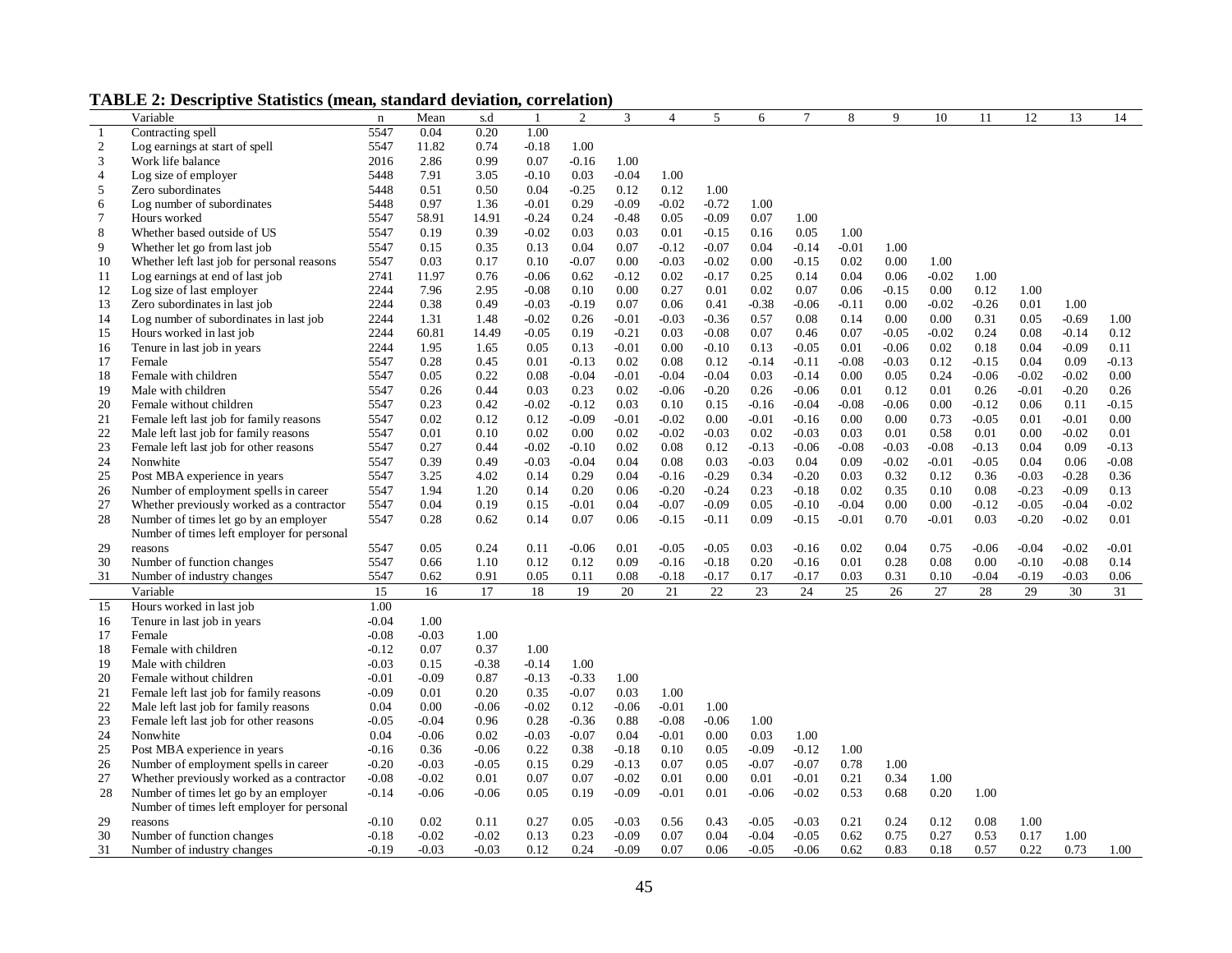| Prior managerial responsibility<br>Log number of subordinates in last job<br>$-0.346**$<br>$-0.327*$<br>[0.129]<br>[0.130]<br>$-0.799**$<br>$-0.750*$<br>Zero subordinates in last job<br>[0.305]<br>[0.313]<br><b>Family responsibilities</b><br>Female with children<br>0.382<br>$-0.45$<br>[0.354]<br>[0.426]<br>$-0.286$<br>$-0.309$<br>Male with children<br>[0.278]<br>[0.280]<br>Female without children<br>0.146<br>$-0.029$<br>[0.307]<br>[0.315]<br>$2.170***$<br>2.301***<br>Female left last job for family reasons<br>[0.393]<br>[0.475]<br>0.722<br>0.832<br>Male left last job for family reasons<br>[0.678]<br>[0.657]<br>Female did not leave last job for family<br>0.00639<br>reasons<br>[0.267]<br><b>Individual characteristics</b><br>Non-white<br>$-0.356$<br>$-0.361$<br>$-0.332$<br>$-0.332$<br>[0.238]<br>[0.239]<br>[0.248]<br>[0.242]<br>Post MBA experience<br>0.124<br>0.133<br>0.0869<br>0.111<br>[0.112]<br>[0.110]<br>[0.109]<br>[0.115]<br>$-0.000879$<br>$-0.00205$<br>$-0.000917$<br>$-0.000712$<br>Post MBA experience squared<br>[0.00551]<br>[0.00527]<br>[0.00535]<br>[0.00553]<br>0.0453<br>Number of spells in career to date<br>$-0.00674$<br>0.0258<br>0.0794<br>[0.137]<br>[0.134]<br>[0.140]<br>[0.143]<br>0.788*<br>$0.824*$<br>$0.816*$<br>$0.944*$<br><b>EMBA</b><br>[0.398]<br>[0.402]<br>[0.408]<br>[0.425]<br>Whether previously worked as a<br>$0.943*$<br>$1.062*$<br>1.169*<br>$1.112*$<br>contractor<br>[0.452]<br>[0.487]<br>[0.469]<br>[0.461]<br>0.194<br>0.151<br>0.164<br>0.178<br>Whether based outside of US<br>[0.272]<br>[0.275]<br>[0.272]<br>[0.270]<br><b>Characteristics of last employer</b><br>Broad industry dummies<br>Yes<br>Yes<br>Yes<br>Yes<br>$-0.0515$<br>$-0.0605$<br>$-0.0660+$<br>$-0.0594$<br>Log size of last employer<br>[0.0379]<br>[0.0371]<br>[0.0384]<br>[0.0396]<br>Characteristics of last job<br>Broad function dummies<br>Yes<br>Yes<br>Yes<br>Yes<br>Hours worked in last job<br>0.00332<br>0.00301<br>0.00469<br>0.00438<br>[0.00794]<br>[0.00757]<br>[0.00771]<br>[0.00807]<br>$-0.522**$<br>$-0.478**$<br>$-0.440**$<br>$-0.408**$<br>Log earnings in last job<br>[0.164]<br>[0.160]<br>[0.145]<br>[0.143]<br>$0.124*$<br>$0.139*$<br>$0.158*$<br>$0.146*$<br>Tenure in last job<br>[0.0605]<br>[0.0610]<br>[0.0634]<br>[0.0619]<br>$1.065***$<br>1.240***<br>1.037***<br>1.234***<br>Whether let go from last job<br>[0.217]<br>[0.224]<br>[0.225]<br>[0.215] | <b>TABLE 3: Determinants of working as a contractor</b><br>Model |       | $\overline{c}$ | 3     | 4     |
|-----------------------------------------------------------------------------------------------------------------------------------------------------------------------------------------------------------------------------------------------------------------------------------------------------------------------------------------------------------------------------------------------------------------------------------------------------------------------------------------------------------------------------------------------------------------------------------------------------------------------------------------------------------------------------------------------------------------------------------------------------------------------------------------------------------------------------------------------------------------------------------------------------------------------------------------------------------------------------------------------------------------------------------------------------------------------------------------------------------------------------------------------------------------------------------------------------------------------------------------------------------------------------------------------------------------------------------------------------------------------------------------------------------------------------------------------------------------------------------------------------------------------------------------------------------------------------------------------------------------------------------------------------------------------------------------------------------------------------------------------------------------------------------------------------------------------------------------------------------------------------------------------------------------------------------------------------------------------------------------------------------------------------------------------------------------------------------------------------------------------------------------------------------------------------------------------------------------------------------------------------------------------------------------------------------------------------------------------------------------------------------------------------------------------------------------------------------------|------------------------------------------------------------------|-------|----------------|-------|-------|
|                                                                                                                                                                                                                                                                                                                                                                                                                                                                                                                                                                                                                                                                                                                                                                                                                                                                                                                                                                                                                                                                                                                                                                                                                                                                                                                                                                                                                                                                                                                                                                                                                                                                                                                                                                                                                                                                                                                                                                                                                                                                                                                                                                                                                                                                                                                                                                                                                                                                 |                                                                  |       |                |       |       |
|                                                                                                                                                                                                                                                                                                                                                                                                                                                                                                                                                                                                                                                                                                                                                                                                                                                                                                                                                                                                                                                                                                                                                                                                                                                                                                                                                                                                                                                                                                                                                                                                                                                                                                                                                                                                                                                                                                                                                                                                                                                                                                                                                                                                                                                                                                                                                                                                                                                                 |                                                                  |       |                |       |       |
|                                                                                                                                                                                                                                                                                                                                                                                                                                                                                                                                                                                                                                                                                                                                                                                                                                                                                                                                                                                                                                                                                                                                                                                                                                                                                                                                                                                                                                                                                                                                                                                                                                                                                                                                                                                                                                                                                                                                                                                                                                                                                                                                                                                                                                                                                                                                                                                                                                                                 |                                                                  |       |                |       |       |
|                                                                                                                                                                                                                                                                                                                                                                                                                                                                                                                                                                                                                                                                                                                                                                                                                                                                                                                                                                                                                                                                                                                                                                                                                                                                                                                                                                                                                                                                                                                                                                                                                                                                                                                                                                                                                                                                                                                                                                                                                                                                                                                                                                                                                                                                                                                                                                                                                                                                 |                                                                  |       |                |       |       |
|                                                                                                                                                                                                                                                                                                                                                                                                                                                                                                                                                                                                                                                                                                                                                                                                                                                                                                                                                                                                                                                                                                                                                                                                                                                                                                                                                                                                                                                                                                                                                                                                                                                                                                                                                                                                                                                                                                                                                                                                                                                                                                                                                                                                                                                                                                                                                                                                                                                                 |                                                                  |       |                |       |       |
|                                                                                                                                                                                                                                                                                                                                                                                                                                                                                                                                                                                                                                                                                                                                                                                                                                                                                                                                                                                                                                                                                                                                                                                                                                                                                                                                                                                                                                                                                                                                                                                                                                                                                                                                                                                                                                                                                                                                                                                                                                                                                                                                                                                                                                                                                                                                                                                                                                                                 |                                                                  |       |                |       |       |
|                                                                                                                                                                                                                                                                                                                                                                                                                                                                                                                                                                                                                                                                                                                                                                                                                                                                                                                                                                                                                                                                                                                                                                                                                                                                                                                                                                                                                                                                                                                                                                                                                                                                                                                                                                                                                                                                                                                                                                                                                                                                                                                                                                                                                                                                                                                                                                                                                                                                 |                                                                  |       |                |       |       |
|                                                                                                                                                                                                                                                                                                                                                                                                                                                                                                                                                                                                                                                                                                                                                                                                                                                                                                                                                                                                                                                                                                                                                                                                                                                                                                                                                                                                                                                                                                                                                                                                                                                                                                                                                                                                                                                                                                                                                                                                                                                                                                                                                                                                                                                                                                                                                                                                                                                                 |                                                                  |       |                |       |       |
|                                                                                                                                                                                                                                                                                                                                                                                                                                                                                                                                                                                                                                                                                                                                                                                                                                                                                                                                                                                                                                                                                                                                                                                                                                                                                                                                                                                                                                                                                                                                                                                                                                                                                                                                                                                                                                                                                                                                                                                                                                                                                                                                                                                                                                                                                                                                                                                                                                                                 |                                                                  |       |                |       |       |
|                                                                                                                                                                                                                                                                                                                                                                                                                                                                                                                                                                                                                                                                                                                                                                                                                                                                                                                                                                                                                                                                                                                                                                                                                                                                                                                                                                                                                                                                                                                                                                                                                                                                                                                                                                                                                                                                                                                                                                                                                                                                                                                                                                                                                                                                                                                                                                                                                                                                 |                                                                  |       |                |       |       |
|                                                                                                                                                                                                                                                                                                                                                                                                                                                                                                                                                                                                                                                                                                                                                                                                                                                                                                                                                                                                                                                                                                                                                                                                                                                                                                                                                                                                                                                                                                                                                                                                                                                                                                                                                                                                                                                                                                                                                                                                                                                                                                                                                                                                                                                                                                                                                                                                                                                                 |                                                                  |       |                |       |       |
|                                                                                                                                                                                                                                                                                                                                                                                                                                                                                                                                                                                                                                                                                                                                                                                                                                                                                                                                                                                                                                                                                                                                                                                                                                                                                                                                                                                                                                                                                                                                                                                                                                                                                                                                                                                                                                                                                                                                                                                                                                                                                                                                                                                                                                                                                                                                                                                                                                                                 |                                                                  |       |                |       |       |
|                                                                                                                                                                                                                                                                                                                                                                                                                                                                                                                                                                                                                                                                                                                                                                                                                                                                                                                                                                                                                                                                                                                                                                                                                                                                                                                                                                                                                                                                                                                                                                                                                                                                                                                                                                                                                                                                                                                                                                                                                                                                                                                                                                                                                                                                                                                                                                                                                                                                 |                                                                  |       |                |       |       |
|                                                                                                                                                                                                                                                                                                                                                                                                                                                                                                                                                                                                                                                                                                                                                                                                                                                                                                                                                                                                                                                                                                                                                                                                                                                                                                                                                                                                                                                                                                                                                                                                                                                                                                                                                                                                                                                                                                                                                                                                                                                                                                                                                                                                                                                                                                                                                                                                                                                                 |                                                                  |       |                |       |       |
|                                                                                                                                                                                                                                                                                                                                                                                                                                                                                                                                                                                                                                                                                                                                                                                                                                                                                                                                                                                                                                                                                                                                                                                                                                                                                                                                                                                                                                                                                                                                                                                                                                                                                                                                                                                                                                                                                                                                                                                                                                                                                                                                                                                                                                                                                                                                                                                                                                                                 |                                                                  |       |                |       |       |
|                                                                                                                                                                                                                                                                                                                                                                                                                                                                                                                                                                                                                                                                                                                                                                                                                                                                                                                                                                                                                                                                                                                                                                                                                                                                                                                                                                                                                                                                                                                                                                                                                                                                                                                                                                                                                                                                                                                                                                                                                                                                                                                                                                                                                                                                                                                                                                                                                                                                 |                                                                  |       |                |       |       |
|                                                                                                                                                                                                                                                                                                                                                                                                                                                                                                                                                                                                                                                                                                                                                                                                                                                                                                                                                                                                                                                                                                                                                                                                                                                                                                                                                                                                                                                                                                                                                                                                                                                                                                                                                                                                                                                                                                                                                                                                                                                                                                                                                                                                                                                                                                                                                                                                                                                                 |                                                                  |       |                |       |       |
|                                                                                                                                                                                                                                                                                                                                                                                                                                                                                                                                                                                                                                                                                                                                                                                                                                                                                                                                                                                                                                                                                                                                                                                                                                                                                                                                                                                                                                                                                                                                                                                                                                                                                                                                                                                                                                                                                                                                                                                                                                                                                                                                                                                                                                                                                                                                                                                                                                                                 |                                                                  |       |                |       |       |
|                                                                                                                                                                                                                                                                                                                                                                                                                                                                                                                                                                                                                                                                                                                                                                                                                                                                                                                                                                                                                                                                                                                                                                                                                                                                                                                                                                                                                                                                                                                                                                                                                                                                                                                                                                                                                                                                                                                                                                                                                                                                                                                                                                                                                                                                                                                                                                                                                                                                 |                                                                  |       |                |       |       |
|                                                                                                                                                                                                                                                                                                                                                                                                                                                                                                                                                                                                                                                                                                                                                                                                                                                                                                                                                                                                                                                                                                                                                                                                                                                                                                                                                                                                                                                                                                                                                                                                                                                                                                                                                                                                                                                                                                                                                                                                                                                                                                                                                                                                                                                                                                                                                                                                                                                                 |                                                                  |       |                |       |       |
|                                                                                                                                                                                                                                                                                                                                                                                                                                                                                                                                                                                                                                                                                                                                                                                                                                                                                                                                                                                                                                                                                                                                                                                                                                                                                                                                                                                                                                                                                                                                                                                                                                                                                                                                                                                                                                                                                                                                                                                                                                                                                                                                                                                                                                                                                                                                                                                                                                                                 |                                                                  |       |                |       |       |
|                                                                                                                                                                                                                                                                                                                                                                                                                                                                                                                                                                                                                                                                                                                                                                                                                                                                                                                                                                                                                                                                                                                                                                                                                                                                                                                                                                                                                                                                                                                                                                                                                                                                                                                                                                                                                                                                                                                                                                                                                                                                                                                                                                                                                                                                                                                                                                                                                                                                 |                                                                  |       |                |       |       |
|                                                                                                                                                                                                                                                                                                                                                                                                                                                                                                                                                                                                                                                                                                                                                                                                                                                                                                                                                                                                                                                                                                                                                                                                                                                                                                                                                                                                                                                                                                                                                                                                                                                                                                                                                                                                                                                                                                                                                                                                                                                                                                                                                                                                                                                                                                                                                                                                                                                                 |                                                                  |       |                |       |       |
|                                                                                                                                                                                                                                                                                                                                                                                                                                                                                                                                                                                                                                                                                                                                                                                                                                                                                                                                                                                                                                                                                                                                                                                                                                                                                                                                                                                                                                                                                                                                                                                                                                                                                                                                                                                                                                                                                                                                                                                                                                                                                                                                                                                                                                                                                                                                                                                                                                                                 |                                                                  |       |                |       |       |
|                                                                                                                                                                                                                                                                                                                                                                                                                                                                                                                                                                                                                                                                                                                                                                                                                                                                                                                                                                                                                                                                                                                                                                                                                                                                                                                                                                                                                                                                                                                                                                                                                                                                                                                                                                                                                                                                                                                                                                                                                                                                                                                                                                                                                                                                                                                                                                                                                                                                 |                                                                  |       |                |       |       |
|                                                                                                                                                                                                                                                                                                                                                                                                                                                                                                                                                                                                                                                                                                                                                                                                                                                                                                                                                                                                                                                                                                                                                                                                                                                                                                                                                                                                                                                                                                                                                                                                                                                                                                                                                                                                                                                                                                                                                                                                                                                                                                                                                                                                                                                                                                                                                                                                                                                                 |                                                                  |       |                |       |       |
|                                                                                                                                                                                                                                                                                                                                                                                                                                                                                                                                                                                                                                                                                                                                                                                                                                                                                                                                                                                                                                                                                                                                                                                                                                                                                                                                                                                                                                                                                                                                                                                                                                                                                                                                                                                                                                                                                                                                                                                                                                                                                                                                                                                                                                                                                                                                                                                                                                                                 |                                                                  |       |                |       |       |
|                                                                                                                                                                                                                                                                                                                                                                                                                                                                                                                                                                                                                                                                                                                                                                                                                                                                                                                                                                                                                                                                                                                                                                                                                                                                                                                                                                                                                                                                                                                                                                                                                                                                                                                                                                                                                                                                                                                                                                                                                                                                                                                                                                                                                                                                                                                                                                                                                                                                 |                                                                  |       |                |       |       |
|                                                                                                                                                                                                                                                                                                                                                                                                                                                                                                                                                                                                                                                                                                                                                                                                                                                                                                                                                                                                                                                                                                                                                                                                                                                                                                                                                                                                                                                                                                                                                                                                                                                                                                                                                                                                                                                                                                                                                                                                                                                                                                                                                                                                                                                                                                                                                                                                                                                                 |                                                                  |       |                |       |       |
|                                                                                                                                                                                                                                                                                                                                                                                                                                                                                                                                                                                                                                                                                                                                                                                                                                                                                                                                                                                                                                                                                                                                                                                                                                                                                                                                                                                                                                                                                                                                                                                                                                                                                                                                                                                                                                                                                                                                                                                                                                                                                                                                                                                                                                                                                                                                                                                                                                                                 |                                                                  |       |                |       |       |
|                                                                                                                                                                                                                                                                                                                                                                                                                                                                                                                                                                                                                                                                                                                                                                                                                                                                                                                                                                                                                                                                                                                                                                                                                                                                                                                                                                                                                                                                                                                                                                                                                                                                                                                                                                                                                                                                                                                                                                                                                                                                                                                                                                                                                                                                                                                                                                                                                                                                 |                                                                  |       |                |       |       |
|                                                                                                                                                                                                                                                                                                                                                                                                                                                                                                                                                                                                                                                                                                                                                                                                                                                                                                                                                                                                                                                                                                                                                                                                                                                                                                                                                                                                                                                                                                                                                                                                                                                                                                                                                                                                                                                                                                                                                                                                                                                                                                                                                                                                                                                                                                                                                                                                                                                                 |                                                                  |       |                |       |       |
|                                                                                                                                                                                                                                                                                                                                                                                                                                                                                                                                                                                                                                                                                                                                                                                                                                                                                                                                                                                                                                                                                                                                                                                                                                                                                                                                                                                                                                                                                                                                                                                                                                                                                                                                                                                                                                                                                                                                                                                                                                                                                                                                                                                                                                                                                                                                                                                                                                                                 |                                                                  |       |                |       |       |
|                                                                                                                                                                                                                                                                                                                                                                                                                                                                                                                                                                                                                                                                                                                                                                                                                                                                                                                                                                                                                                                                                                                                                                                                                                                                                                                                                                                                                                                                                                                                                                                                                                                                                                                                                                                                                                                                                                                                                                                                                                                                                                                                                                                                                                                                                                                                                                                                                                                                 |                                                                  |       |                |       |       |
|                                                                                                                                                                                                                                                                                                                                                                                                                                                                                                                                                                                                                                                                                                                                                                                                                                                                                                                                                                                                                                                                                                                                                                                                                                                                                                                                                                                                                                                                                                                                                                                                                                                                                                                                                                                                                                                                                                                                                                                                                                                                                                                                                                                                                                                                                                                                                                                                                                                                 |                                                                  |       |                |       |       |
|                                                                                                                                                                                                                                                                                                                                                                                                                                                                                                                                                                                                                                                                                                                                                                                                                                                                                                                                                                                                                                                                                                                                                                                                                                                                                                                                                                                                                                                                                                                                                                                                                                                                                                                                                                                                                                                                                                                                                                                                                                                                                                                                                                                                                                                                                                                                                                                                                                                                 |                                                                  |       |                |       |       |
|                                                                                                                                                                                                                                                                                                                                                                                                                                                                                                                                                                                                                                                                                                                                                                                                                                                                                                                                                                                                                                                                                                                                                                                                                                                                                                                                                                                                                                                                                                                                                                                                                                                                                                                                                                                                                                                                                                                                                                                                                                                                                                                                                                                                                                                                                                                                                                                                                                                                 |                                                                  |       |                |       |       |
|                                                                                                                                                                                                                                                                                                                                                                                                                                                                                                                                                                                                                                                                                                                                                                                                                                                                                                                                                                                                                                                                                                                                                                                                                                                                                                                                                                                                                                                                                                                                                                                                                                                                                                                                                                                                                                                                                                                                                                                                                                                                                                                                                                                                                                                                                                                                                                                                                                                                 |                                                                  |       |                |       |       |
|                                                                                                                                                                                                                                                                                                                                                                                                                                                                                                                                                                                                                                                                                                                                                                                                                                                                                                                                                                                                                                                                                                                                                                                                                                                                                                                                                                                                                                                                                                                                                                                                                                                                                                                                                                                                                                                                                                                                                                                                                                                                                                                                                                                                                                                                                                                                                                                                                                                                 |                                                                  |       |                |       |       |
|                                                                                                                                                                                                                                                                                                                                                                                                                                                                                                                                                                                                                                                                                                                                                                                                                                                                                                                                                                                                                                                                                                                                                                                                                                                                                                                                                                                                                                                                                                                                                                                                                                                                                                                                                                                                                                                                                                                                                                                                                                                                                                                                                                                                                                                                                                                                                                                                                                                                 |                                                                  |       |                |       |       |
|                                                                                                                                                                                                                                                                                                                                                                                                                                                                                                                                                                                                                                                                                                                                                                                                                                                                                                                                                                                                                                                                                                                                                                                                                                                                                                                                                                                                                                                                                                                                                                                                                                                                                                                                                                                                                                                                                                                                                                                                                                                                                                                                                                                                                                                                                                                                                                                                                                                                 |                                                                  |       |                |       |       |
|                                                                                                                                                                                                                                                                                                                                                                                                                                                                                                                                                                                                                                                                                                                                                                                                                                                                                                                                                                                                                                                                                                                                                                                                                                                                                                                                                                                                                                                                                                                                                                                                                                                                                                                                                                                                                                                                                                                                                                                                                                                                                                                                                                                                                                                                                                                                                                                                                                                                 |                                                                  |       |                |       |       |
|                                                                                                                                                                                                                                                                                                                                                                                                                                                                                                                                                                                                                                                                                                                                                                                                                                                                                                                                                                                                                                                                                                                                                                                                                                                                                                                                                                                                                                                                                                                                                                                                                                                                                                                                                                                                                                                                                                                                                                                                                                                                                                                                                                                                                                                                                                                                                                                                                                                                 |                                                                  |       |                |       |       |
|                                                                                                                                                                                                                                                                                                                                                                                                                                                                                                                                                                                                                                                                                                                                                                                                                                                                                                                                                                                                                                                                                                                                                                                                                                                                                                                                                                                                                                                                                                                                                                                                                                                                                                                                                                                                                                                                                                                                                                                                                                                                                                                                                                                                                                                                                                                                                                                                                                                                 |                                                                  |       |                |       |       |
|                                                                                                                                                                                                                                                                                                                                                                                                                                                                                                                                                                                                                                                                                                                                                                                                                                                                                                                                                                                                                                                                                                                                                                                                                                                                                                                                                                                                                                                                                                                                                                                                                                                                                                                                                                                                                                                                                                                                                                                                                                                                                                                                                                                                                                                                                                                                                                                                                                                                 |                                                                  |       |                |       |       |
|                                                                                                                                                                                                                                                                                                                                                                                                                                                                                                                                                                                                                                                                                                                                                                                                                                                                                                                                                                                                                                                                                                                                                                                                                                                                                                                                                                                                                                                                                                                                                                                                                                                                                                                                                                                                                                                                                                                                                                                                                                                                                                                                                                                                                                                                                                                                                                                                                                                                 |                                                                  |       |                |       |       |
|                                                                                                                                                                                                                                                                                                                                                                                                                                                                                                                                                                                                                                                                                                                                                                                                                                                                                                                                                                                                                                                                                                                                                                                                                                                                                                                                                                                                                                                                                                                                                                                                                                                                                                                                                                                                                                                                                                                                                                                                                                                                                                                                                                                                                                                                                                                                                                                                                                                                 |                                                                  |       |                |       |       |
|                                                                                                                                                                                                                                                                                                                                                                                                                                                                                                                                                                                                                                                                                                                                                                                                                                                                                                                                                                                                                                                                                                                                                                                                                                                                                                                                                                                                                                                                                                                                                                                                                                                                                                                                                                                                                                                                                                                                                                                                                                                                                                                                                                                                                                                                                                                                                                                                                                                                 |                                                                  |       |                |       |       |
|                                                                                                                                                                                                                                                                                                                                                                                                                                                                                                                                                                                                                                                                                                                                                                                                                                                                                                                                                                                                                                                                                                                                                                                                                                                                                                                                                                                                                                                                                                                                                                                                                                                                                                                                                                                                                                                                                                                                                                                                                                                                                                                                                                                                                                                                                                                                                                                                                                                                 |                                                                  |       |                |       |       |
|                                                                                                                                                                                                                                                                                                                                                                                                                                                                                                                                                                                                                                                                                                                                                                                                                                                                                                                                                                                                                                                                                                                                                                                                                                                                                                                                                                                                                                                                                                                                                                                                                                                                                                                                                                                                                                                                                                                                                                                                                                                                                                                                                                                                                                                                                                                                                                                                                                                                 |                                                                  |       |                |       |       |
|                                                                                                                                                                                                                                                                                                                                                                                                                                                                                                                                                                                                                                                                                                                                                                                                                                                                                                                                                                                                                                                                                                                                                                                                                                                                                                                                                                                                                                                                                                                                                                                                                                                                                                                                                                                                                                                                                                                                                                                                                                                                                                                                                                                                                                                                                                                                                                                                                                                                 | Observations                                                     | 2,244 | 2,244          | 2,244 | 2,244 |

## **TABLE 3: Determinants of working as a contractor**

Base: all employment spells (either as a regular employee or contractor) that were preceded by an employment spell as a regular employee

Logistic regression – dependent variable: whether the employment spell is a contracting spell All models control for the starting year of the spell. Robust standard errors, clustered by worker, in brackets; \*\*\* *p<*0.001, \*\* *p<*0.01, \* *p<*0.05, + *p<*0.1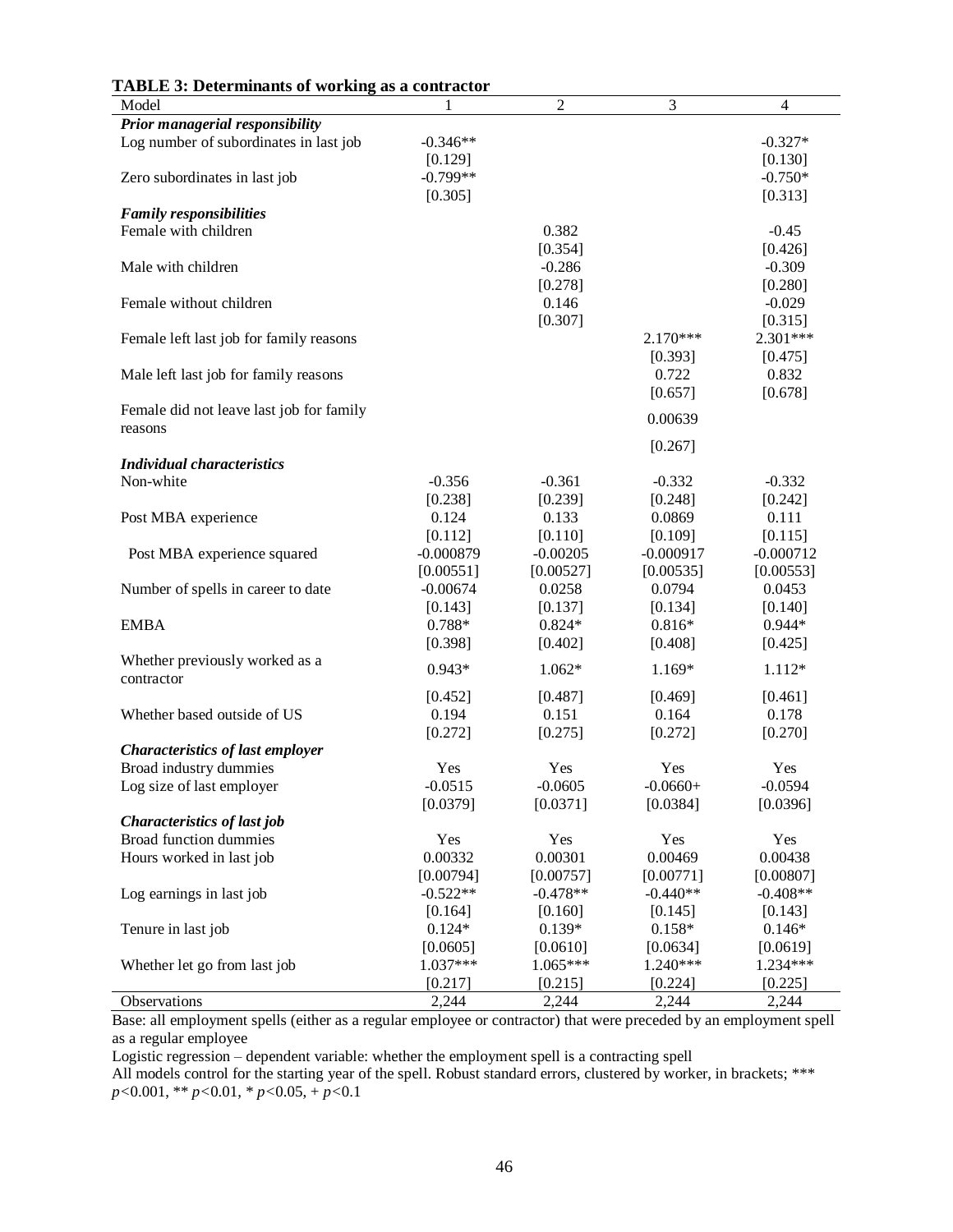## **TABLE 4: Determinants of pay**

| Model                              | $\mathbf{1}$ | $\overline{2}$ | 3           | $\overline{4}$ | 5            | 6           | $\tau$       | $\,8\,$      | 9            |
|------------------------------------|--------------|----------------|-------------|----------------|--------------|-------------|--------------|--------------|--------------|
| <b>Employment arrangement</b>      |              |                |             |                |              |             |              |              |              |
| Contracting                        | $-0.528***$  | $-0.353***$    |             | $-0.266**$     | $-0.179*$    | $-0.212**$  | $-0.194*$    | $-0.178*$    | $-0.116$     |
|                                    | [0.0923]     | [0.0842]       |             | [0.0865]       | [0.0810]     | [0.0816]    | [0.0809]     | [0.0813]     | [0.0753]     |
| Contracting with single client     |              |                | $-0.166*$   |                |              |             |              |              |              |
|                                    |              |                | [0.0817]    |                |              |             |              |              |              |
| Contracting with multiple clients  |              |                | $-0.538***$ |                |              |             |              |              |              |
|                                    |              |                | [0.141]     |                |              |             |              |              |              |
| <b>Individual characteristics</b>  |              |                |             |                |              |             |              |              |              |
| Female                             | $-0.147***$  | $-0.104***$    | $-0.101***$ | $-0.119***$    | $-0.0961***$ | $-0.101***$ | $-0.0807***$ | $-0.0795***$ | $-0.0648**$  |
|                                    | [0.0246]     | [0.0230]       | [0.0228]    | [0.0221]       | [0.0210]     | [0.0224]    | [0.0214]     | [0.0213]     | [0.0207]     |
| Non-white                          | $-0.0175$    | $-0.0238$      | $-0.0247$   | $-0.0459*$     | $-0.0476*$   | $-0.0424*$  | $-0.0422*$   | $-0.0434*$   | $-0.0445*$   |
|                                    | [0.0236]     | [0.0228]       | [0.0225]    | [0.0202]       | [0.0197]     | [0.0195]    | [0.0190]     | [0.0189]     | [0.0188]     |
| Post MBA experience                | $0.0277*$    | $0.0392***$    | $0.0393***$ | $0.0333***$    | $0.0386***$  | $0.0351***$ | $0.0321***$  | $0.0312***$  | $0.0358***$  |
|                                    | [0.0124]     | [0.0117]       | [0.0116]    | [0.00903]      | [0.00871]    | [0.00891]   | [0.00860]    | [0.00856]    | [0.00838]    |
| Post MBA experience squared        | $-0.00107$   | $-0.00135*$    | $-0.00133*$ | $-0.000955+$   | $-0.00106*$  | $-0.00108*$ | $-0.00128*$  | $-0.00122*$  | $-0.00127*$  |
|                                    | [0.000698]   | [0.000646]     | [0.000634]  | [0.000550]     | [0.000530]   | [0.000545]  | [0.000528]   | [0.000525]   | [0.000513]   |
| Number of spells in career to date | $-0.00425$   | $-0.00739$     | $-0.00757$  | 0.00533        | 0.0039       | 0.00731     | 0.0124       | 0.0119       | 0.0104       |
|                                    | [0.0158]     | [0.0149]       | [0.0149]    | [0.0131]       | [0.0124]     | [0.0122]    | [0.0116]     | [0.0115]     | [0.0112]     |
| <b>EMBA</b>                        | $0.120*$     | $0.179**$      | $0.170**$   | $0.148**$      | $0.181***$   | $0.154**$   | $0.113*$     | $0.115*$     | $0.144**$    |
|                                    | [0.0607]     | [0.0575]       | [0.0572]    | [0.0480]       | [0.0470]     | [0.0475]    | [0.0448]     | [0.0444]     | [0.0441]     |
| Log earnings in last job           | $0.533***$   | $0.492***$     | $0.491***$  | $0.486***$     | $0.468***$   | $0.478***$  | $0.443***$   | $0.444***$   | $0.435***$   |
|                                    | [0.0562]     | [0.0548]       | [0.0560]    | [0.0307]       | [0.0297]     | [0.0296]    | [0.0288]     | [0.0286]     | [0.0279]     |
| Whether let go from last job       | $-0.165***$  | $-0.137***$    | $-0.138***$ | $-0.145***$    | $-0.125***$  | $-0.151***$ | $-0.125***$  | $-0.123***$  | $-0.111***$  |
|                                    | [0.0248]     | [0.0232]       | [0.0229]    | [0.0215]       | [0.0207]     | [0.0215]    | [0.0208]     | [0.0207]     | [0.0202]     |
| Whether left last job for personal | $-0.406***$  | $-0.302***$    | $-0.298***$ | $-0.340***$    | $-0.278***$  | $-0.307***$ | $-0.273***$  | $-0.274***$  | $-0.232***$  |
| reasons                            | [0.0777]     | [0.0723]       | [0.0717]    | [0.0556]       | [0.0524]     | [0.0493]    | [0.0468]     | [0.0464]     | [0.0442]     |
| Whether based outside of US        | 0.0462       | 0.0327         | 0.0305      | 0.00191        | $-0.000806$  | $-0.0133$   | $-0.0586*$   | $-0.0590*$   | $-0.0550*$   |
|                                    | [0.0284]     | [0.0277]       | [0.0276]    | [0.0280]       | [0.0274]     | [0.0274]    | [0.0275]     | [0.0275]     | [0.0270]     |
| Type of employer                   |              |                |             |                |              |             |              |              |              |
| Industry dummies                   |              |                |             | Yes            | Yes          | Yes         | Yes          | Yes          | Yes          |
| Log size of employer               |              |                |             | $0.0292***$    | $0.0295***$  | $0.0295***$ | $0.0281***$  | $0.0296***$  | $0.0293***$  |
|                                    |              |                |             | [0.00359]      | [0.00344]    | [0.00357]   | [0.00351]    | [0.00353]    | [0.00340]    |
| Hours worked                       |              |                |             |                |              |             |              |              |              |
| Hours worked                       |              | $0.0123***$    | $0.0120***$ |                | $0.00826***$ |             |              |              | $0.00670***$ |
|                                    |              | [0.00114]      | [0.00113]   |                | [0.000946]   |             |              |              | [0.000912]   |
| Type of work                       |              |                |             |                |              |             |              |              |              |
| Function dummies                   |              |                |             |                |              | Yes         | Yes          | Yes          | Yes          |
| Log number of subordinates         |              |                |             |                |              |             | $0.0823***$  | $0.0649***$  | $0.0566***$  |
|                                    |              |                |             |                |              |             | [0.00877]    | [0.0109]     | [0.0108]     |
| Zero subordinates                  |              |                |             |                |              |             |              | $-0.0752**$  | $-0.0604*$   |
|                                    |              |                |             |                |              |             |              | [0.0255]     | [0.0246]     |
| Observations                       | 2,741        | 2,741          | 2,741       | 2,654          | 2,654        | 2,654       | 2,654        | 2,654        | 2,654        |
| R-squared                          | 0.467        | 0.512          | 0.516       | 0.602          | 0.623        | 0.625       | 0.644        | 0.645        | 0.657        |

Base: all employment spells (either as a regular employee or contractor) that were preceded by another employment spell with earnings data. OLS regression – dependent variable: log of annual earnings at start of employment spell. All models control for the starting year of the spell. Robust standard errors, clustered by worker, in brackets; \*\*\* *p*<0.001, \*\*  $p < 0.01$ ,  $\binom{p}{0.05}$ ,  $\binom{p}{0.1}$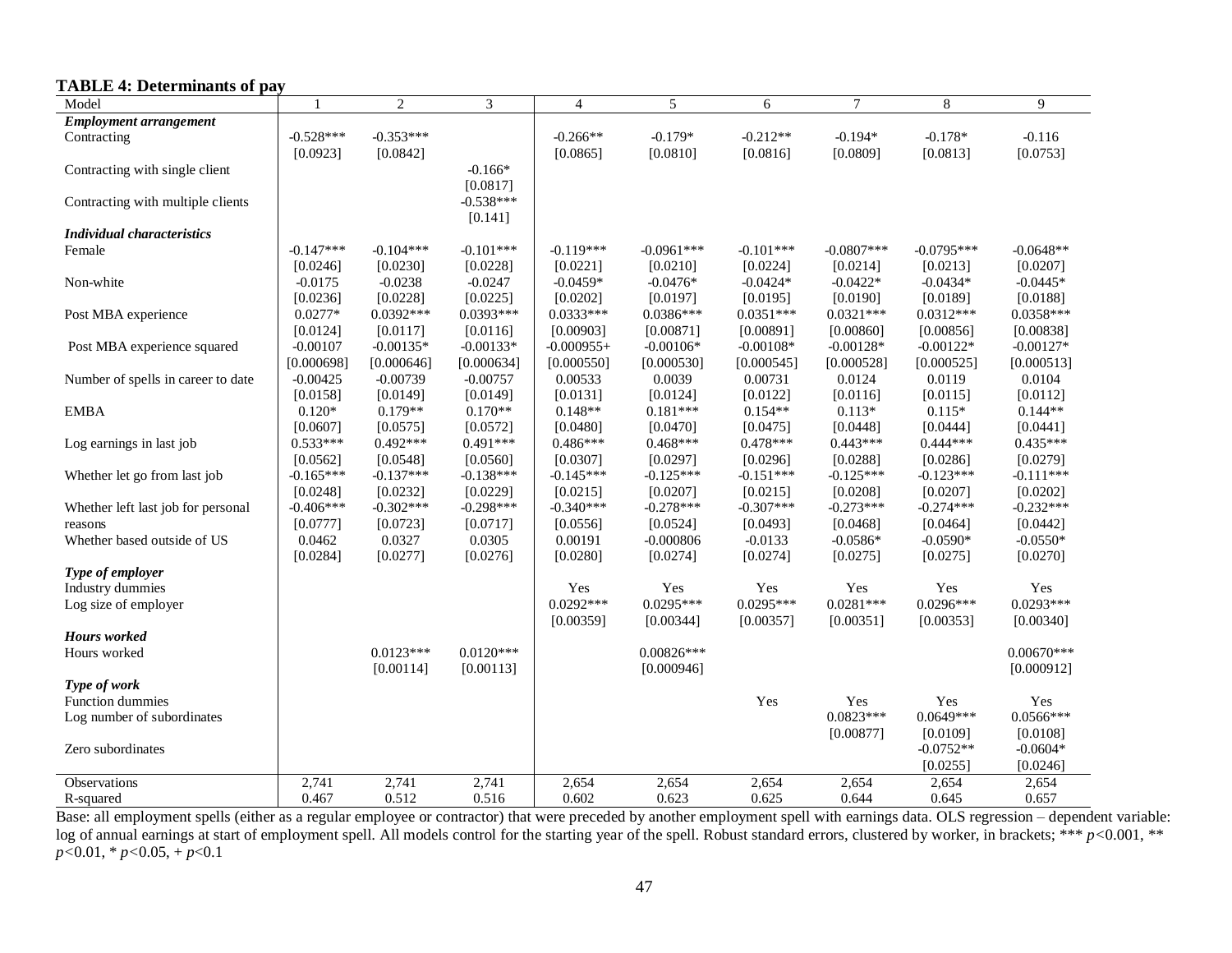| Model                                         |            | $\overline{c}$ | 3            |
|-----------------------------------------------|------------|----------------|--------------|
| <b>Employment arrangement</b>                 |            |                |              |
| Contracting                                   | $0.595***$ | $0.447*$       | 0.0755       |
|                                               | [0.176]    | [0.183]        | [0.183]      |
| <b>Individual characteristics</b>             |            |                |              |
| Female with children                          | $-0.0461$  | $-0.0508$      | $-0.238**$   |
|                                               | [0.0836]   | [0.0837]       | [0.0761]     |
| Male with children                            | 0.0435     | $0.104+$       | 0.0488       |
|                                               | [0.0527]   | [0.0534]       | [0.0490]     |
| Female without children                       | 0.0792     | 0.0334         | $-0.0187$    |
|                                               | [0.0659]   | [0.0664]       | [0.0600]     |
| Female left prior employer for family reasons | $-0.0576$  | $-0.131$       | $-0.360+$    |
|                                               | [0.188]    | [0.194]        | [0.184]      |
| Male left prior employer for family reasons   | 0.0748     | 0.0849         | 0.103        |
|                                               | [0.153]    | [0.156]        | [0.189]      |
| Non-white                                     | $0.0940*$  | $0.108*$       | $0.109**$    |
|                                               | [0.0458]   | [0.0463]       | [0.0421]     |
| Whether based outside of US                   | $0.134*$   | $0.166**$      | $0.158**$    |
|                                               | [0.0580]   | [0.0591]       | [0.0545]     |
| Who worked for                                |            |                |              |
| Industry dummies                              | Yes        | Yes            | Yes          |
| Log size of employer                          | $-0.00541$ | $-0.00832$     | 0.00194      |
|                                               | [0.00819]  | [0.00819]      | [0.00746]    |
| Type of work done                             |            |                |              |
| <b>Function dummies</b>                       |            | Yes            | Yes          |
| Log number of subordinates                    |            | $-0.0536**$    | $-0.0219$    |
|                                               |            | [0.0192]       | [0.0182]     |
| Zero subordinates                             |            | $0.106+$       | 0.0886       |
|                                               |            | [0.0637]       | [0.0587]     |
| <b>Working hours</b>                          |            |                |              |
| Hours worked                                  |            |                | $-0.0329***$ |
|                                               |            |                | [0.00198]    |
| <b>Observations</b>                           | 2,016      | 2,016          | 2,016        |
| R-squared                                     | 0.130      | 0.168          | 0.311        |

## **TABLE 5: Determinants of work-life balance**

Base: all employment spells (either as a regular employee or as a contractor) current at the time of the survey OLS regression – dependent variable: work-life balance score

Robust standard errors in brackets; \*\*\* *p<*0.001, \*\* *p<*0.01, \* *p<*0.05, + *p<*0.1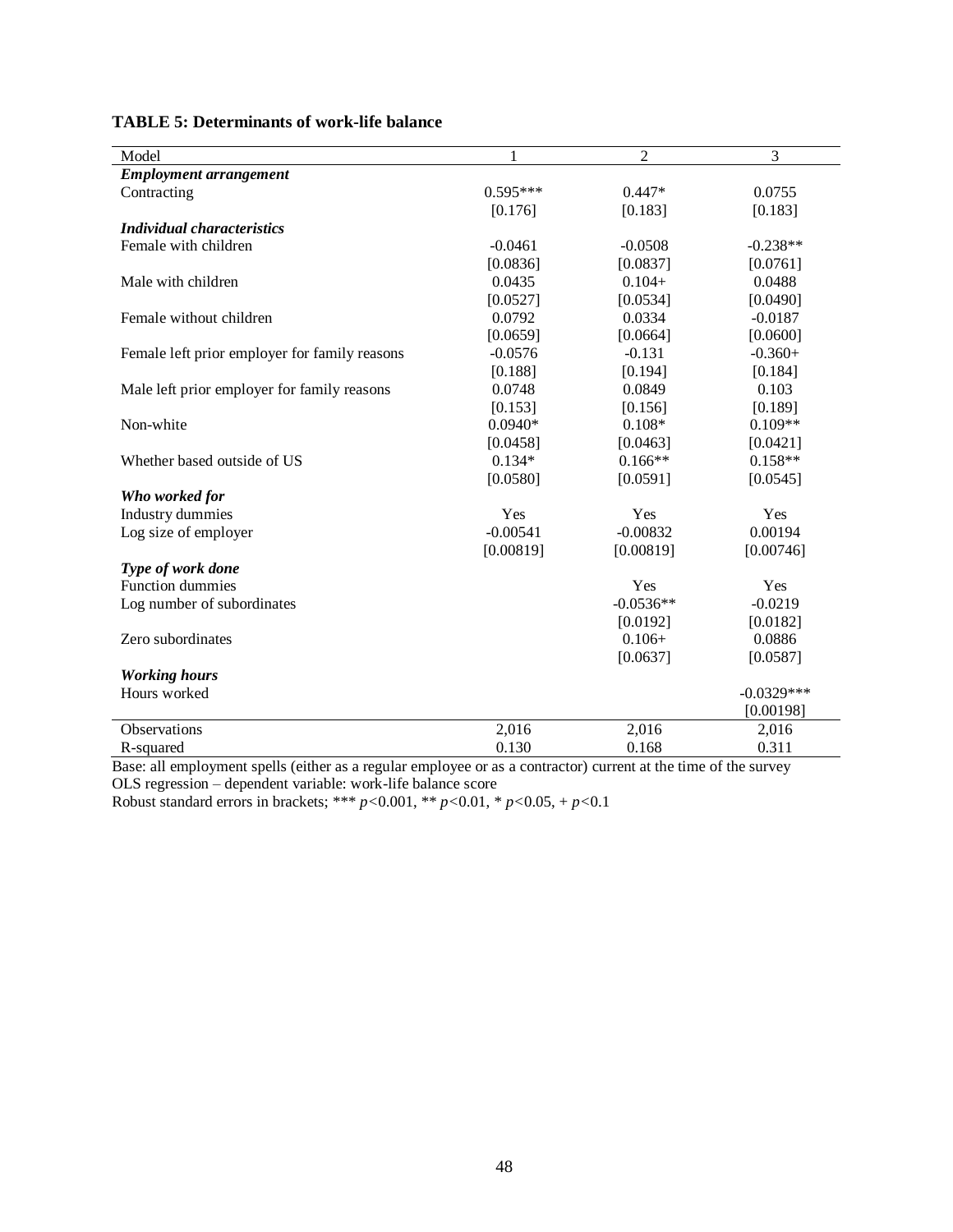| плоно от осепшивно от рау не гедиат ещ        |                |                |               |
|-----------------------------------------------|----------------|----------------|---------------|
| Model                                         |                | $\overline{2}$ | 3             |
| Contracting experience                        |                |                |               |
| Whether previously worked as a contractor     | $-0.176***$    | $-0.164***$    | $-0.146***$   |
|                                               | [0.0448]       | [0.0428]       | [0.0411]      |
| <b>Individual characteristics</b>             |                |                |               |
| Female                                        | $-0.118***$    | $-0.105***$    | $-0.0683***$  |
|                                               | [0.0164]       | [0.0157]       | [0.0148]      |
| Non-white                                     | $-0.0629***$   | $-0.0644***$   | $-0.0657***$  |
|                                               | [0.0158]       | [0.0155]       | [0.0147]      |
| Post MBA experience                           | $0.0998***$    | $0.103***$     | $0.0901***$   |
|                                               | [0.00739]      | [0.00729]      | [0.00683]     |
| Post MBA experience squared                   | $-0.00290$ *** | $-0.00301$ *** | $-0.00288***$ |
|                                               | [0.000497]     | [0.000488]     | [0.000446]    |
| Number of spells in career to date            | $0.0994***$    | $0.0929***$    | 0.0899***     |
|                                               | [0.0209]       | [0.0204]       | [0.0191]      |
| <b>EMBA</b>                                   | $0.323***$     | $0.340***$     | $0.276***$    |
|                                               | [0.0390]       | [0.0380]       | [0.0346]      |
|                                               | $-0.110***$    | $-0.0969***$   | $-0.0747***$  |
| Number of times let go from a job             | [0.0234]       | [0.0227]       | [0.0206]      |
|                                               | $-0.274***$    | $-0.237***$    | $-0.207***$   |
| Number of times left job for personal reasons | [0.0434]       | [0.0410]       | [0.0369]      |
| Number of function changes                    | $-0.0113$      | $-0.0122$      | $-0.0188$     |
|                                               | [0.0132]       | [0.0127]       | [0.0121]      |
| Number of industry changes                    | $-0.115***$    | $-0.112***$    | $-0.106***$   |
|                                               | [0.0207]       | [0.0202]       | [0.0195]      |
| Whether a non-US spell                        | $-0.0183$      | $-0.017$       | $-0.0761**$   |
|                                               | [0.0250]       | [0.0245]       | [0.0239]      |
| Who worked for                                |                |                |               |
| <b>Industry dummies</b>                       | Yes            | Yes            | Yes           |
| Log size of employer                          | $0.0265***$    | $0.0266***$    | $0.0275***$   |
|                                               | [0.00290]      | [0.00281]      | [0.00272]     |
| <b>Working</b> hours                          |                |                |               |
| Hours worked                                  |                | $0.00659***$   | $0.00495***$  |
|                                               |                | [0.000643]     | [0.000602]    |
| Work done                                     |                |                |               |
| <b>Function dummies</b>                       |                |                | Yes           |
|                                               |                |                | $0.0872***$   |
| Log number of subordinates                    |                |                |               |
|                                               |                |                | [0.00966]     |
| Zero subordinates                             |                |                | $-0.0178$     |
|                                               |                |                | [0.0200]      |
| Observations                                  | 5,326          | 5,326          | 5,326         |
| R-squared                                     | 0.495          | 0.511          | 0.555         |

## **TABLE 6: Determinants of pay in regular employment**

Bases: all regular employee employment spells

OLS regression – dependent variable: log of annual earnings at start of employment spell All models control for the starting year of the spell.

Robust standard errors, clustered by worker, in brackets;  $*** p < 0.001$ ,  $** p < 0.01$ ,  $* p < 0.05$ ,  $+ p < 0.1$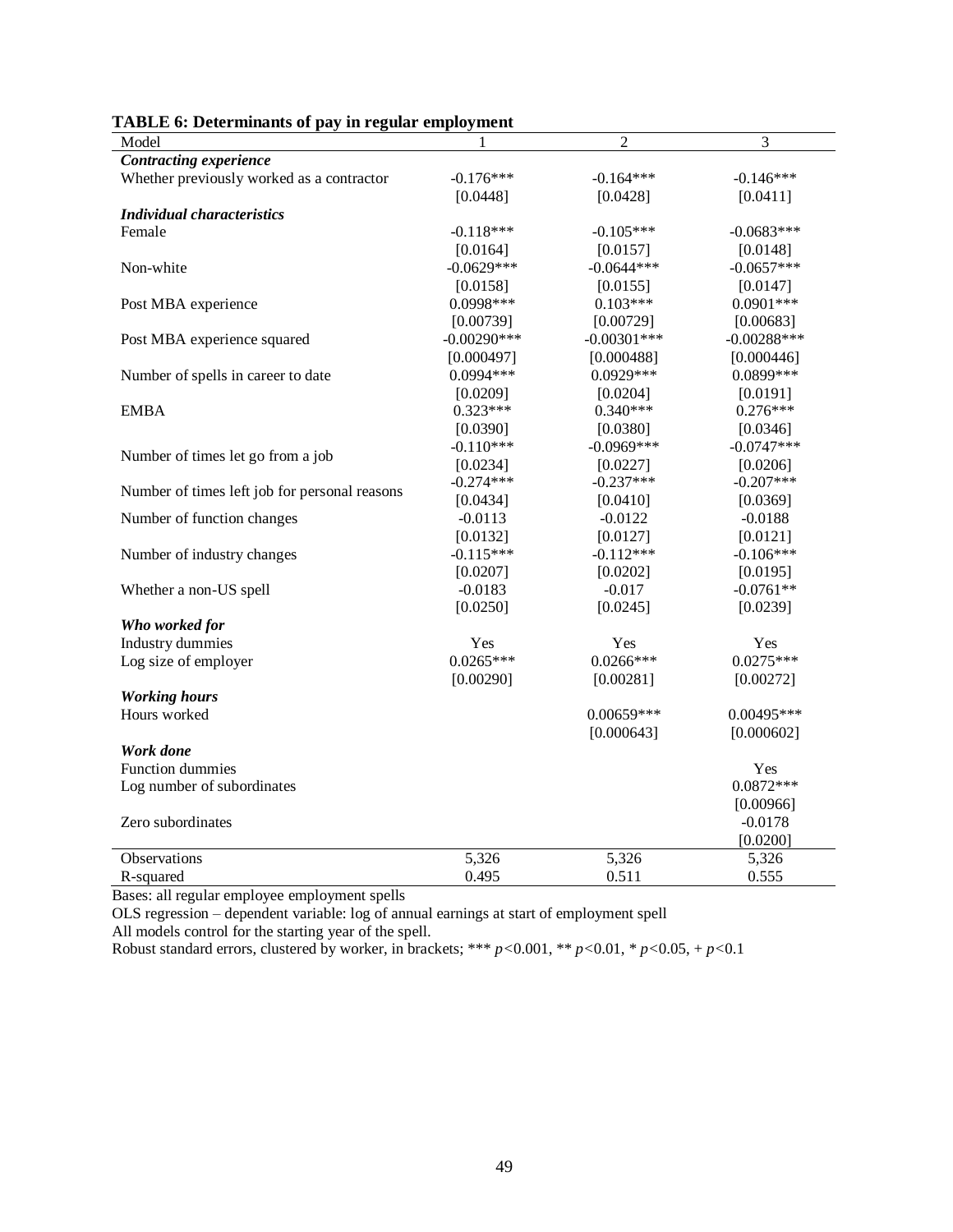|                                   |               | Managerial occupations | Non-managerial occupations |
|-----------------------------------|---------------|------------------------|----------------------------|
| Model                             |               | $\overline{2}$         | 3                          |
| <b>Employment arrangement</b>     |               |                        |                            |
| Independent contractor            | $-0.322**$    | $-0.323**$             | 0.0527                     |
|                                   | [0.0986]      | [0.102]                | [0.0329]                   |
| <b>Individual characteristics</b> |               |                        |                            |
| Female                            | $-0.623***$   | $-0.454***$            | $-0.196***$                |
|                                   | [0.103]       | [0.118]                | [0.0357]                   |
| Non-white                         | $-0.123$      | $-0.109$               | $-0.0386$                  |
|                                   | [0.118]       | [0.113]                | [0.0345]                   |
| Age                               | $0.0887**$    | $0.0775**$             | $0.0509***$                |
|                                   | [0.0291]      | [0.0253]               | [0.00593]                  |
| Age squared                       | $-0.000872**$ | $-0.000726**$          | $-0.000541***$             |
|                                   | [0.000317]    | [0.000266]             | $[7.00e-05]$               |
| Master's degree or higher         | $0.873+$      | 0.798                  | $0.460***$                 |
|                                   | [0.502]       | [0.511]                | [0.0751]                   |
| Bachelor's degree                 | 0.617         | 0.596                  | $0.392***$                 |
|                                   | [0.506]       | [0.509]                | [0.0542]                   |
| Associate degree                  | 0.524         | 0.491                  | $0.222***$                 |
|                                   | [0.525]       | [0.531]                | [0.0630]                   |
| Some college                      | 0.511         | 0.449                  | $0.250***$                 |
|                                   | [0.515]       | [0.525]                | [0.0466]                   |
| High school graduate              | 0.504         | 0.516                  | $0.256***$                 |
|                                   | [0.512]       | [0.519]                | [0.0443]                   |
| Who worked for                    |               |                        |                            |
| <b>Industry dummies</b>           | Yes           | Yes                    | Yes                        |
| <b>Working hours</b>              |               |                        |                            |
| Hours worked                      |               | $0.0161**$             | $0.0324***$                |
|                                   |               | [0.00550]              | [0.00128]                  |
| Type of work done                 |               |                        |                            |
| Detailed occupation dummies       |               | Yes                    | Yes                        |
| Observations                      | 550           | 550                    | 4,607                      |
| R-squared                         | 0.173         | 0.261                  | 0.498                      |

## **TABLE 7: Determinants of pay – CPS 2005 Contingent Worker Supplement**

Bases: Jobs held by regular employees and independent contractors at time of survey (February 2005) OLS regression – dependent variable: log of weekly earnings

Robust standard errors, clustered by worker, in brackets; \*\*\*  $p < 0.001$ , \*\*  $p < 0.01$ , \*  $p < 0.05$ , +  $p < 0.1$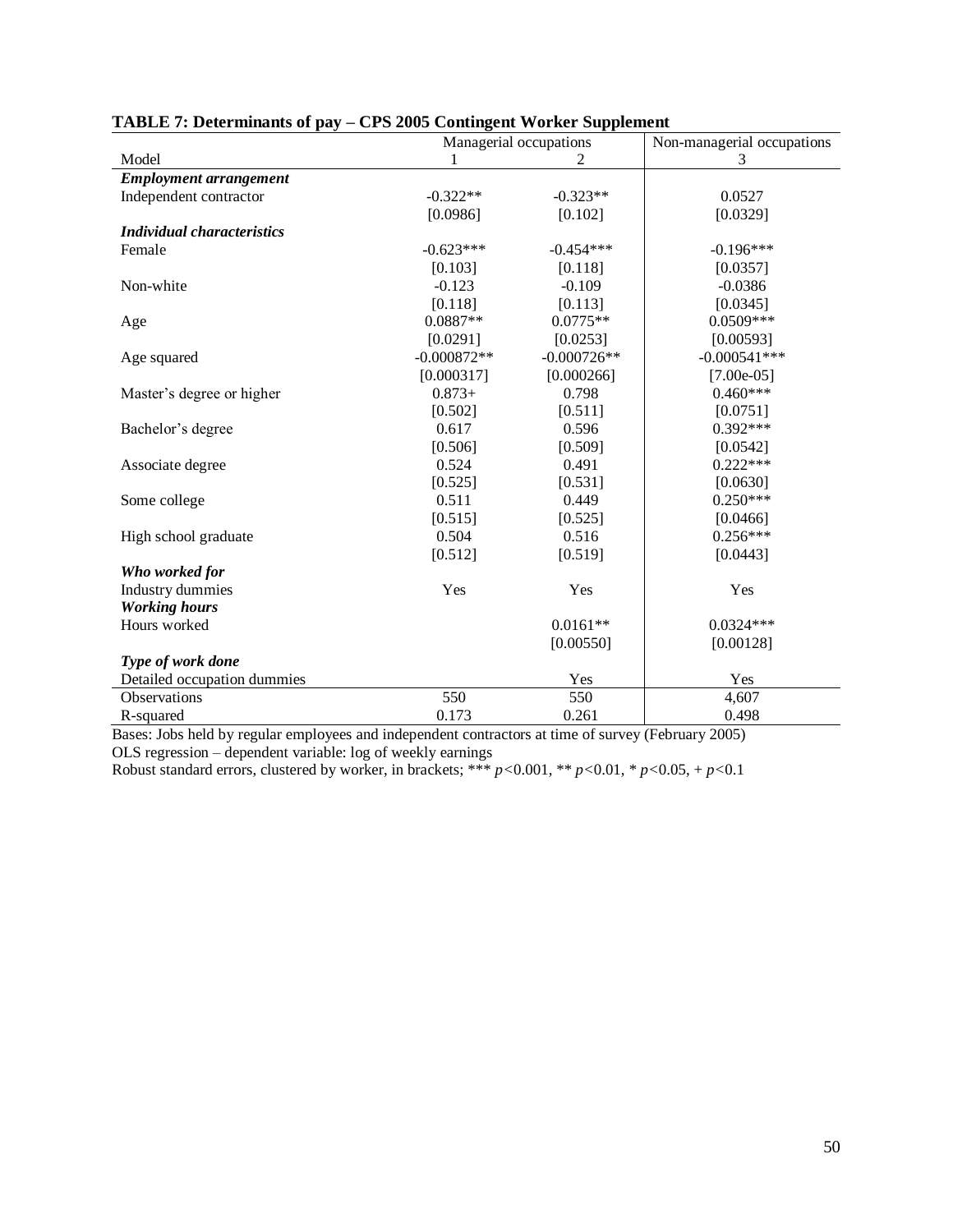## **APPENDIX 1: Exploratory qualitative interviews**

We conducted qualitative interviews with 12 MBA alumni who were either working as independent contractors at the time of the interview or had done so at some point since graduating. The interviewees were identified on the basis of resume data that was available on the alumni database of a US business school, and were engaged across a range of industries and sectors including food and beverages, media, finance, not-for-profit, healthcare, cosmetics, and clothing. We contacted 36 individuals in total, 14 men and 22 women, but experienced a lower response rate among the men we contacted as is common when conducting research (Holbrook et al. 2008). The work and contracting experience of the interviewees are summarized in Appendix Table 1 below.

|    | Gender | Years since | Completed      | Whether worked       | Whether worked on     | Whether           |
|----|--------|-------------|----------------|----------------------|-----------------------|-------------------|
|    |        | graduating  | years as a     | full-time or part-   | one project at a time | contracting at    |
|    |        | from MBA    | contractor     | time as a contractor | or multiple           | time of interview |
|    | Female | 13          | 4              | Part-time            | One project at a time | No                |
| 2  | Female | 5           | 2              | Full-time            | One project at a time | <b>Yes</b>        |
| 3  | Female | 23          | $\mathfrak{D}$ | Part-time            | One project at a time | Yes               |
| 4  | Female | 12          | $\overline{2}$ | Full-time            | Multiple projects     | Yes               |
| 5  | Female | 17          | 6              | Full-time            | Multiple projects     | Yes               |
| 6  | Female | 24          | 3              | Part-time            | Multiple projects     | Yes               |
|    | Female | 6           |                | Full-time            | One project at a time | N <sub>0</sub>    |
| 8  | Male   | 11          | 4              | Full-time            | One project at a time | No.               |
| 9  | Female | 9           | 2              | Full-time            | Multiple projects     | Yes               |
| 10 | Female | 24          | 16             | Part-time            | Multiple projects     | Yes               |
| 11 | Female | 26          | 7              | Part-time            | One project at a time | Yes               |
| 12 | Male   | 17          |                | Part-time            | One project at a time | No.               |

## **Appendix Table 1: Overview of interviewees**

#### **Appendix Table 2: Descriptions of contract work undertaken by interviewees**

|                | Examples of type of work done as contractor                                                                   |
|----------------|---------------------------------------------------------------------------------------------------------------|
| $\overline{1}$ | Sales process evaluation and improvement for digital marketing company. Manage cross-functional project       |
|                | to develop strategies to improve product position and sales.                                                  |
| 2              | Project managing the establishment of a new subsidiary of a company and a partnership with another            |
|                | company. Planning and monitoring across a range of work streams including supply chain, marketing and         |
|                | finance.                                                                                                      |
| 3              | Market entry evaluation and strategy development for Fortune 50 company. Developing strategy for the          |
|                | launch of a beauty brand for a start-up.                                                                      |
| $\overline{4}$ | Financial management work for early stage businesses. Developing strategies and processes for raising         |
|                | external equity. Developing business model and putting together business plans. Setting up organizational     |
|                | accounting processes. Ad-hoc CFO support.                                                                     |
| $\overline{5}$ | Strategic reviews including brand review, competitive review, and channel strategy review. Organizational     |
|                | restructuring strategy development. Market entry/new product evaluation and strategy development.             |
|                | Interim financial management support.                                                                         |
| 6              | Overseeing raising expansion financing for an infrastructure project. Managing the financial services         |
|                | license acquisition process for early stage company.                                                          |
| $\tau$         | Development of a leadership program. Project management for organizational change and development of          |
|                | HR strategy following organizational restructuring. Project management of HR strategy implementation.         |
| 8              | Evaluation of the effectiveness of the anti-piracy efforts and the organizational costs of piracy. Developing |
|                | and aligning organizational strategies around pricing and positioning at a PR firm.                           |
| 9              | Market evaluation and development of growth strategy for a global nonprofit. Program management.              |
| 10             | Strategy development for new products and ventures. Strategic analysis for private equity firms.              |
| 11             | Mental health services program development, and project management with staff reporting to respondent.        |
| 12             | Developing and implementing accounting and financial management processes for a small business.               |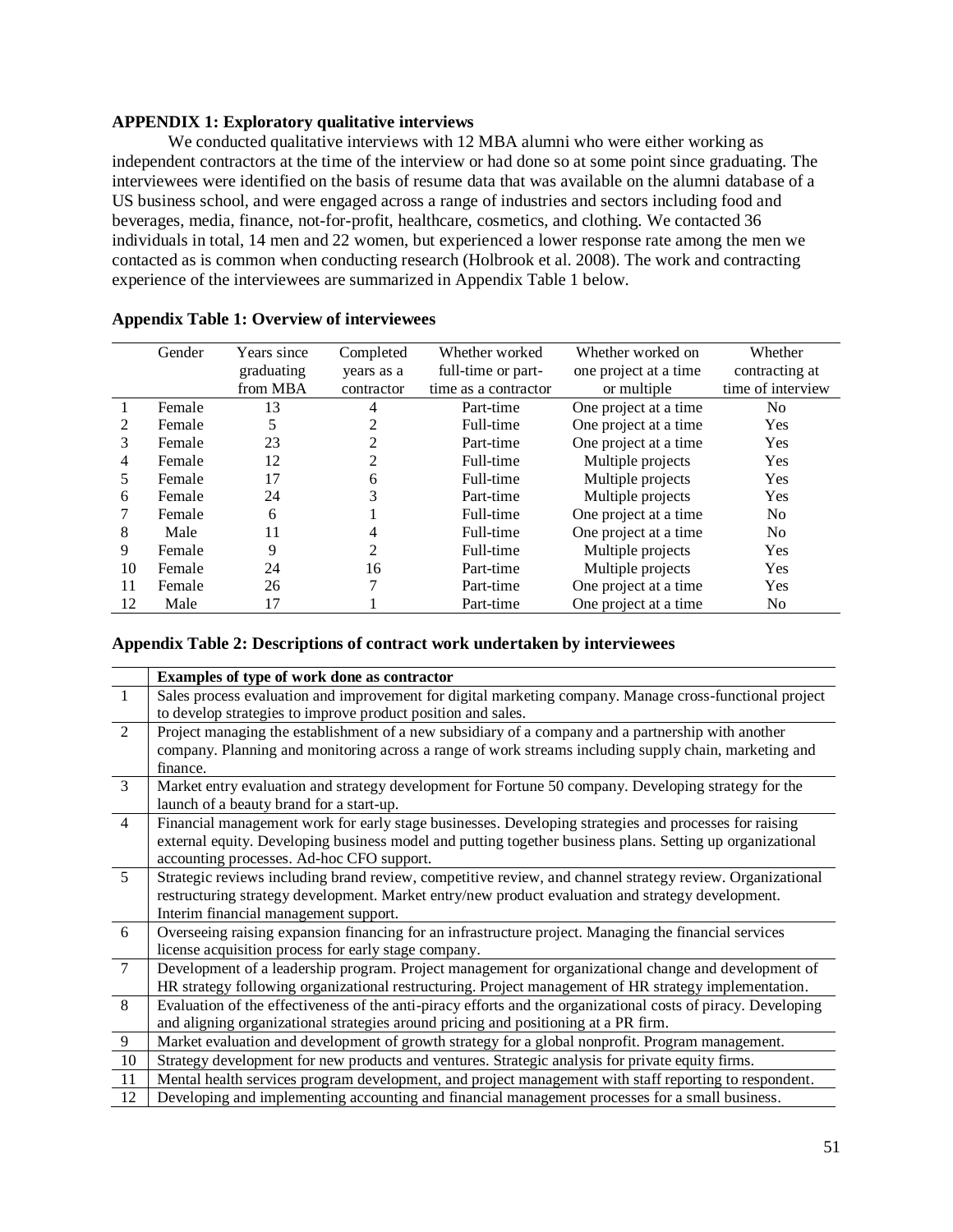| <b>Themes</b>                           | <b>Illustrative Quotes</b>                                                                                                                                                                                                                                                                                                                                                                                                                                                                                                                                                                                                                                                                                                                                                                                                                                                                                                                                                                                                                                                                                                                                                                                                                                                                                                                                                                                                                                                               |
|-----------------------------------------|------------------------------------------------------------------------------------------------------------------------------------------------------------------------------------------------------------------------------------------------------------------------------------------------------------------------------------------------------------------------------------------------------------------------------------------------------------------------------------------------------------------------------------------------------------------------------------------------------------------------------------------------------------------------------------------------------------------------------------------------------------------------------------------------------------------------------------------------------------------------------------------------------------------------------------------------------------------------------------------------------------------------------------------------------------------------------------------------------------------------------------------------------------------------------------------------------------------------------------------------------------------------------------------------------------------------------------------------------------------------------------------------------------------------------------------------------------------------------------------|
|                                         | <b>Increased Distance from the Organization</b>                                                                                                                                                                                                                                                                                                                                                                                                                                                                                                                                                                                                                                                                                                                                                                                                                                                                                                                                                                                                                                                                                                                                                                                                                                                                                                                                                                                                                                          |
| Scope of<br>Contracts                   | "Again, they worked out a budget that it was going to take this many hours. Of course, very<br>often the proposal of how many hours it's going to take is entirely inaccurate in the end. It's<br>not because I was ripping anyone off, it's because, no, this took much longer, and we needed<br>to have all these meetings, and I needed to make all these phone calls, and this and that."<br>"As I got into this, realized this is broader than solving a problem for one specific client, and<br>that really it was much broader, so then I talked to them and was like I can stay focused on<br>this and just wrap that up, or I'm happy to go deeper and expand which means going above<br>the initial cap, or whatever it was"<br>"Originally I contracted for a certain number of hours, and then as the project scope of course<br>grew and the timeline shrank, they basically were like work and get this done. That's what I<br>did."                                                                                                                                                                                                                                                                                                                                                                                                                                                                                                                                       |
| Reduced<br>Psychological<br>Involvement | "Because [as an employee] you're truly a part of the company and, seen in a way that, as an<br>outsider, you're not. My job is very clearly to serve my client. It's easier not to take things<br>personally when you're not an outsider than when you're an insider."<br>"Again, it can be kind of freeing because at the end of the day, you go home and you're done<br>with it. You don't have the total 110% responsibility."                                                                                                                                                                                                                                                                                                                                                                                                                                                                                                                                                                                                                                                                                                                                                                                                                                                                                                                                                                                                                                                        |
| <b>Physical Distance</b>                | "It was fairly similar, but the difference is that I didn't have the day-to-day or face-to-face<br>time with my colleagues that  of my group. You, I think when you're working from home,<br>you have to make an effort to stay in the forefront of their minds. It's like before when I'd<br>have to buy for board member time to press what we were going for, you know I was there in<br>their face, but now I had to call and email and text them to say "Hey, a big meeting's coming<br>up and I need to know what our stance is," so you really have to be more aggressive in getting<br>people's attention because a lot of people, when they have a lot on their plate, it's whoever<br>that's sitting in the chair in front of them that gets their attention."<br>"Again, you have the luxury of the flexibility of that [working from home], but then you<br>definitely feel like an outsider. It's the old adage about the water cooler chit chat. You miss<br>out on a lot of that. Sometimes, again, that can be fantastic. You say, 'I don't have to sit<br>around and listen to that, or waste my time with it, or whatever.' Then you sometimes miss<br>conversations and nuance and things that might be helpful to know about."<br>"I'm really kind of lonely working in my home office. I've had to dig into my network. Very<br>different than how I did at [prior company], where you would just walk down the hall, or you<br>had people that you met in person." |
| Lack of a Formal<br>Long-term Role      | "Actually the retainer was rolling over into this new area where the chairman and CEO would<br>have been involved. That was where I realized like, okay he's not going to want to work with<br>me, and I certainly don't want to work with him. That was where the point where I was like,<br>well this is where this freelance stuff works really well. I can just say, hey you know what.<br>I'm done."<br>[Do you think if you had been an employee doing this job, do you think there are particular<br>ways it would've changed?]"I think maybe I might have felt that I would've had a little more<br>leverage, maybe. Not felt quite so much like an outsider a lot of the time. "<br>"Sometimes I don't want an ongoing relationship with people after I see what they've been<br>doing, or I see how they handle some of the advice that I give them.  I only do deeper<br>service work for the first phase of the project, so that we can easily separate if that's what the<br>right thing to do is"<br>"If you can afford it, you work as a contractor, a consultant, you don't work with jerks. If you<br>have choices or even say, "I'd rather not work." I don't have to work than work with some of<br>these people. "                                                                                                                                                                                                                                                   |

## **Appendix Table 3: How Managerial Work Differs for Contractors**

**Bounded Nature of the Work**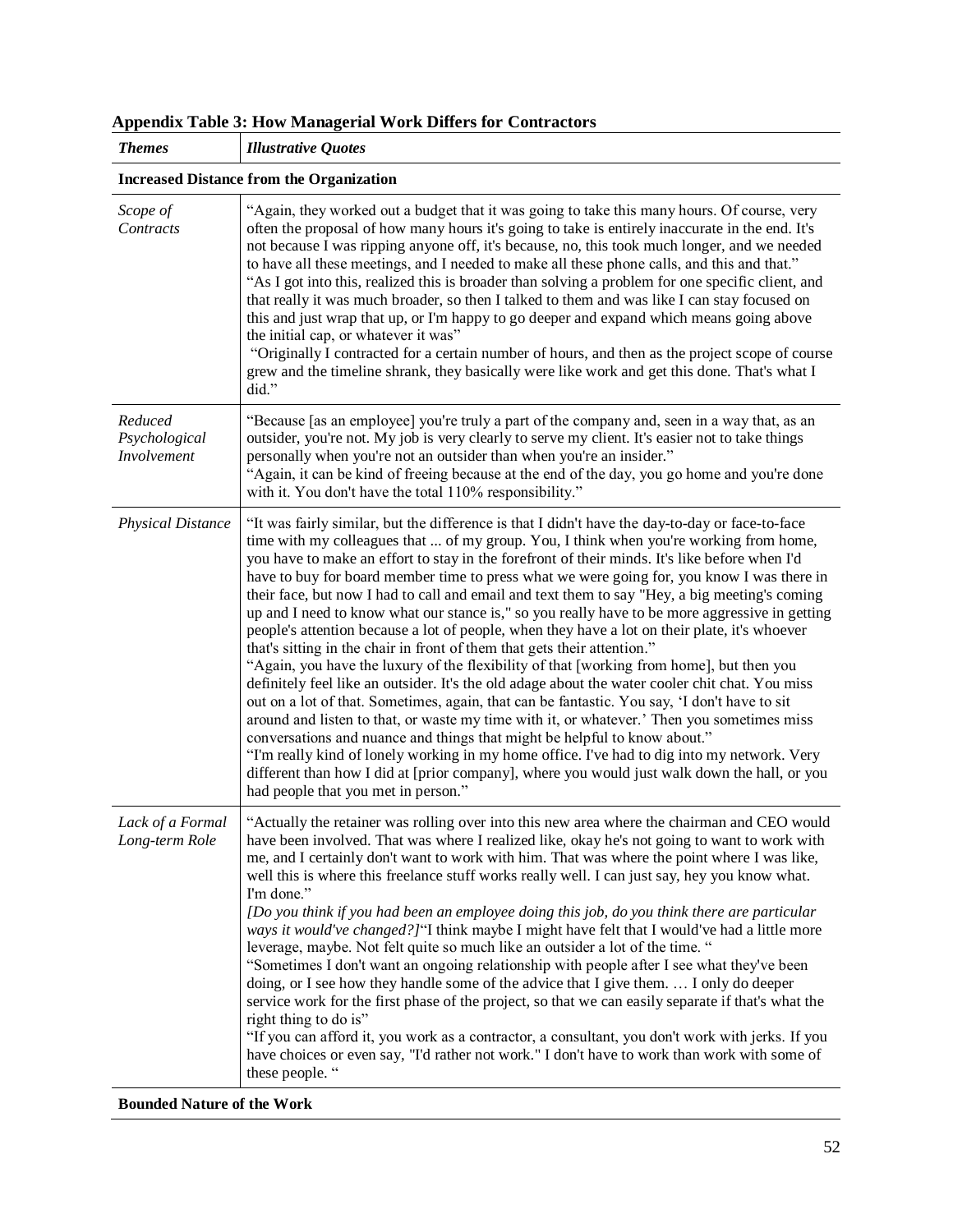| Reduced<br>Managerial<br>Responsibility  | "I love having a different learning curve than what I had in corporate. After a while in<br>corporate you're really good at managing internal, and managing processes, but you're not<br>doing any dirty work on the ground after a certain level in your career."<br>"I was over this whole group. I wasn't managing it day to day. I was providing, "Here's some<br>approaches. Here's some tools that we should be using. Here's the measurement frequency<br>that we need to be checking again. Here's what's going to shoot. I think we need to monitor<br>more carefully.""<br>"Most of the time I don't do implementation and execution of strategy, I'm working on what is<br>the strategy and all the way to either the point of we've launched the product or we've bought<br>the new company, or we sold off the business, or whatever. I usually don't work on the day-<br>to-day operations of stuff, unless they suck me in, which they do every now and then." |
|------------------------------------------|-------------------------------------------------------------------------------------------------------------------------------------------------------------------------------------------------------------------------------------------------------------------------------------------------------------------------------------------------------------------------------------------------------------------------------------------------------------------------------------------------------------------------------------------------------------------------------------------------------------------------------------------------------------------------------------------------------------------------------------------------------------------------------------------------------------------------------------------------------------------------------------------------------------------------------------------------------------------------------|
| More Focused<br>Role                     | "Well, it was a  I mean, I'd say this is much more discrete than when I was  I would say an<br>element of it overlaps with what I'd done before. It is a little bit more discrete. When I worked<br>at [regular employer] I was also helping them create some of the more different types of large<br>deals, so at the front end as well. There was definitely a strategic sales aspect of the role."<br>"The biggest change I would say is that I was focused on projects only, so no more of the big<br>corporate strategic planning or corporate, executive duties."                                                                                                                                                                                                                                                                                                                                                                                                       |
| <b>Less Political</b><br>Involvement     | "I think the other big advantage is you're out of the politics. You're not anybody's person and<br>you're not seen as having any sort of bias or interest in the outcome. I think that helps, as a<br>consultant, to be much more effective."<br>"What was good for me, as a freelance, I really didn't care about my future career at the<br>company. I was really not interested in office politics, I wasn't worrying about what people<br>thought about me. I didn't have to pretend I was a certain way or the other. I didn't have a<br>performance review. All the bad stuff of office politics was removed from my role. "                                                                                                                                                                                                                                                                                                                                            |
| <b>Costs and Benefits of Contracting</b> |                                                                                                                                                                                                                                                                                                                                                                                                                                                                                                                                                                                                                                                                                                                                                                                                                                                                                                                                                                               |
| Reduced Influence<br>and Recognition     | "I think in certain ways sometimes it's harder to get responses from certain people within an<br>organization because there is no clear reporting role or even accountability."<br>"because that's the perception of that line on your resume saying, hey I'm doing stuff for<br>myself. I'm independent, or I'm an LLC or whatever. Katie and I had talked about this once.<br>Someone directly told her that, and I was like you haven't heard that before? That you're like<br>this, mommy job perception. It's tough."                                                                                                                                                                                                                                                                                                                                                                                                                                                    |
| <b>Increased</b><br>Flexibility          | "I appreciate the flexibility, and also just the flexibility on a day-to-day basis, managing things,<br>which is different when you are working full time or even part time at a company, where you<br>still need to be there every day or most days. I don't know, but I also like the flexibility of you<br>know what, one week maybe I work forty hours, but then another week I work zero, but I can<br>plan it all out. I'm still in control of it."<br>"I'm definitely very independent personally, so being in a situation where obviously your<br>clients are your bosses, I have a little bit more control over your life and how you approach<br>things, I definitely appreciate that."<br>"Another level of control is just my hours and where I am and when I work. Who I work with.<br>Those are probably the main things. How I do my work, too. I'm not sure if I anticipated this                                                                             |

before, but instead of having to make seventy five decks, I can do my work the way I want to."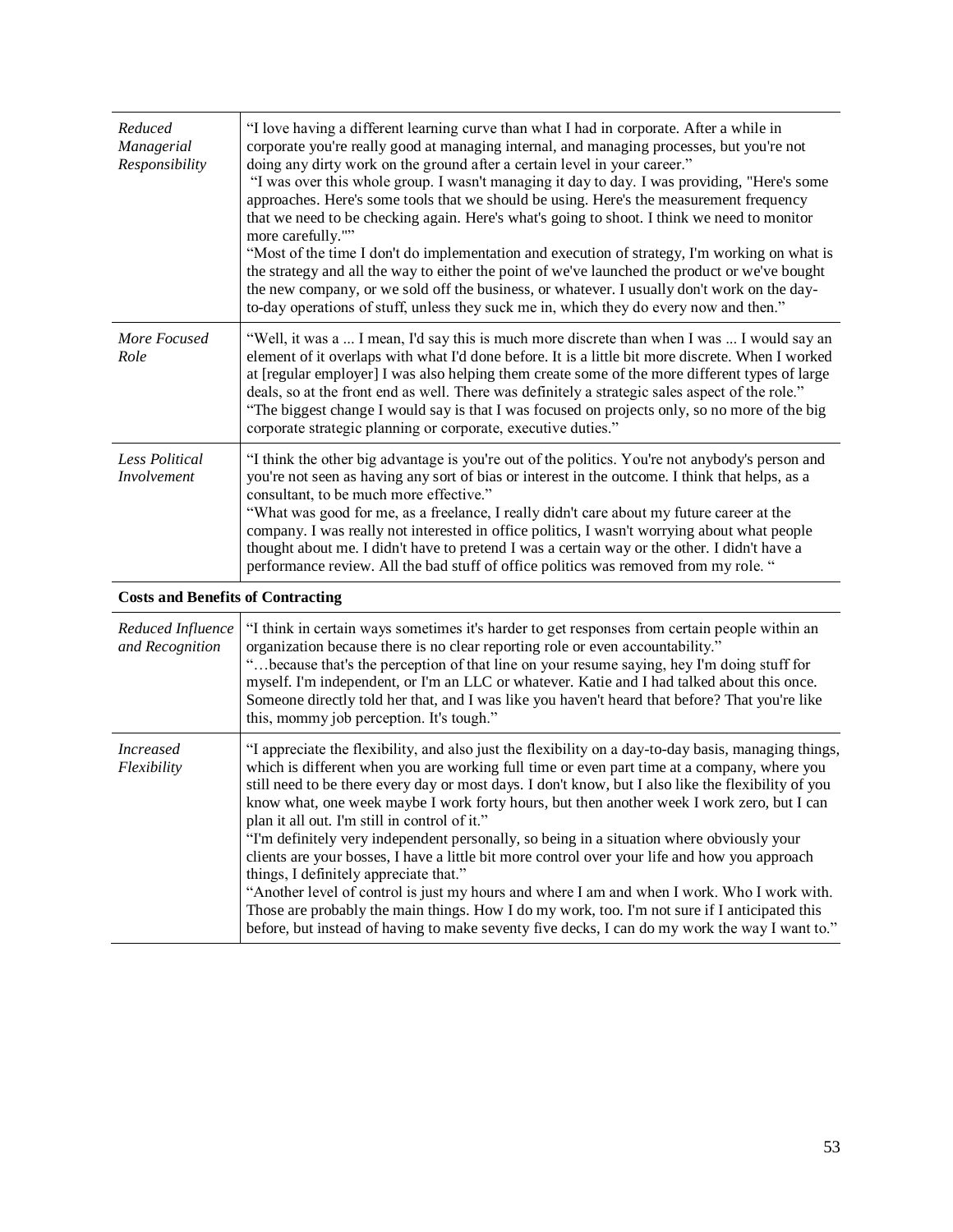## **APPENDIX 2: ADDITIONAL DETAILS ON THE CAREERS SURVEY**

## **Key survey questions**

## *Asked for each spell of paid employment*

- During this career spell, were you:
	- 1. Employed by a private or public company, government, or a non-profit organization
	- 2. An independent consultant, independent contractor or a freelance worker
	- 3. A founder of a new business
	- 4. A self-employed worker
	- 5. Other

## *Asked if answered 2 or 3 to the above question*

- During this period as a self employed worker/independent contractor, did you have any permanent employees on your payroll for over six months?
- Did you spend the majority  $(5.75%)$  of your time providing services to a single organization?

## *Asked for each spell if an employee or self-employed/independent worker and have no employees of payroll*

- What kind of business or industry was this organization in?
- Where were you based when you first started work with this company?
- Counting all locations where this employer operated, the total number of persons who worked for this employer at the time that you took the job
- What function was this job in?
- What year did you first start working in this job?
- What month, or approximate season, did you first start working in this job?
- How many hours per week did you usually work at this job?
- When you first started on this job, what were your approximate annual earnings before taxes or other deductions?
- What was the total number of people who worked in units that you managed when you first started this job?
- Are you currently working at this job?
- When did you last work at this job? (MM/YY)?
- In your last year working at this job what were your approximate earnings?
- What were the reasons that you left this employer? (*employees*)
	- 1. To search for another job
	- 2. Position eliminated / downsizing
	- 3. Company, office, work place, or plant closed
	- 4. Discharged or fired
	- 5. Left by mutual agreement
	- 6. Temporary Program/Project/Job ended
	- 7. Internship ended
	- 8. To return to school
	- 9. Child rearing, or other family reasons
	- 10. Ill health
	- 11. Retired
	- 12. To start a new venture
	- 13. To take another job that I had already been offered